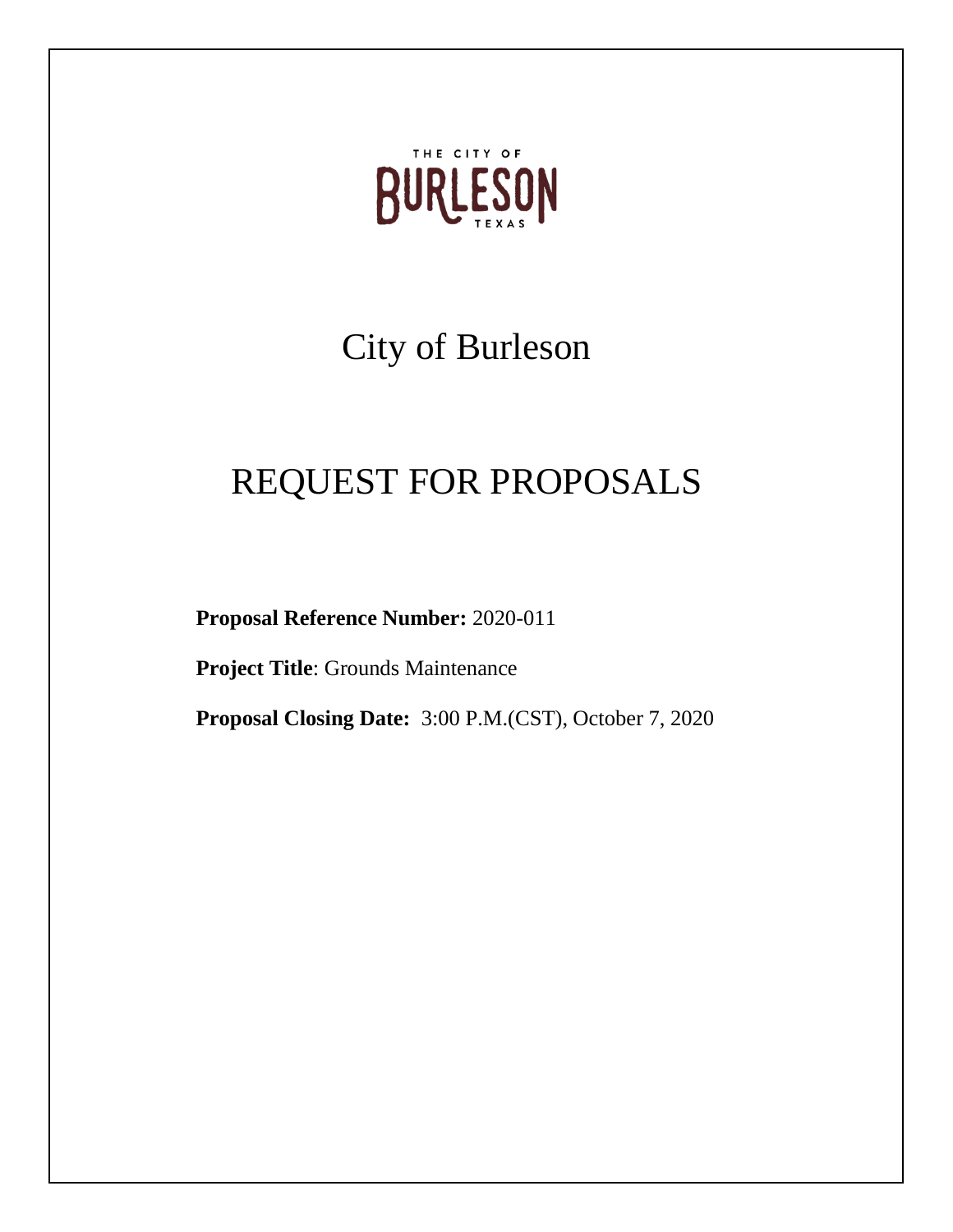# **TABLE OF CONTENTS**

# **Table of Contents Page 1 Request for Proposals** 1. Introduction Page 3 2. Definitions Page 3 3. General Information **Page 4** 4. RFP Withdrawals and/or Amendments Page 4 5. Estimated Quantities Page 4 6. Proposal Submittal Requirements Page 4 7. Proposal Evaluation and Contract Award Page 5 **Appendix A – Scope of Services** 1. Project Title Page 7 2. Scope of Services Contact Page 7 3. Special Conditions Page 7 4. Proposal Evaluation Factors **Page 7** Page 7 5. Key Events Schedule Page 7 6. Scope of Services Page 7 7. Point of Contact Page 14 8. Restriction on Communication Page 14 9. RFP Process Page 14 10. Requirements Contract Page 14 11. Transitional Period Page 15 12. Addition or Deletion **Page 15** 13. Contract Term Page 15 14. Contract Page 15 15. Method of Award Page 15 16. Bid Evaluation Page 15 17. Contractor Selection Page 15 18. Bidders Qualification Requirements Page 16 19. Contractor's Responsibility for Work Page 16 20. Cancellation Page 16 21. Invoicing Page 17 22. General Requirements Page 17 23. Site Work Page 18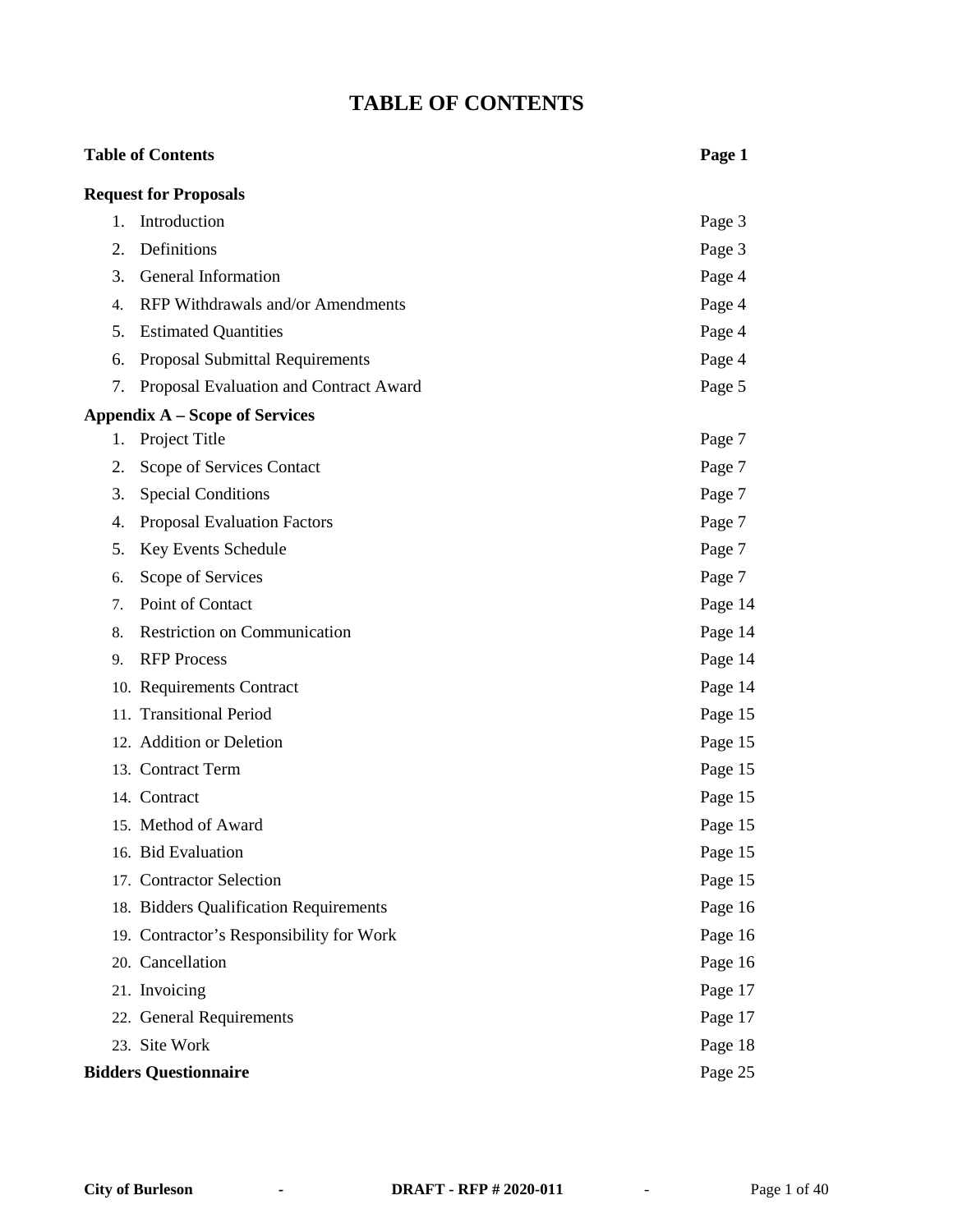# **Appendix B – Proposal**

|                                                                                                        |                                         | (-) Label Format for Submittal Packet's Sealed Envelope | Page 27 |  |
|--------------------------------------------------------------------------------------------------------|-----------------------------------------|---------------------------------------------------------|---------|--|
|                                                                                                        | <b>I.</b> Required Proposal Information |                                                         |         |  |
|                                                                                                        | 1.                                      | Proposed Product and /or Services                       | Page 28 |  |
|                                                                                                        | 2.                                      | Cost of Proposed Product and /or Services               | Page 28 |  |
|                                                                                                        | 3.                                      | Term of Contract and Option to Extend                   | Page 28 |  |
|                                                                                                        | 4.                                      | Proposer's Experience / Staff                           | Page 29 |  |
|                                                                                                        | 5.                                      | References                                              | Page 30 |  |
|                                                                                                        | 6.                                      | Trade Secrets and / or Confidential Information         | Page 31 |  |
|                                                                                                        | 7.                                      | Federal, State and/or Local Identification Information  | Page 31 |  |
|                                                                                                        | 8.                                      | <b>Emergency Services Contract Notice</b>               | Page 31 |  |
|                                                                                                        | 9.                                      | <b>Cooperative Governmental Purchasing Notice</b>       | Page 32 |  |
| <b>Contract Terms and Conditions</b><br>П.                                                             |                                         |                                                         |         |  |
|                                                                                                        |                                         | 1. Delivery of Products and / or Services               | Page 32 |  |
|                                                                                                        | 2.                                      | Miscellaneous                                           | Page 32 |  |
|                                                                                                        | 3.                                      | <b>Financial Responsibility Provisions</b>              | Page 33 |  |
|                                                                                                        |                                         | <b>Appendix C – Form CIQ</b>                            | Page 35 |  |
| Appendix D – No Intent to Submit Form<br><b>Appendix E - House Bill 89</b><br>Appendix $F - 1295$ Form |                                         |                                                         | Page 37 |  |
|                                                                                                        |                                         |                                                         | Page 38 |  |
|                                                                                                        |                                         |                                                         | Page 39 |  |
|                                                                                                        | <b>Bid Form</b>                         | Page 40                                                 |         |  |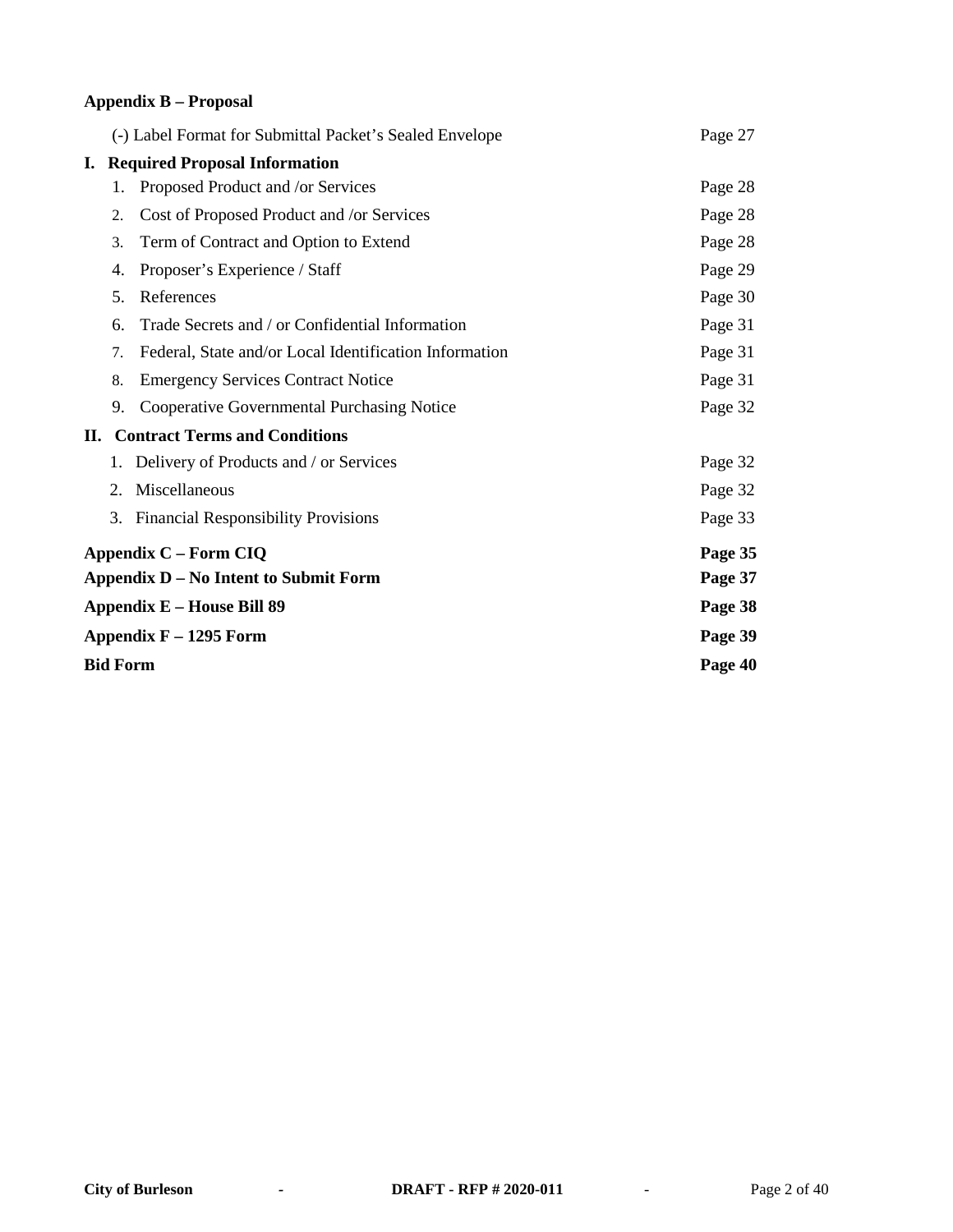# **Burleson, Texas**

# **Request for Proposals**

#### **1. Introduction**

- A. Project Overview: The City of Burleson is requesting Proposals with the intent of awarding a contract for the purchase of goods and services contained in Appendix A – Scope of Services.
- B. Questions: Following are contacts for questions as identified.
	- 1. RFP Clarifications: All questions related to requirements or processes of this RFP should be submitted in writing to the Purchasing Manager identified in section 2 below.
	- 2. Scope of Service Questions: All questions related to the scope of services should be submitted in writing to the contact person(s) noted in Appendix  $A -$ Scope of Services.
	- 3. Replies: Responses to inquiries which directly affect an interpretation or effect a change to this RFP will be issued in writing by addendum posted to City website. All such addenda issued by City prior to the submittal deadline shall be considered part of the RFP. The City shall not be bound by any reply to an inquiry unless such reply is made by such formal written addendum.
	- 4. Acknowledgement of Addenda: The Proposer must acknowledge all addenda by signing and returning such document(s) or by initialing appropriate area of the Proposal.
- C. Notification of Errors or Omissions: Proposers shall promptly notify the City of any omissions, ambiguity, inconsistency or error that they may discover upon examination of this RFP. The City shall not be responsible or liable for any errors and/or misrepresentation that result from the solicitations which are inadvertently incomplete, ambiguous, inconsistent or obviously erroneous.
- D. Conflict of Interest Questionnaire (Form CIQ): A person or business, and their agents, who seek to contract or enter into an agreement with the City, are required by Texas Local Government Code, Chapter 176, to file a conflict of interest questionnaire (FORM CIQ) which is found in Appendix C. The form must be filed with the City Secretary no later than seven (7) days after the date the person or business begins contract discussions or negotiations with the City, or submits an application, response to a request for proposals or bids, correspondence, or other writing related to any potential agreement with the City.
- E. Form 1295 Certificate of Interested Parties: In 2015, the Texas Legislature adopted House Bill 1295, which added section 2252.908 of the Government Code. The law states that a governmental entity or state agency may not enter into certain contracts with a business entity unless the business entity submits a disclosure of interested parties to the governmental entity or state agency at the time the business entity submits the signed contract to the governmental entity or state agency. The law applies only to a contract of a governmental entity or state agency that either (1) requires an action or vote by the governing body of the entity or agency before the contract may be signed or (2) has a value of at least \$1 million. The disclosure requirement applies to a contract entered into on or after January 1, 2016. Please go to the Texas Ethics Commission webpage [\(www.ethics.state.tx.us\)](http://www.ethics.state.tx.us/) for full instructions and to complete the required steps for creation of Form 1295. Once the form is completed online, printed and signed please return the form with your proposal submission.

#### **2. Definitions**

Proposal: The signed and executed submittal of the entirety of Appendix B – Proposal.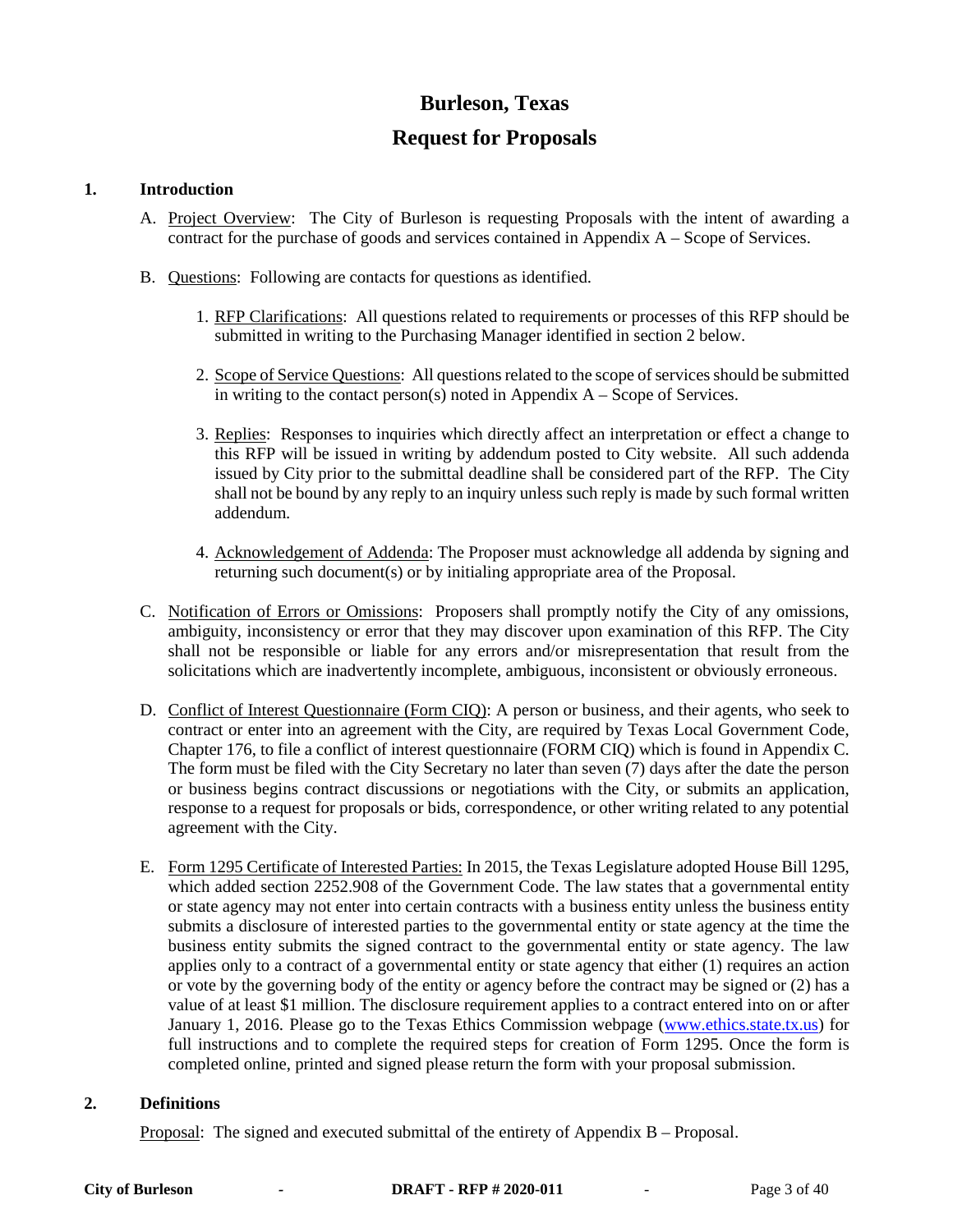Proposer: The Proposer and the Proposer's designated contact signing the first page of the Proposal.

City of Burleson ("City"): The City of Burleson, Texas.

Project: The name of this Request for Proposals as identified on the cover sheet and first page of Appendix A – Scope of Services.

Purchasing Manager: The City of Burleson Purchasing Manager is Justin Scharnhorst. Phone: (817) 426-9646 E-Mail: [jscharnhorst@burlesontx.com](mailto:jscharnhorst@burlesontx.com)

Request for Proposals (RFP): The entirety of this document, including all Appendices and Addenda.

#### **3. General Information**

- A. Tax Exempt Status: City purchases are exempt from State Sales Tax and Federal Excise Tax. Do not include tax in the Proposal. City will furnish Excise Tax Exemption Certificate upon request.
- B. Public Inspection of Proposals: The City strictly adheres to the Texas Public Information Act (Texas Government Code Chapter 552.001, et seq.) and all other governing statutes, regulations, and laws regarding the disclosure of RFP information. Proposals are not available for public inspection until after the contract award. If the Proposer has notified the City, in writing, that the Proposal contains trade secrets or confidential information, the City will generally take reasonable steps to prevent disclosure of such information, in accordance with the Public Information Act. This is a statement of general policy only, and in no event shall the City be liable for disclosure of such information by the City in response to a request, regardless of the City's failure to take any such reasonable steps, even if the City is negligent in failing to do so.

#### **4. RFP Withdrawals and/or Amendments**

- A. RFP Withdrawal: The City reserves the right to withdraw this RFP for any reason.
- B. RFP Amendments: The City reserves the right to amend any aspect of this RFP by formal written Addendum prior to the Proposal submittal deadline and will endeavor to notify all potential Proposers that have registered with the City, but failure to notify shall impose no obligation or liability on the City.

#### **5. Estimated Quantities**

The City does not guarantee to purchase any minimum or maximum quantity but does contemplate purchasing exclusively during the term of the contract from the successful vendor.

#### **6. Proposal Submittal Requirements**

- A. Submittal Packet Required Content: All proposals must be submitted electronically. The Proposer must visit <https://burlesontx.bonfirehub.com/login> and register. Once registered for this complimentary service, the Proposer may submit Proposal Documents electronically by selecting the appropriate Proposal Identification.
- B. Submittal Deadline: It is the Proposer's responsibility to have the Proposal Documents correctly electronically submitted by the submittal deadline. No extensions will be granted and no late submissions will be accepted.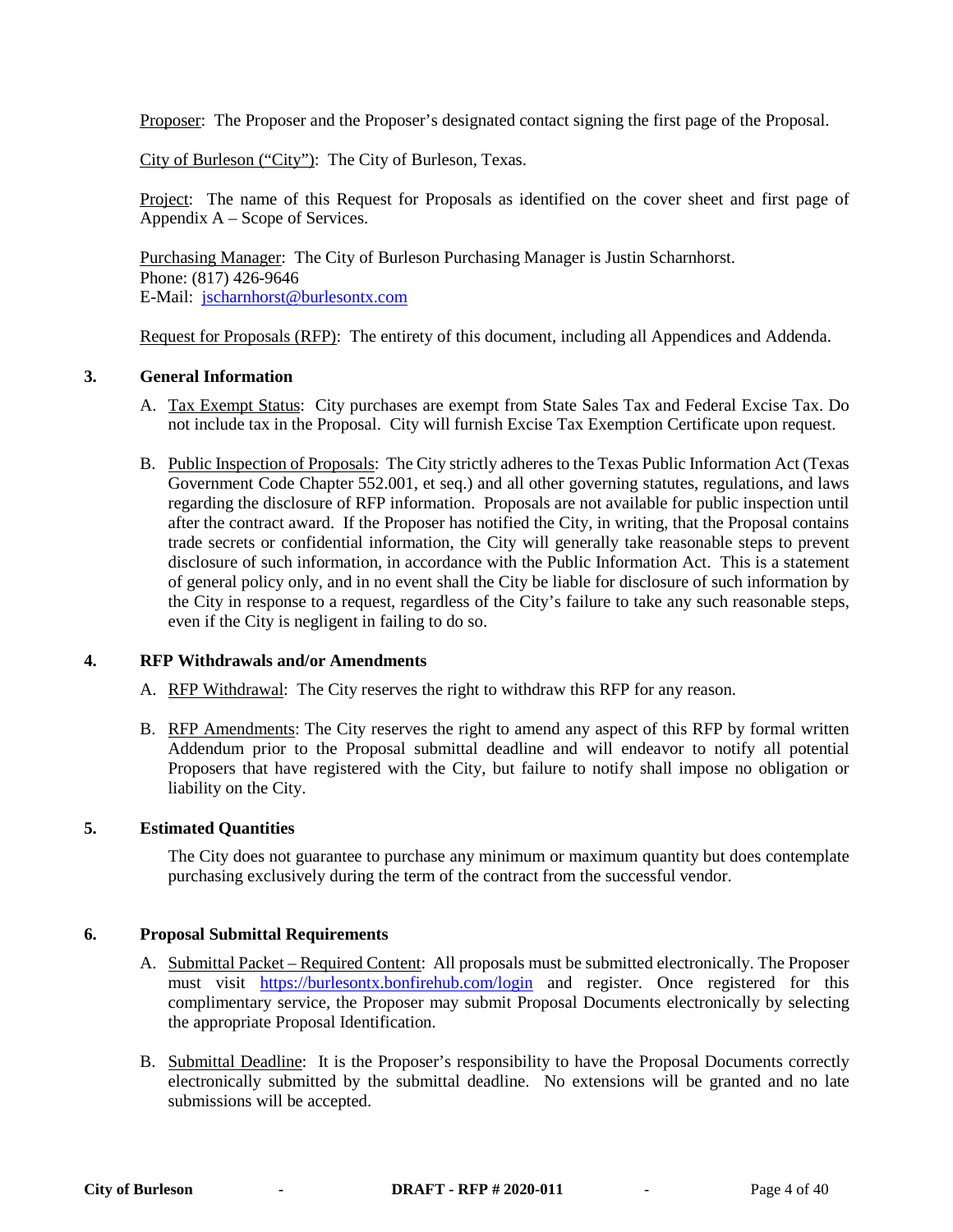- C. Proposals Received Late: Proposers are encouraged to submit their proposals as soon as possible. The time and date of receipt as recorded within the Bonfire electronic system shall be the official time of receipt. The City is not responsible for late submission regardless of the reason. Late Proposals will not be considered under any circumstances.
- D. Alterations or Withdrawals of Proposal Document: Any submitted Proposal may be withdrawn or a revised proposal substituted prior to the submittal deadline. Proposal Documents cannot be altered, amended or withdrawn by the Proposer after the submittal deadline, unless such alteration, amendment or withdrawal notice is approved in writing by the Purchasing Manager.
- E. Proposal Document Format: All Proposal Documents must be prepared in single-space type, on standard  $8-1/2$ " x 11" vertically oriented pages, numbered at the bottom. The City only accepts electronic submissions via [https://burlesontx.bonfirehub.com/login.](https://burlesontx.bonfirehub.com/login) Any other format (via telephone, fax, email, etc.) may be rejected by the City at its discretion.
- F. Validity Period: Once the submittal deadline has passed, any Proposal Document shall constitute an irrevocable bid to provide the commodities and/or services set forth in the Scope of Services at the price(s) shown in the Proposal Document. Such proposal shall be irrevocable until the earlier of the expiration of ninety (90) days from the submittal deadline, or until a contract has been awarded by the City.

#### **7. Proposal Evaluation and Contract Award**

- A. Proposal Evaluation and Contract Award Process: An award of a contract to provide the goods or services specified herein will be made using competitive sealed proposals, in accordance with Chapter 252 of the Texas Local Government Code and with the City's purchasing policy. The City will evaluate all proposals to determine which proposers are reasonably qualified for the award of the contract, applying the anticipated evaluation factors and emphasis to be placed on each factor as identified in the Scope of Services. The City may, at its option, conduct discussions with or accept proposal revisions from any reasonably qualified proposer. The City reserves the right to determine which proposal will be most advantageous to the City.
- B. Completeness: If the Proposal is incomplete or otherwise fails to conform to the requirements of the RFP, City alone will determine whether the variance is so significant as to render the Proposal nonresponsive, or whether the variance may be cured by the Proposer or waived by the City, such that the Proposal may be considered for award.
- C. Ambiguity: Any ambiguity in the Proposal as a result of omission, error, lack of clarity or noncompliance by the Proposer with specifications, instructions and all conditions shall be construed in the favor of the City. In the event of a conflict between these standard RFP requirements and details provided in Appendix A – Scope of Services or Appendix B – Proposal, the Appendices shall prevail.
- D. Unit Prices and Extensions: If unit prices and their extensions do not coincide, the City may accept the price most beneficial to the City, and the Proposer will be bound thereby.
- E. Additional Information: City may request any other information necessary to determine Proposer's ability to meet the minimum standards required by this RFP.
- F. Partial Contract Award: City reserves the right to award one contract for some or all the requirements proposed or award multiple contracts for various portions of the requirements to different Proposers based on the unit prices proposed in response to this request, or to reject any and all Proposals and re-solicit for Proposals, as deemed to be in the best interest of City.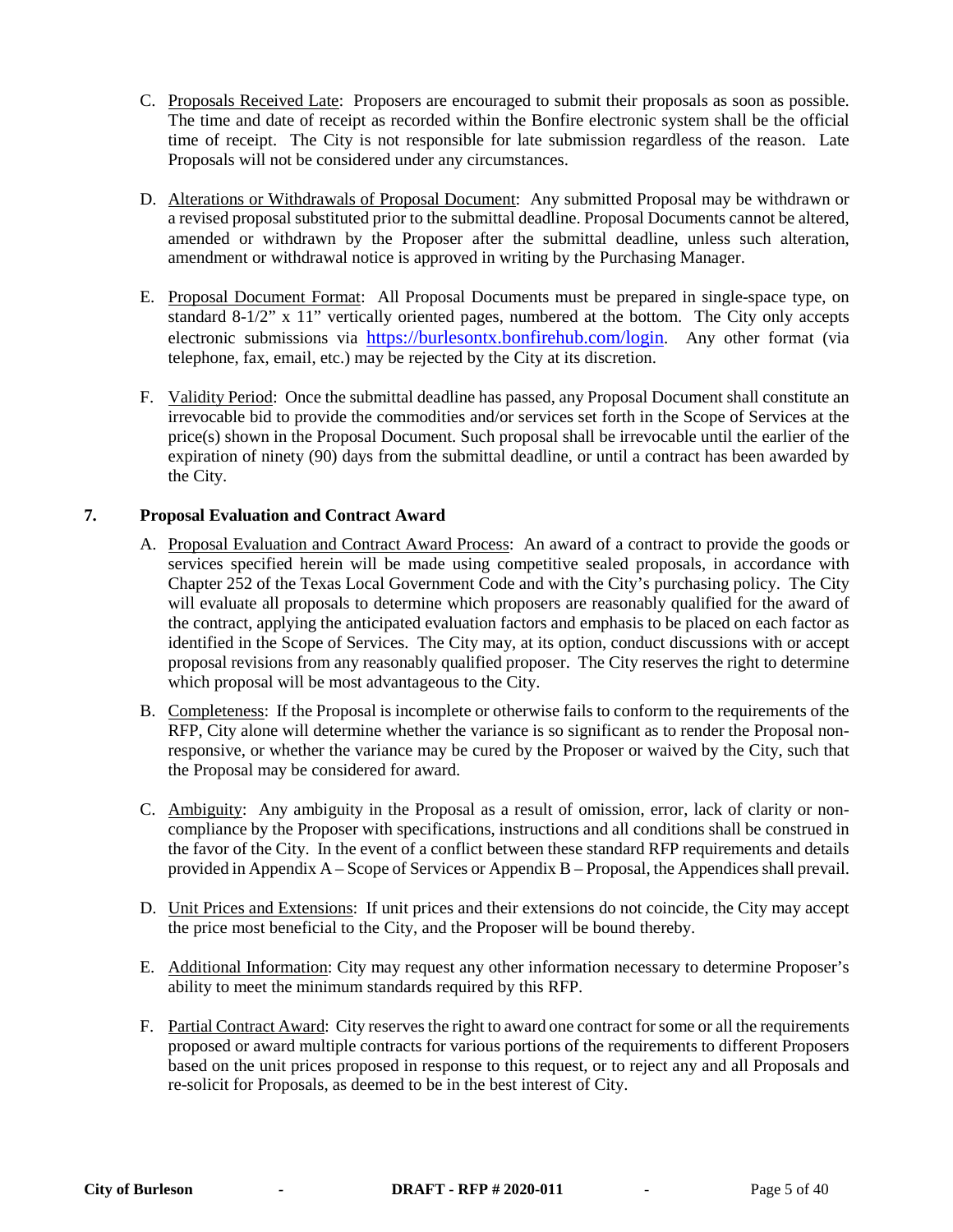- G. Terminate for Cause: The occurrence of any one or more of the following events will justify termination of the contract by the City of Burleson for cause:
	- 1. The successful proposer fails to perform in accordance with the provisions of these specifications; or
	- 2. The successful proposer violates any of the provisions of these specifications; or
	- 3. The successful proposer disregards laws or regulations of any public body having jurisdiction; or
	- 4. The successful proposer transfers, assigns, or conveys any or all of its obligations or duties under the contract to another without written consent of the City.
	- 5. If one or more of the events identified in Subparagraphs G i) through iv) occurs, the City of Burleson may, terminate the contract by giving the successful proposer seven (7) days written notice. In such case, the successful proposer shall only be entitled to receive payment for goods and services provided before the effective date of termination. The successful proposer shall not receive any payment on account of loss of anticipated profits or revenue or other economic loss resulting from such termination.
	- 6. When the contract has been so terminated by the City of Burleson, such termination shall not affect any rights or remedies of the City then existing or which may thereafter accrue.
- H. Terminate for Convenience: This contract may be cancelled or terminated at any time by giving vendor thirty (30) days written notice. Vendor may be entitled to payment for services actually performed; to the extent said services are satisfactory.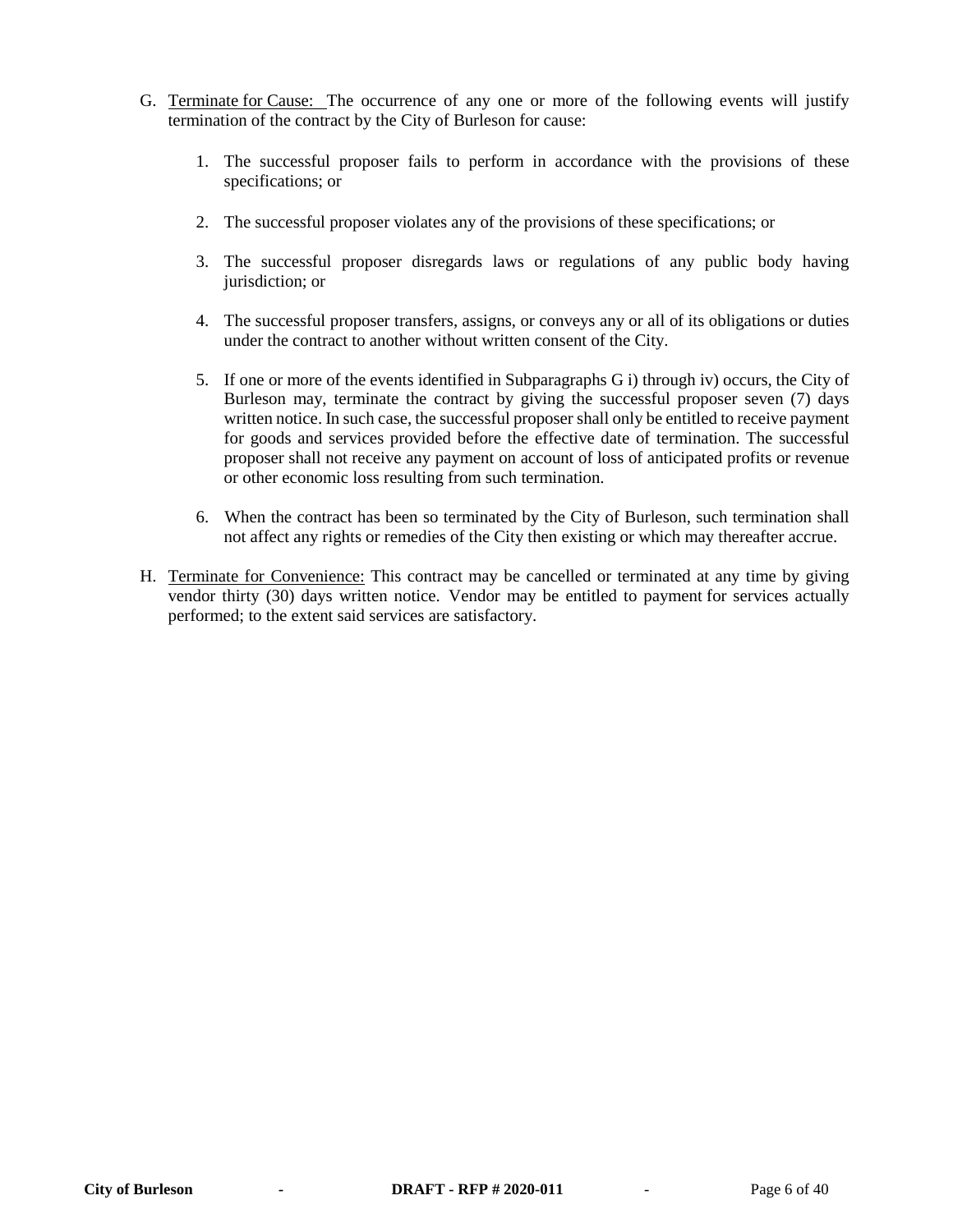# **Appendix A – Scope of Services**

#### 1. **Project Title:** Grounds Maintenance

#### 2. **Scope of Services Contact**

Questions about the technical nature of the Scope of Services, etc. may be directed to **JUSTIN SCHARNHORST**, Phone. 817-426-9646, e-mail: *jscharnhorst@burlesontx.com.* 

#### 3. **Special Conditions**

The following special conditions shall prevail over areas of conflict in previous pages: **NONE**

#### 4. **Proposal Evaluation Factors**

| Emphasis | Factor                                                                    |
|----------|---------------------------------------------------------------------------|
| 20%      | Background of the company                                                 |
| 20%      | Ability to provide services                                               |
|          | *Vendor must demonstrate their ability to provide the requested services  |
|          | at the expected level of service.                                         |
| 30%      | Cost                                                                      |
|          | *if a vendor is only participating on one tier the same factors are still |
|          | applicable.                                                               |
| 10%      | Work chart including any applicable certifications                        |
| 20%      | Top three contracts in terms of price and scope $-$ demonstrating the     |
|          | vendor's ability to handle the services requested in this RFP.            |

#### 5. **Key Events Schedule**

| Deadline for Submittal of Written Questions | October 1, 2020  |
|---------------------------------------------|------------------|
| Sealed Proposals Due to and Opened by City  | October 7, 2020  |
| <b>Anticipated Award Date</b>               | October 19, 2020 |

#### 6. **Scope of Services**

The City of Burleson is seeking to secure a qualified contractor to provide enhanced Landscaping services, Rights of Way and median mowing in accordance with the specifications provided herein.

Mowing / Maintenance will be accomplished based on three different tiers outlined in the interactive map that is provided as part of this RFP. Vendors will have the ability to bid one, two, or all three sections of this contract. The frequency of the services provided are not specified by the City. It will be the vendor's responsibility to provide a level of service that is consistent with the expectations of the City that is outlined in the map.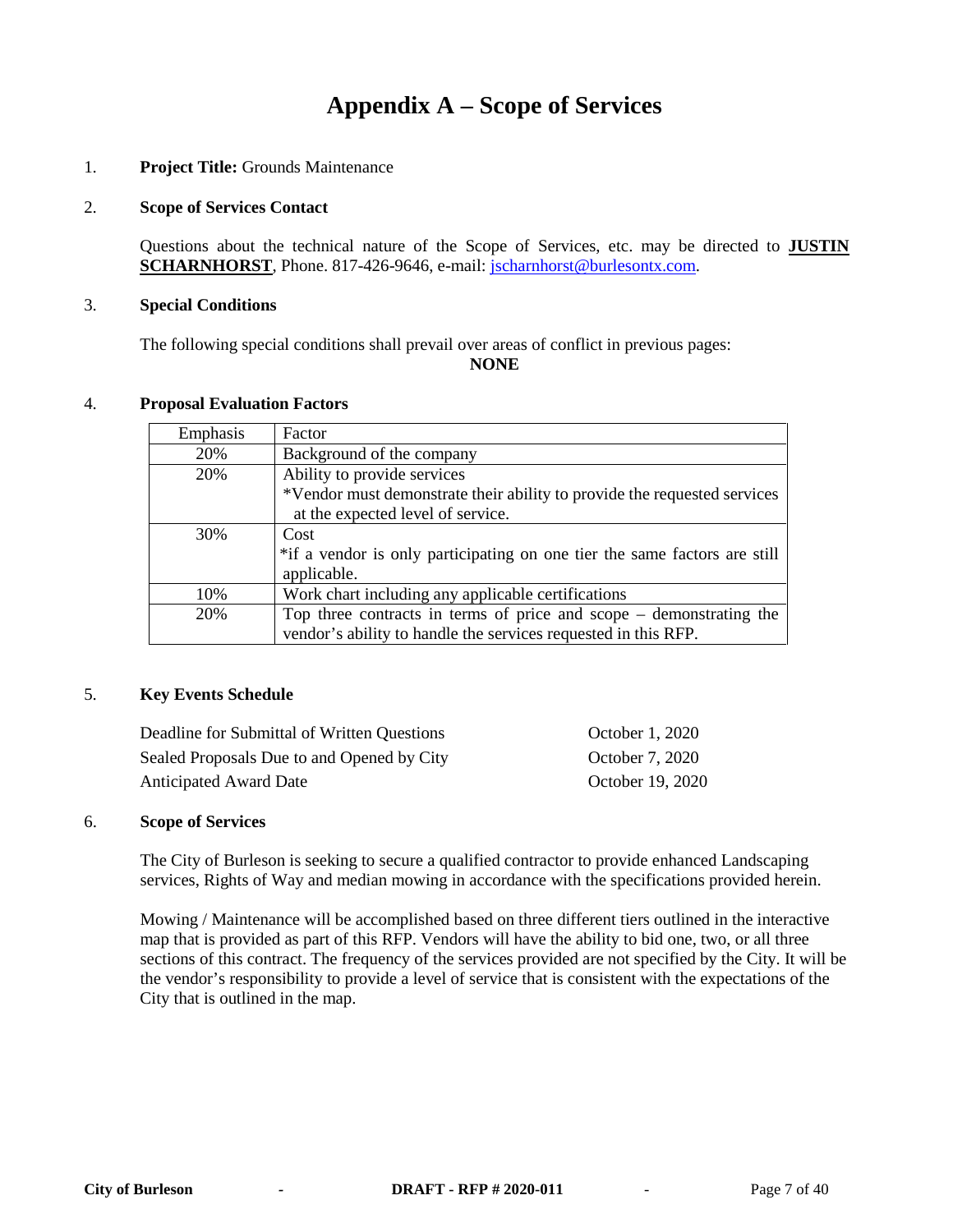#### **Performance Indicators**

|                |                                                                     | <b>Element</b> | Percentage |
|----------------|---------------------------------------------------------------------|----------------|------------|
|                | A. TIER 1 Mowing                                                    |                | 25%        |
| 1.             | Mow and edge all grass once per week                                | 10%            |            |
| 2.             | All areas are clean of clippings, trash and debris weekly           | 5%             |            |
| 3.             | Effectiveness of a fertilization and pesticide program              | 5%             |            |
| 4.             | Trees are trimmed and prune up to 8 feet                            | 5%             |            |
|                | <b>B.</b> TIER 2 Mowing                                             |                | 15%        |
| 1.             | Trim and prune all trees up to 8 feet                               | 5%             |            |
| 2.             | Mow and edge all grass every other week                             | 5%             |            |
| 3.             | All areas are clean of clipping, trash, and debris every other week | 5%             |            |
|                | C. TIER 3 Mowing                                                    |                | 10%        |
| 1.             | Mow and edge all grass once a month                                 | 5%             |            |
| 2.             | All areas are clean of clipping, trash, and debris once a month     | 5%             |            |
|                | D. TIER 1 Landscape Beds                                            |                | 30%        |
| 1.             | Replace flowers, plants, and ground cover as scheduled              | 5%             |            |
| 2.             | Flower beds and ground cover beds are weed free                     | 5%             |            |
| 3.             | All areas are cleaned of clipping, trash and debris once a week     | 5%             |            |
| 4.             | Effectiveness of a fertilization and pesticide program              | 5%             |            |
| 5 <sub>1</sub> | Trim and prune all trees up to 8 feet                               | 5%             |            |
| 6.             | Irrigation inspection report completed biweekly                     | 5%             |            |
|                | E. TIER 2 Landscape Beds                                            |                | 20%        |
| 1.             | Replace Plants and ground cover as scheduled                        | 5%             |            |
| 2.             | Landscape beds are weed free                                        | 5%             |            |
| 3.             | Trim and prune all trees up to 8 feet                               | 5%             |            |
| 4.             | Effectiveness of a fertilization and pesticide program              | 5%             |            |

#### **Non-Performance**

#### **A. The Vendor must maintain a 90% average score based on the scoring system set out below:**

- **B. The Performance Indicators are:**
	- **1. TIER 1 Mowing**
	- **2. TIER 2 Mowing**
	- **3. TIER 3 Mowing**
	- **4. TIER 1 Landscape Beds**
	- **5. TIER 2 Landscape Beds**
- **C. Staff will perform quarterly condition assessments. The condition assessment will sample at least 25% of the scheduled service areas.**
- **D. If assessments are below 90%, there will be a 5% deduction in the monthly charge for that TIER for the next quarter.**
- **E. Inspections will be done by the Parks Superintendent and the Vendor designee.**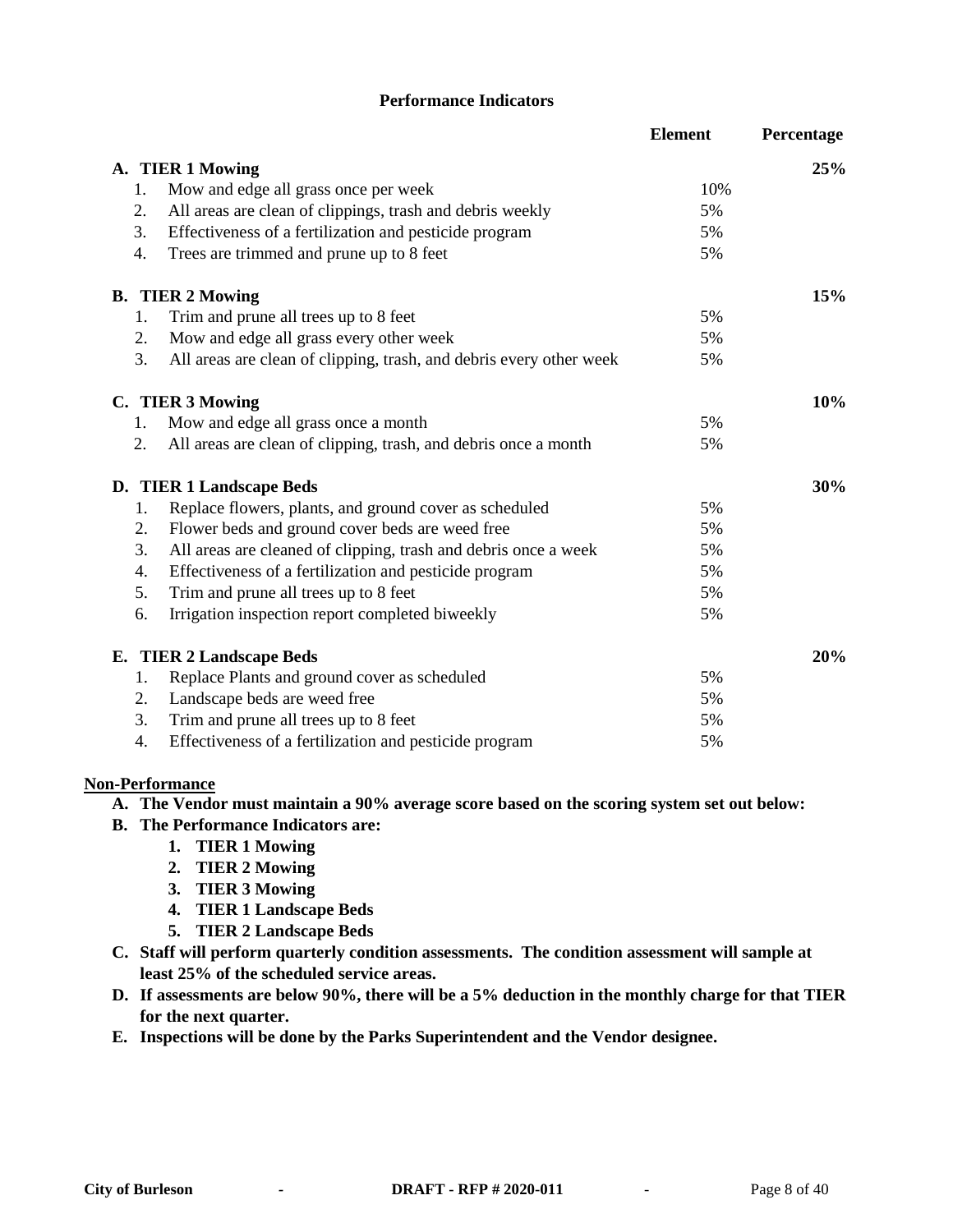### **TIER 1 Mowing and Lawn Care (Weekly)**

General – Throughout the year, mowing and edging of all lawn areas should be performed as specified during the growing season. Due to weather patterns, the growing season may vary from year to year. Mowing and lawn care should be maintained as needed to present a neat appearance at all times.

- A. Work shall be performed and completed on the scheduled service day for each property.
- B. Vendor shall perform the work at the work times that are in the best interest of the city operations.
- C. Mow all grass once per week during the growing season. Vendor designee and the City shall determine proper cutting height according to the time of season and type of grass.
- D. Vendor shall pick up and remove excess grass clippings from the site and premises.
- E. Mowing direction patterns shall change weekly. Turf damage from mower tire tracking shall not be apparent.
- F. 21" mowers shall mow small areas of turf slopes where vendor is not able to accommodate large riding mowers.
- G. Edge all lawn areas once per week per mowing schedule.
- H. Clean sidewalks, driveways, turf areas, and parking lots after mowing and edging to keep areas free of clippings, debris and trash.
- I. Fertilize areas with a 4-1-2 ratio fertilizer with minimum slow release nitrogen content of 30% and not higher than 50% Micronutrients, S, CL, Mg, and Z at manufacturer's recommended rate of application.
- J. Apply Turf Pre-emergence Apply an approved treatment at manufacturer's recommended rate of application.
- K. Apply Turf Post-emergence –Apply an approved treatment at manufacturer's recommended rate of application.
- L. Spot Treatment Apply an approved treatment to all perennial and annual weeds,
- M. Maintain control of weeds in turf areas and at all property fences.
- N. Herbicide application shall be applied if necessary and shall be coordinated and approved by the Parks Superintendent prior to the application.
- O. Treat all ant mounds with an approved treatment at manufacture's recommended rate of application, as the ant mounds appear.
- P. All work debris, scrap and residual materials shall become the property of the Vendor.
- Q. It will be the Vendor's responsibility to remove all waster material and rubbish. This includes grass, shrubs, weed clippings, tree branches, and trunks from tree pruning.
- R. Vendor shall, at all times, maintain the work area in a clean, safe and professional manner.
- S. Weekly inspections shall be done of all properties.

Trees and Shrub Care Includes:

- A. Trim and prune all trees and shrubs as necessary during the growing season to provide a clean and manicured appearance.
- B. Trees shall be pruned for pedestrian clearance height of 8 feet.
- C. Tree that grow over roadways must be trimmed at a height of 15 feet.
- D. Staked trees shall be checked monthly, after every major storm, and straightened as required.
- E. Keep basins and area between plants free of weeds at all times. Use recommended legally approved herbicides.
- F. Avoid frequent soil cultivation that destroys shallow roots. Apply mulch to help prevent wee seed germination. Mulch shall be kept no less than (2) inch depth throughout maintenance period. Replenish all mulch once a year per landscape schedule.
- G. Remove trash and debris from the beds on each site visit during the maintenance period.
- H. Apply approved pesticides and fungicides treatment as needed.
- I. Monthly inspections shall be done on all properties.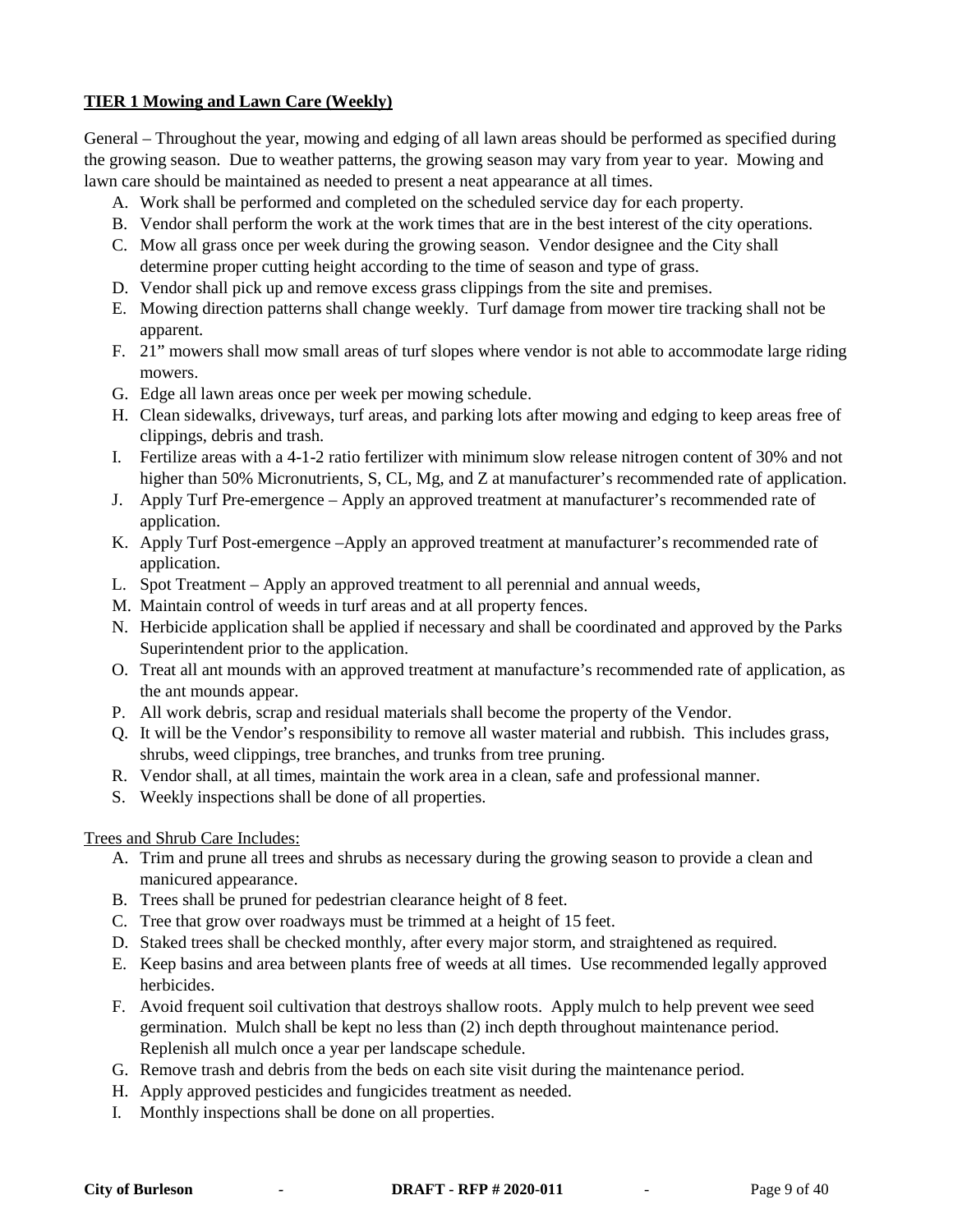#### **TIER 2 Mowing and Lawn Care (Every other week)**

General – Throughout the year, mowing and edging of all lawn areas should be performed as specified during the growing season. Due to weather patterns, the growing season may vary from year to year. Mowing and lawn care should be maintained as needed to present a neat appearance at all times.

- A. Work shall be performed and completed on the scheduled service day for each property.
- B. Vendor shall perform the work at the work times that are in the best interest of the city operations.
- C. Mow all grass every other week during the growing season. Vendor designee and the City shall determine proper cutting height according to the time of season and type of grass.
- D. Vendor shall pick up and remove excess grass clippings from the site and premises.
- E. Mowing direction patterns shall change weekly. Turf damage from mower tire tracking shall not be apparent.
- F. 21" mowers shall mow small areas of turf slopes where Vendor is not able to accommodate large riding mowers.
- G. Edge all lawn areas once per week per mowing schedule.
- H. Clean sidewalks, driveways, turf areas, and parking lots after mowing and edging to keep areas free of clippings, debris and trash.
- I. Fertilize areas with a 4-1-2 ratio fertilizer with minimum slow release nitrogen content of 30% and not higher than 50% Micronutrients, S, CL, Mg, and Z at manufacturer's recommended rate of application.
- J. Apply Turf Pre-emergence Apply an approved treatment at manufacturer's recommended rate of application.
- K. Apply Turf Post-emergence –Apply an approved treatment at manufacturer's recommended rate of application.
- L. Spot Treatment Apply an approved treatment to all perennial and annual weeds,
- M. Maintain control of weeds in turf areas and at all property fences.
- N. Herbicide application shall be applied if necessary and shall be coordinated and approved by the Parks Superintendent prior to the application.
- O. Treat all ant mounds with an approved treatment at manufacture's recommended rate of application, as the ant mounds appear.
- P. All work debris, scrap and residual materials shall become the property of the Vendor.
- Q. It will be the Vendor's responsibility to remove all waster material and rubbish. This includes grass, shrubs, weed clippings, tree branches, and trunks from tree pruning.
- R. Vendor shall, at all times, maintain the work area in a clean, safe and professional manner.
- S. Monthly inspections shall be done of all properties.

#### Trees and Shrub Care Includes:

- A. Trim and prune all trees and shrubs as necessary during the growing season to provide a clean and manicured appearance.
- B. Trees shall be pruned for pedestrian clearance height of 8 feet.
- C. Tree that grow over roadways must be trimmed at a height of 15 feet.
- D. Staked trees shall be checked monthly, after every major storm, and straightened as required.
- E. Keep basins and area between plants free of weeds at all times. Use recommended legally approved herbicides.
- F. Remove trash and debris from each area, each site visit during the maintenance period.
- G. Monthly inspections shall be done of all properties.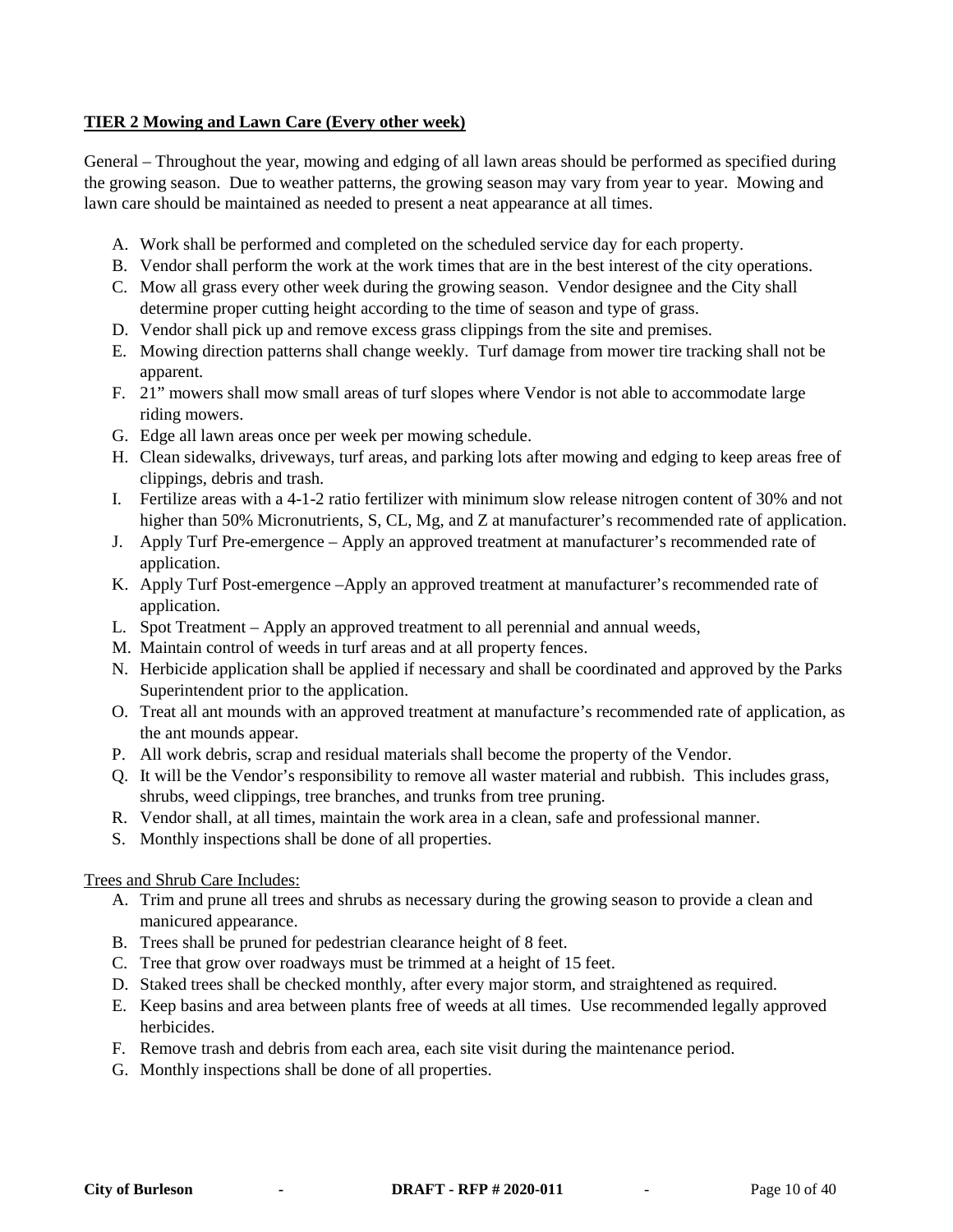### **TIER 3 Mowing and Lawn Care (Monthly)**

General – Throughout the year, mowing and edging of all lawn areas should be performed as specified during the growing season. Due to weather patterns, the growing season may vary from year to year. Mowing and lawn care should be maintained as needed to present a neat appearance at all times.

- A. Work shall be performed and completed on the scheduled service day for each property.
- B. Vendor shall perform the work at the work times that are in the best interest of the city operations.
- C. Mow all grass once per month during the growing season. Vendor designee and the City shall determine proper cutting height according to the time of season and type of grass.
- D. Vendor shall pick up and remove excess grass clippings from the site and premises.
- E. Mowing direction patterns shall change weekly. Turf damage from mower tire tracking shall not be apparent.
- F. 21" mowers shall mow small areas of turf slopes where Vendor is not able to accommodate large riding mowers.
- G. Edge all lawn areas once per week per mowing schedule.
- H. Clean sidewalks, driveways, turf areas, and parking lots after mowing and edging to keep areas free of clippings, debris and trash.
- I. Apply Turf Pre-emergence Apply an approved treatment at manufacturer's recommended rate of application.
- J. Apply Turf Post-emergence –Apply an approved treatment at manufacturer's recommended rate of application.
- K. Spot Treatment Apply an approved treatment to all perennial and annual weeds,
- L. Maintain control of weeds in turf areas and at all property fences.
- M. Herbicide application shall be applied if necessary and shall be coordinated and approved by the Parks Superintendent prior to the application.
- N. All work debris, scrap and residual materials shall become the property of the Vendor.
- O. It will be the Vendor's responsibility to remove all waster material and rubbish. This includes grass, shrubs, weed clippings, tree branches, and trunks from tree pruning.
- P. Vendor shall, at all times, maintain the work area in a clean, safe and professional manner.
- Q. Monthly inspections shall be done of all properties.

Trees and Shrub Care Includes:

- A. Trim and prune all trees and shrubs as necessary during the growing season to provide a clean and manicured appearance.
- B. Trees shall be pruned for pedestrian clearance height of 8 feet.
- C. Tree that grow over roadways must be trimmed at a height of 15 feet.
- D. Staked trees shall be checked monthly, after every major storm, and straightened as required.
- E. Keep basins and area between plants free of weeds at all times. Use recommended legally approved herbicides.
- F. Remove trash and debris from each area, each site visit during the maintenance period.
- G. Monthly inspections shall be done of all properties.

### **Tier I Landscape Beds (Weekly Maintenance)**

General – Throughout the year, weekly operations such as weeding watering, cleanup, etc., should be ongoing. Mowing and edging of all lawn areas should be performed as specified during the growing season. Due to weather patterns, the growing season may vary from year to year. Landscape beds should be maintained as needed to present a neat appearance at all times.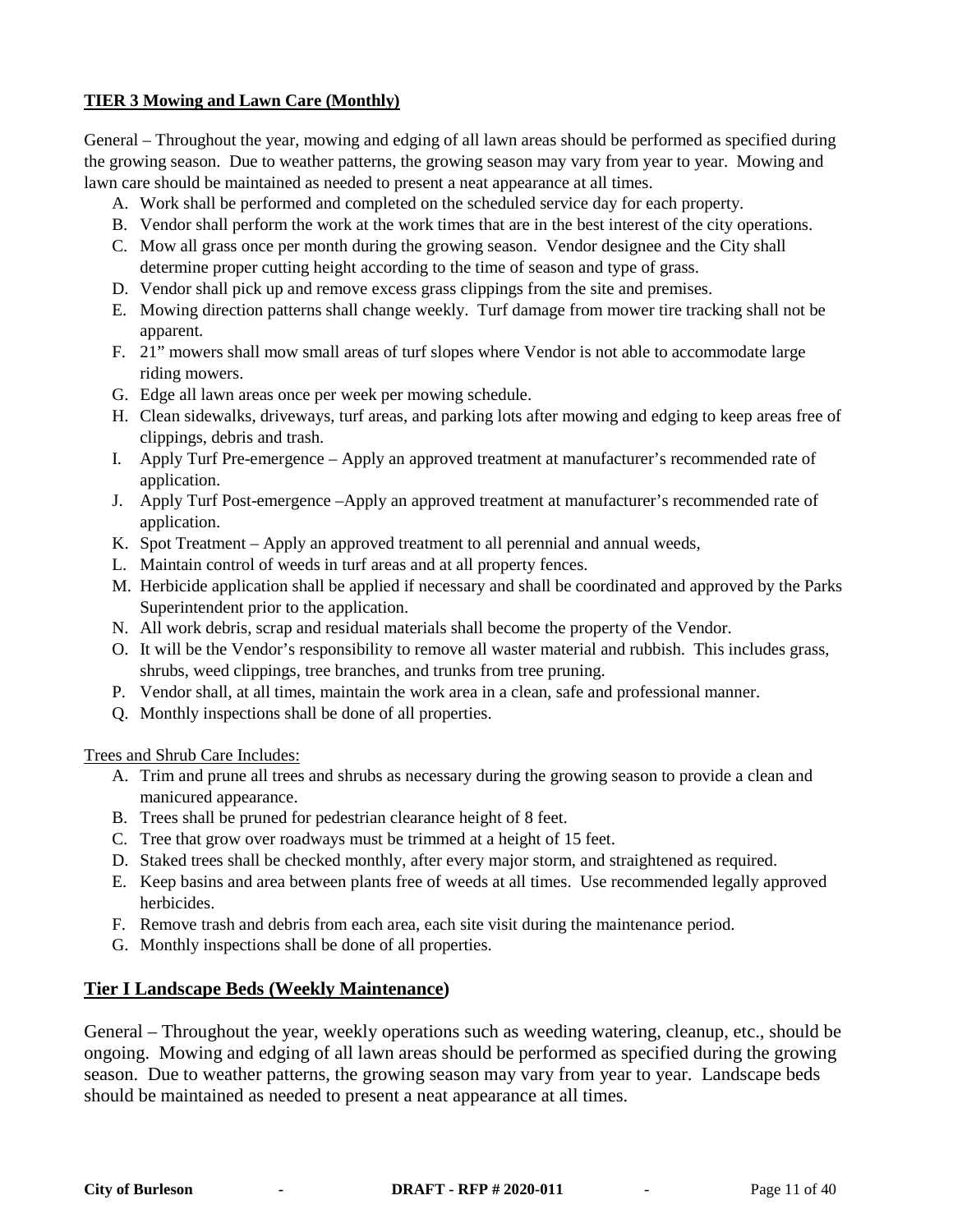- A. All possible means required to maintain planted landscaping in a vigorous, health state throughout the maintenance period.
- B. Consist of, but not limited to, watering weeding, fertilizing, disease and insect pest control, pruning, aerating, protected spraying, and any other procedures consistent with good horticultural practice necessary on a weekly basis.
- C. Submit watering schedule for each site to Parks Superintendent for approval.
- D. At the start of the maintenance period, remove all weeds from the beds by hand or by mechanical means.
- E. Landscape beds shall be kept free of weeds at all times.
- F. Damage to plant materials through herbicide misuse is the sole responsibility of the Vendor.
- G. Upon each season color change, fertilize landscape beds by using a water-soluble fertilizer with primary, secondary, and trace nutrients.
- H. Spot Treatment Apply an approved treatment to all perennial and annual weeds.
- I. Maintain control of weeds in turf areas and at all property fences.
- J. Herbicide application shall be applied if necessary and shall be coordinated and approved by the Parks Superintendent prior to the application.
- K. Treat all ant mounds with an approved treatment at manufacture's recommended rate of application, as the ant mounds appear.
- L. Edge ground cover to keep in bounds, and trim top growth as necessary to achieve overall even appearance.
- M. Remove trash and debris form the beds on each site visit during the maintenance period.
- N. Maintain flowerbed edging to be in proper bounds and height at all times.
- O. Upon each season color change, landscaper mix and compost should be added as necessary, as well as a soil active fertilizer product such as "Color Star" shall be tilled into soil at each planting.
- P. Landscape beds should be crowned prior to planting to maximize drainage.
- Q. Landscape beds mulch shall be replaced two (2) times per year in accordance to the schedule, Landscape bed replacement(s) shall be part of the base bid.
- R. Flowers shall be four (4) inch pots, spaced six (6) to eight (8) inch centers depending on the flowers. Vendor shall submit scheme for planting to the Parks Superintendent for his approval one (1) month before scheduled.
- S. Weekly inspections shall be done on all properties.

#### Trees and Shrub Care Includes:

- A. Trim and prune all trees and shrubs as necessary during the growing season to provide a clean and manicured appearance.
- B. Trees shall be pruned for pedestrian clearance height of 8 feet.
- C. Tree that grow over roadways must be trimmed at a height of 15 feet.
- D. Staked trees shall be checked monthly, after every major storm, and straightened as required.
- E. Keep basins and area between plants free of weeds at all times. Use recommended legally approved herbicides.
- F. Avoid frequent soil cultivation that destroys shallow roots. Apply mulch to help prevent wee seed germination. Mulch shall be kept no less than (2) inch depth throughout maintenance period. Replenish all mulch twice a year per landscape schedule.
- G. Remove trash and debris from the beds on each site visit during the maintenance period.
- H. Apply approved pesticides and fungicides treatment as needed.
- I. Weekly inspections shall be done on all properties.

### **Tier 2 Landscape Beds (Biweekly Maintenance)**

General – Throughout the year, weekly operations such as weeding watering, cleanup, etc., should be ongoing. Mowing and edging of all lawn areas should be performed as specified during the growing season. Due to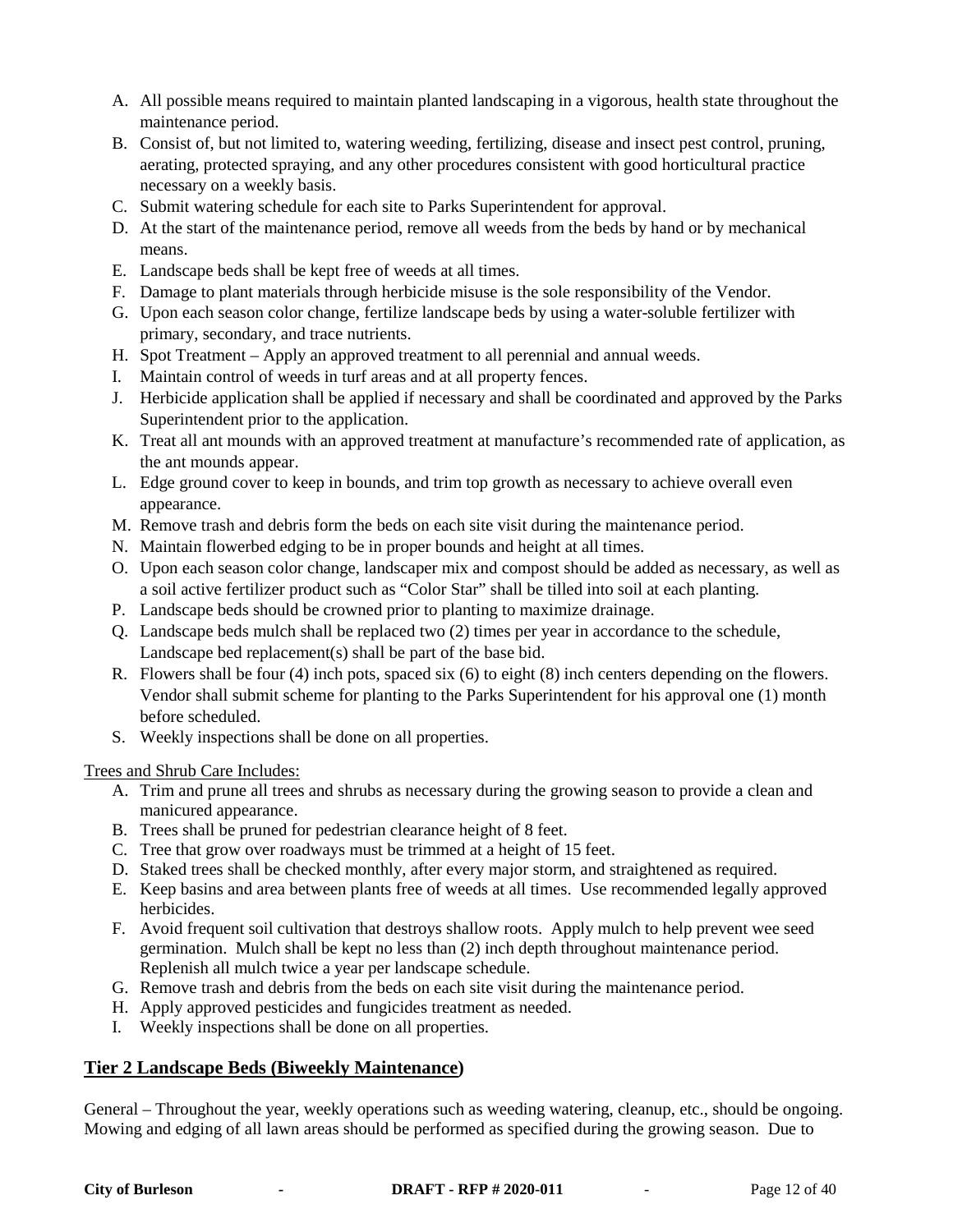weather patterns, the growing season may vary from year to year. Landscape beds should be maintained as needed to present a neat appearance at all times.

- A. All possible means required to maintain planted landscaping in a vigorous, health state throughout the maintenance period.
- B. Consist of, but not limited to, watering weeding, fertilizing, disease and insect pest control, pruning, aerating, protected spraying, and any other procedures consistent with good horticultural practice necessary on a biweekly basis.
- C. Submit watering schedule for each site to Parks Superintendent for approval.
- D. At the start of the maintenance period, remove all weeds from the beds by hand or by mechanical means.
- E. Landscape beds shall be kept free of weeds at all times.
- F. Damage to plant materials through herbicide misuse is the sole responsibility of the Vendor.
- G. Before each season, fertilize landscape beds by using a water-soluble fertilizer with primary, secondary, and trace nutrients.
- H. Spot Treatment Apply an approved treatment to all perennial and annual weeds.
- I. Maintain control of weeds in turf areas and at all property fences.
- J. Herbicide application shall be applied if necessary and shall be coordinated and approved by the Parks Superintendent prior to the application.
- K. Treat all ant mounds with an approved treatment at manufacture's recommended rate of application, as the ant mounds appear.
- L. Edge ground cover to keep in bounds, and trim top growth as necessary to achieve overall even appearance.
- M. Remove trash and debris form the beds on each site visit during the maintenance period.
- N. Maintain flowerbed edging to be in proper bounds and height at all times.
- O. Landscape beds should be crowned prior to planting to maximize drainage.
- P. Landscape beds mulch shall be replaced once per year in accordance to the schedule, Landscape bed mulch replacement(s) shall be part of the base bid.
- Q. Plants shall be four (4) inch pots, spaced six (6) to eight (8) inch centers depending on the plant. Vendor shall submit scheme for planting to the Parks Superintendent for his approval one (1) month before scheduled.
- R. Monthly inspections shall be done on all properties.

#### Trees and Shrub Care Includes:

- A. Trim and prune all trees and shrubs as necessary during the growing season to provide a clean and manicured appearance.
- B. Trees shall be pruned for pedestrian clearance height of 8 feet.
- C. Tree that grow over roadways must be trimmed at a height of 15 feet.
- D. Staked trees shall be checked monthly, after every major storm, and straightened as required.
- E. Avoid frequent soil cultivation that destroys shallow roots. Apply mulch to help prevent weed seed germination. Mulch shall be kept no less than (2) inch depth throughout maintenance period. Replenish all mulch once a year per landscape schedule.
- F. Remove trash and debris from the beds on each site visit during the maintenance period.
- G. Apply approved pesticides and fungicides treatment as needed.
- H. Monthly inspections shall be done on all properties.

#### **7. Point of Contact**

A. The Purchasing Manager, identified below, is the sole point of contact regarding the bidding documents from the date of issuance until selection of the successful vendor. The point of contact for inquiries concerning this bid is: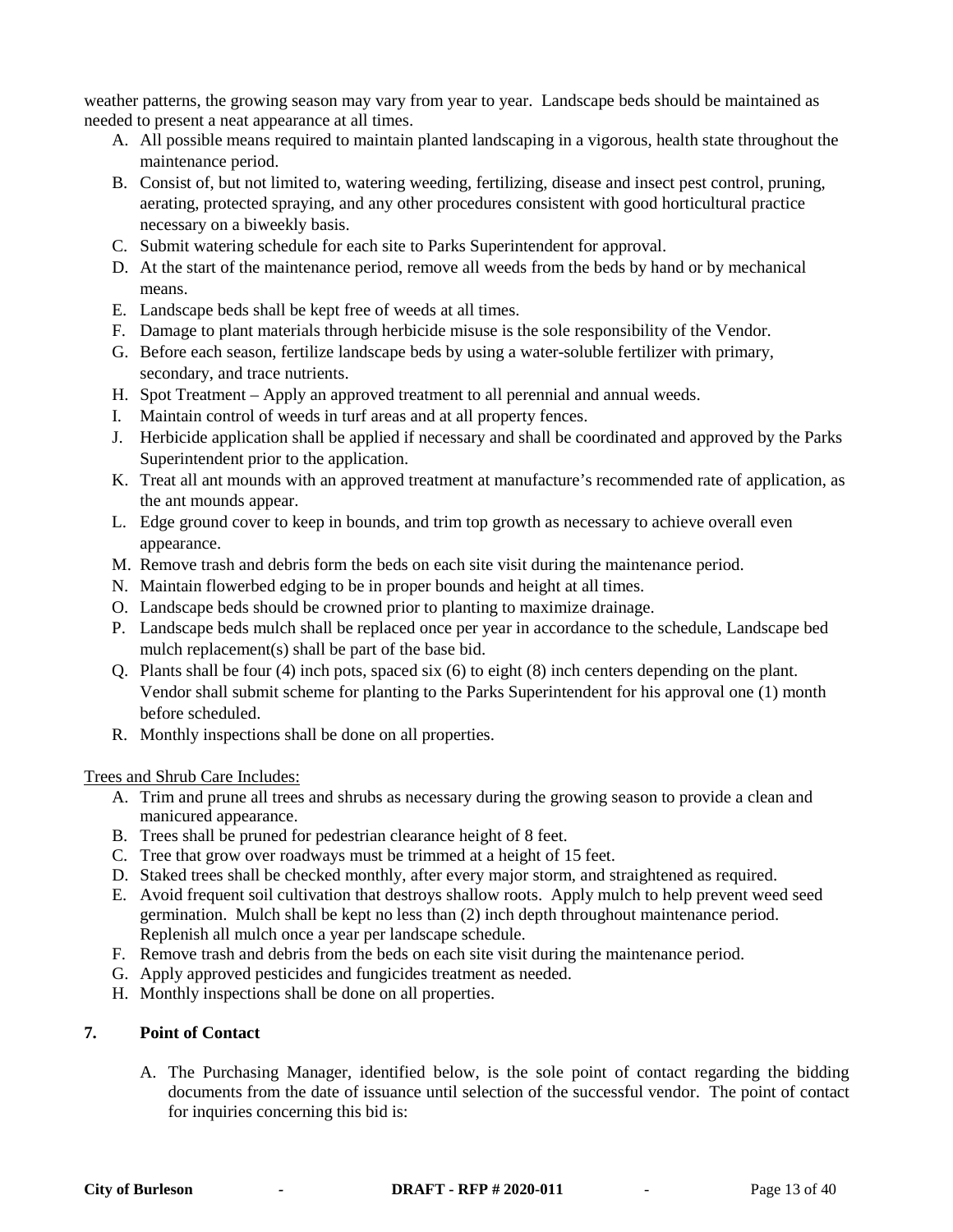Justin Scharnhorst Purchasing Manager City of Burleson 141 W. Renfro Burleson, Texas 76010 817-426-9646, Fax 817-426-9368 [jscharnhorst@burlesontx.com](mailto:jscharnhorst@burlesontx.com) 

#### **8. Restriction on Communication**

A. All communications relating to this sealed bid must be directed to the City's contact person named above. All other communications between a Vendor and City staff and public officials concerning this bid are prohibited. Failure to comply with this requirement may result in the City disqualifying the Vendor's bid.

#### **9. RFP Process**

A. Each bidder shall carefully examine all bid documents and any and all addenda or other revisions, and thoroughly familiarize with all requirements prior to submitting a bid. The bidder submitting the request will be responsible for its prompt delivery. Any interpretation or correction of the documents will be made only by written addenda to all persons who have attended the pre-bid conference. All inquiries shall be directed to the Purchasing Manager, City of Burleson, 141 W. Renfro, Burleson, Texas 76028, and (817) 426-9646.

#### **10. Requirements Contract**

The Parks & Recreation Director or designee has the authority to cancel maintenance cycles at any time. The cancellation will be based upon need, prevailing weather conditions and available funding. It is assumed that the Contractor shall be notified of any cancellation(s) at such time that a Notice To Proceed is issued for any maintenance cycle.

A. Any quantities that are included in the scope of work reflect the current expectations of the City for the period of the contract. The amount is only an estimate and the contractor understands and agrees that the City is under no obligation to the contractor to buy any amount of services as a result of having provided this estimate or of having any typical or measurable requirement in the past. The contractor further understands and agrees that the City may require services in excess of the estimated annual contract amount and that the quantity actually used whether in excess of, or less than, the estimated annual contract amount and that the quantity actually used shall not give rise to any claim for compensation other than the total of the unit prices in the contract for the quantity actually used.

#### **11. Transitional Period**

A. In the event that a new Contractor(s) is (are) not selected by the City of Burleson, it shall be incumbent upon the Contractor to continue the contract under the same terms and conditions until new contracts can be completely operational. At no time shall this transition period extend more than ninety (90) days beyond the original expiration date of the existing contract and any extension thereof.

#### **12. Addition or Deletion**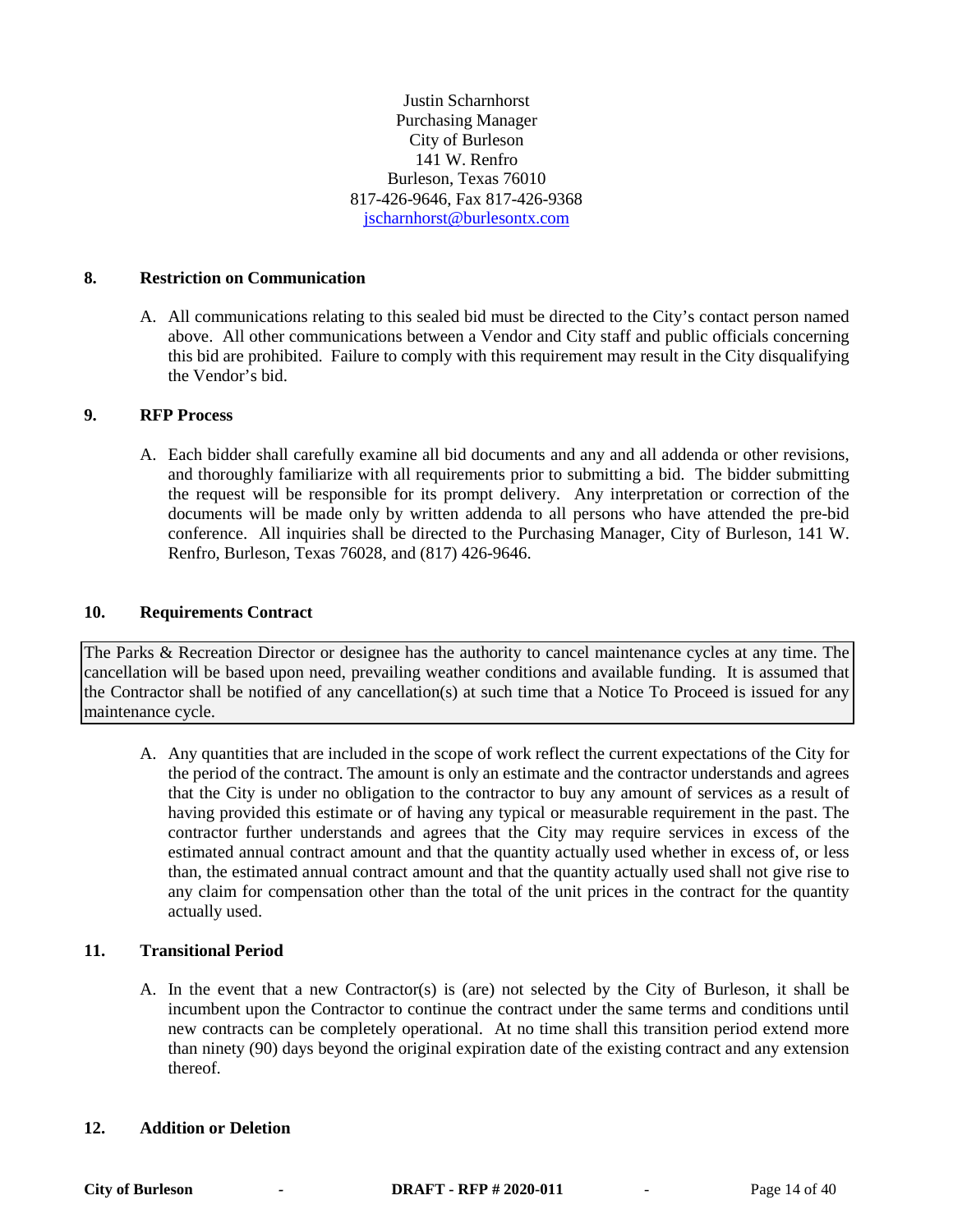A. The City reserves the right to add or remove items as circumstances warrant. The City of Burleson reserves the right to purchase additional units under the terms of this specification.

#### **13. Contract Term**

- A. The contract shall be for a term of one year beginning upon City Council approval. The City and contractor may, upon mutual consent, extend the contract for four additional one-year periods after the initial term, upon written request of the contractor presented no later than forty-five (45) days prior to the expiration of the contract. The rates can be adjusted upward or downward at this time at a percentage not to exceed the effective change in the price index (CPI) for the previous twelve (12) months.
- B. At the City's discretion, the effective change rate shall be based on either the local or national index average rate for all items. If agreement cannot be reached, the contract is terminated at the end of the current contract period.
- C. Should funding not be approved by the City Council for any given budget year during the contract term, the contract will become null and void upon the completion of the appropriated funding.

#### **14. Contract**

A. The bid document, as amended by addendum, returned and awarded by Burleson City Council shall constitute the contract.

#### **15. Method of Award**

- A. The City of Burleson intends to award a contract to the vendor who provides goods or services at the best value for the City of Burleson. The City may choose to award the contract based on the lowest responsible bid or the best value ranking, whichever is deemed to be in the best interest of the City. In determining the best value for the City of Burleson, the City will consider price and relevant experience/references to the extent to which the goods or services conform to the specifications herein.
- B. Each vendor is responsible for submitting all relevant, factual, and correct information with their bid.

#### **16. Bid Evaluation**

A. The City reserves the right to accept or reject in part or in whole any bid submitted, and to waive any technicalities for the best interest of the City. The City reserves the right to determine "or equal" status.

#### **17. Contractor Selection**

- A. If awarded, the contract shall be based on the City's evaluation criteria of price, experience/references and compliance with bid requirements. A responsive bidder shall have submitted a complete sealed bid packet within the stated timeline and in accordance with the bid specifications. A responsible bidder shall demonstrate the ability to successfully deliver the supplies, equipment and/or services being procured.
- B. A responsive bidder is defined to be one who submits a completed sealed bid packet within the stated time deadline and in accordance with the bid specifications.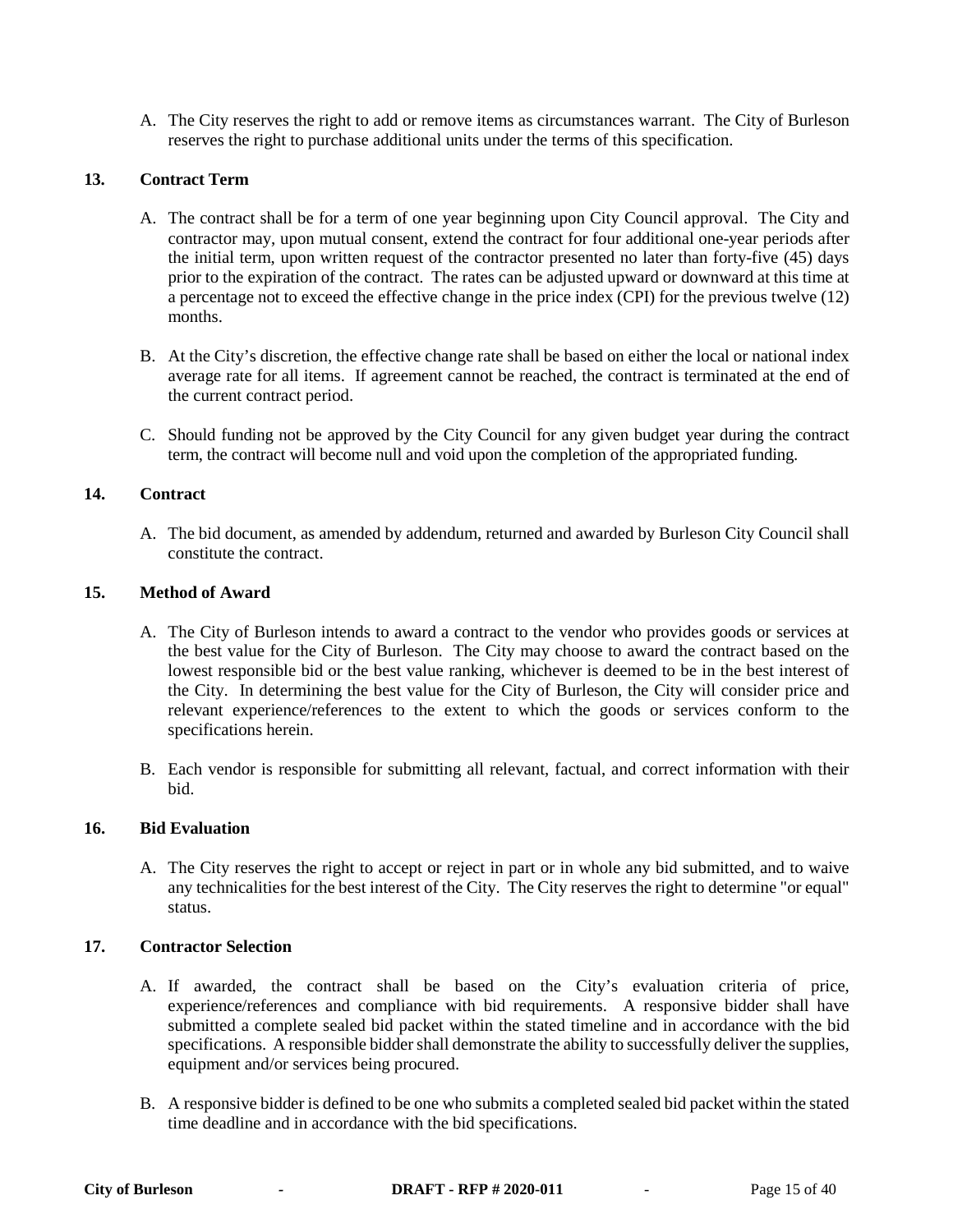C. A responsible bidder is defined to be one who demonstrates via their responses to the selection criteria his or her ability to successfully deliver the supplies, equipment, or services being procured.

#### **18. Bidders Qualification Requirements**

Each bidder is responsible for submitting all relevant, factual and correct information with their bid. The below listed criteria will be assessed by the vendors submitted data. If additional sheets are attached to the bid specification, the bidder shall clearly cross-reference the appropriate location in the solicitation (i.e. page number, paragraph, subject, etc.)

- A. Landscape Maintenance Service Contractor shall have a minimum of five- (5) consecutive years' experience in landscape maintenance, which includes manicured grass maintenance, shrub and bed maintenance, planting and maintenance of trees, and irrigation system maintenance and installation.
- B. Contractor shall have successfully completed a landscape maintenance contract of similar size and scope of these contract specifications.
- C. Contractor must submit with their bid, a list of equipment to be used for this contract. The list of equipment should include year, model, make, and number of hours on all equipment to be used. Equipment can be subject to inspection by the City representative. Contractor may use attached form.
- D. Contractor shall have in his or her employment at the time of the bid the minimum number of employees to successfully execute the bid as specified.
- E. Contractor shall be capable of securing the specified insurance in the amount of the contract within fifteen (15) working days after the formal acceptance of the proposal.
- F. Contractor shall provide a minimum of 3 current references with the bid. References shall be from clients the contractor has served in a similar capacity within the last 24 months.

#### **19. Contractor's Responsibility for Work**

- A. The Contractor shall be responsible for the complete performance of all of the work under the Contract.
- B. Contractor shall be responsible for furnishing all tools, equipment, labor, supplies and incidentals required to complete the work

#### **20. Cancellation**

- A. The Contractor shall strictly comply with the provisions of the contract with an adequate number of quality personnel and equipment to perform the work described in these specifications. Nonperformance or non-compliance with the requirements of this specification by the awarded vendor(s) shall be basis for the termination of the contract by the City immediately.
- B. The Contractor shall be given forty-eight hours following receipt of notification of default in which to remedy the deficiencies. If the deficiencies are not remedied as a result of the notification, the contract shall be terminated.
- C. At the discretion of the City, subsequent notification(s) may be issued upon the occurrence of each default(s) and the contractor shall have forty-eight hours following receipt of the second notification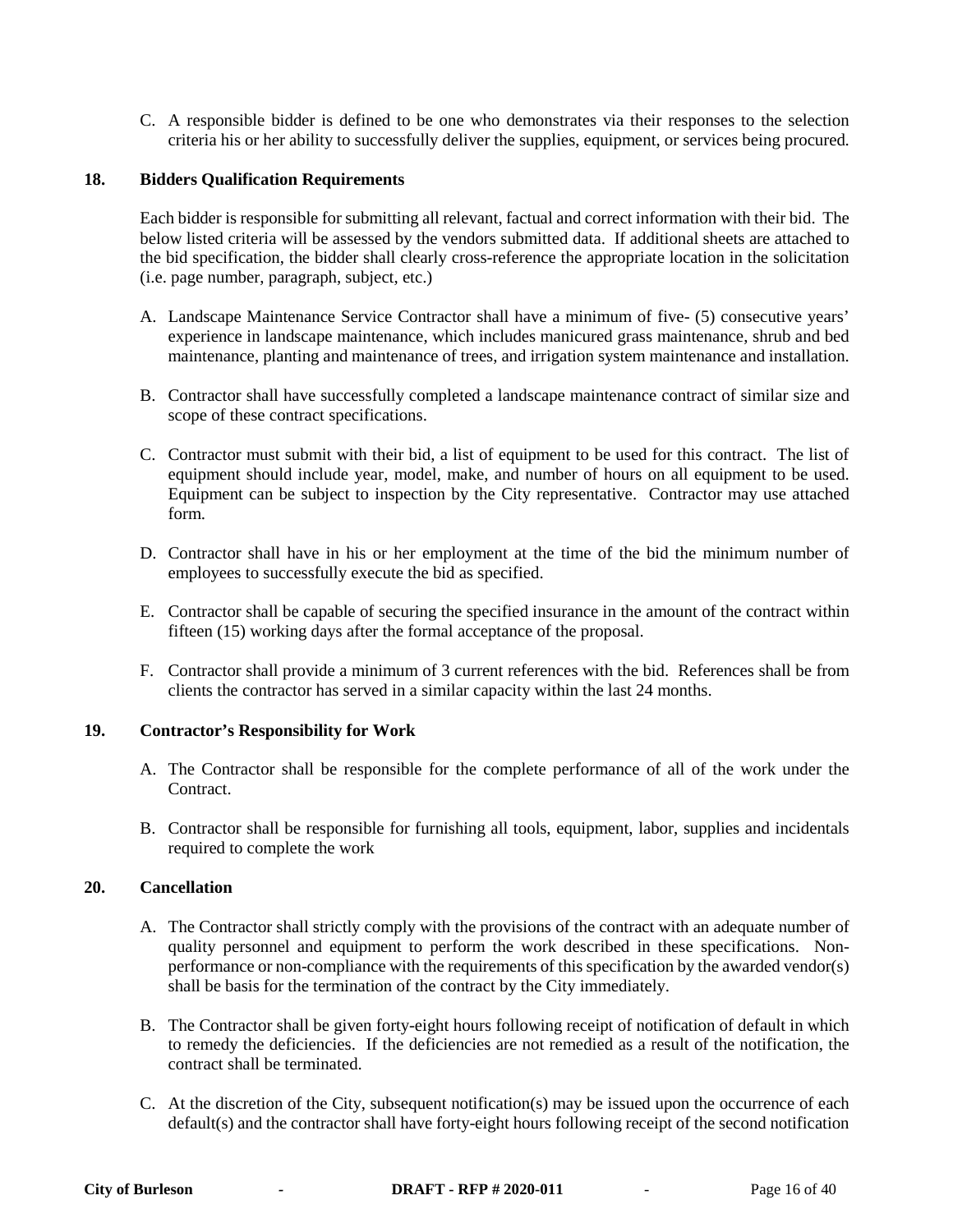to remedy the deficiencies. If deficiencies are not remedied following the subsequent notification(s) period, the Contractor shall be deemed in default of the contract and the contract shall be terminated.

D. The City shall not pay for services or supplies that are deemed by the City to be unsatisfactory. Vendors will be given reasonable opportunity, before termination, to correct any deficiencies; however, this in no way may be construed as negating the basis for cancellation.

#### **21. Invoicing**

- A. Invoicing shall be accomplished on a tier basis. Invoices shall be detailed indicating date of request, tier description, quantity, and price. Invoices MUST reference the City of Burleson Bid Contract Number 2020-011.
- B. Payment terms shall be Net 30, and payments shall be made on approved invoices in accordance with the Texas Prompt Payment Act. Please provide a detail listing of all work performed and submit invoice at the end of each month. Invoices are to be prepared in duplicate and submitted to:

City of Burleson Finance Department/Accounts Payable 141 W. Renfro Burleson TX 76028

And an electronic copy to the following addresses: [finance@burlesontx.com](mailto:finance@burlesontx.com)

#### **22. General Requirements**

Site visit can be arranged upon request to the Purchasing Manager.

General Contractor's Work. The City reserves the right to reject any and all bids.

Each bid shall contain a written operational plan outlining bidders proposed work scheduled to ensure compliance of cycle time. Any proposal without an operational plan will be considered non-responsive.

- A. Bids shall also include a completed "Bidders Questionnaire" which is part of the operational plan as well as an equipment list and past work history to determine whether or not a bidder can adequately perform the necessary work. The City has the right to inspect all equipment dedicated for use on this project prior to award of the bid. During inspection the Contractor must have all equipment which will be dedicated to the Contract on hand or have original receipt of purchase or lease to show ownership. All equipment the bidder is committing to this Contract, if awarded, should be included in the listing. Past experience has shown that it is absolutely essential to have back-up equipment to allow for breakdowns.
- B. It is the spirit and intent of these specifications and plans to secure for the City, and Director, the work described, complete in every respect, and the general conditions there for shall be complied with, whether items are specifically mentioned or not.

#### **23. Site Work**

Grounds Maintenance Specifications

A. Definitions: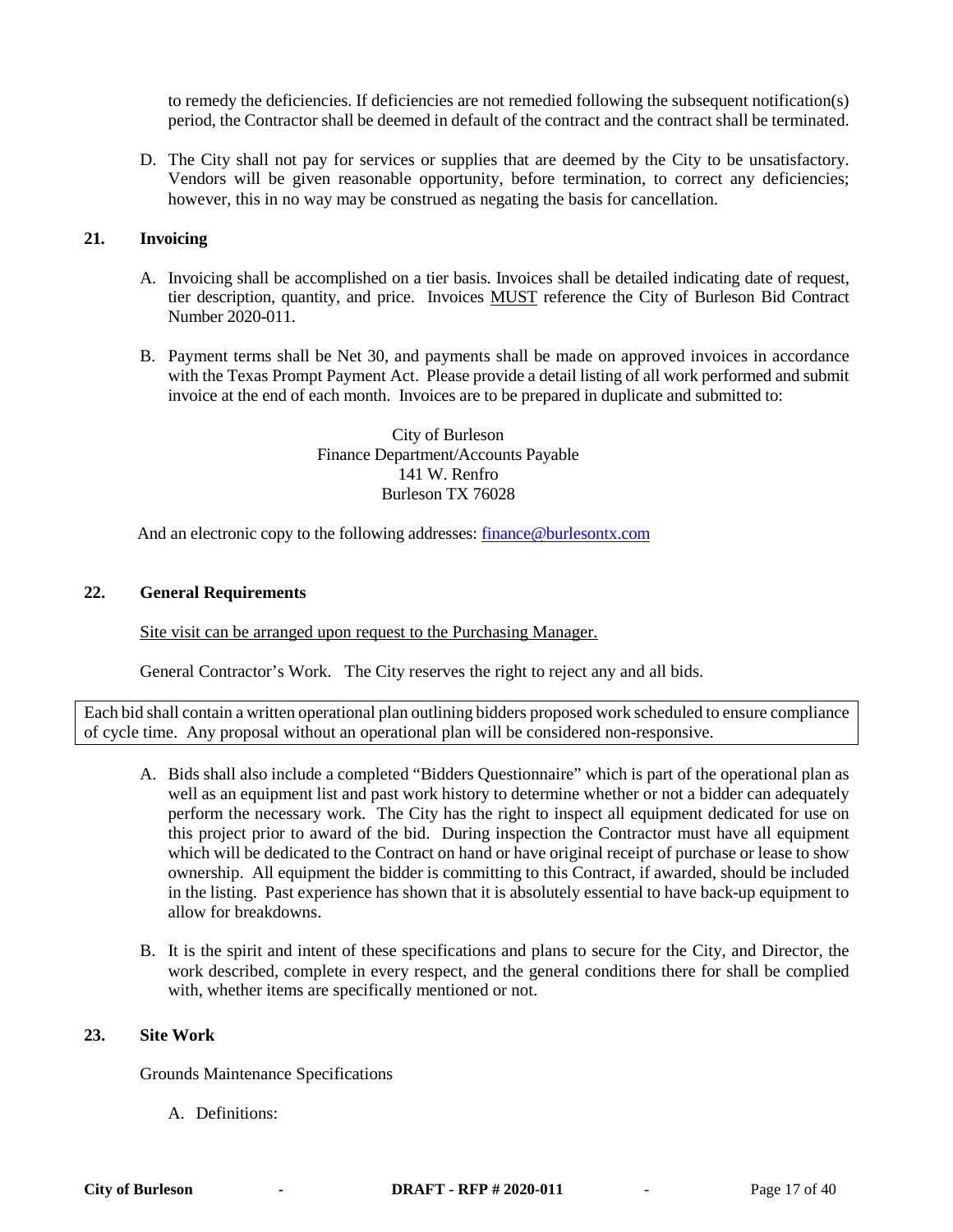- 1. Project Area: Shall refer to geographic area(s) of the City designated to receive specified grounds maintenance services. This area includes medians, rights-of-way and landscape beds. See Maps.
- 2. Maintenance Schedule: Shall mean the time periods established for the project.
- 3. Maintenance Cycle: Shall refer to each time period in the maintenance schedule for the project year. A beginning and ending date, in which all prescribed maintenance activities for each area shall be completed, define each time period.
- 4. Director: The term Director shall mean the duly appointed officer of the Department of Parks and Recreation.
- 5. Inspector: Shall mean the Deputy Director of Parks or authorized designee, who shall monitor the Contractor's progress within the Project Area he is assigned. The inspector shall have no duty to inspect, but may inspect at his discretion.
- 6. Inclement Weather: Shall mean wet or rainy weather when the condition of the soil is such that the rutting of property will not allow cutting of grass to be accomplished satisfactorily. This determination shall be made at the sole discretion of the Deputy Director of Parks or designee.
- 7. Trash and Litter: Shall mean any debris within the Project Area such as paper, cans, bottles, limbs four (4") inches diameter or smaller, trash bags, rocks, etc., which is not intended to be present as part of the landscape. The project area includes streets, sidewalks, curbs, catch basins, gutters, hillsides, ditches, etc. *Removal of debris will require sweeping or blowing off of hard surfaces such as sidewalks and concrete noses of medians.*

\*\*No visible litter or debris in finished product after mowing\*\*

8. Debris / Litter Cleanup: Shall mean the removal of trash and litter from the assigned contracted areas as determined by the Deputy Director of Parks.

 All areas (landscape, mulch, decomposed granite, hardscapes curb and gutter, etc.) shall be inspected and debris removed two time a week (Mondays & Fridays). The contractor must notify the Deputy Director of Parks or designee of the specific location of all extremely large or hazardous items that are not removed.

Debris and litter cleanup will be performed fifty-two (52) weeks per year.

9. Trimming: Shall refer to the cutting or removal of all plant material immediately adjacent to Project Area structures, poles, trees, signs, planting beds, etc. Also, includes removal of all plant material from expansion joints and any other cracks in curbs, sidewalks (both sides), driveways and any other concrete surface within the median or rights of way.

 All chemical treatments shall be performed under the direction of a commercial applicator license through the SPCB or TDA. Trimming may be accomplished by manual or chemical means. Chemical edging must be in accordance with SPCB or TDA rules and regulations. Approval must be obtained by the Deputy Director of Parks or designee prior to application. Chemical edging cannot be visible and all chemical treatments shall be growth regulators, however, herbicides can be used in nose cones and concrete areas only.

\*\*No vegetation taller than existing turf around structures and obstacles \*\*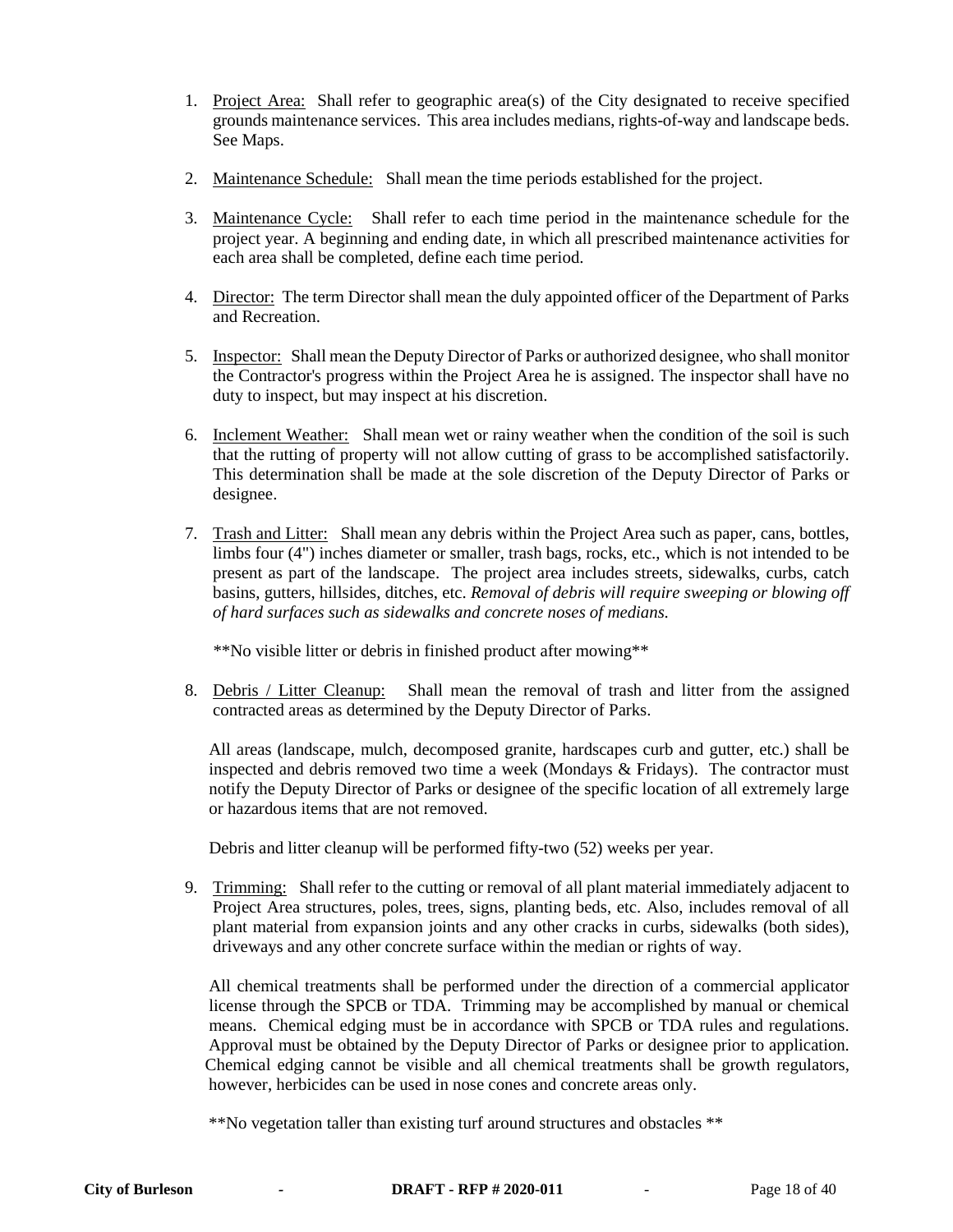10. Edging: Shall refer to the vertical removal of any and all plant material no lower than 4 inches, which encroaches over or onto sidewalks (both sides), curbs, steps, driveways, and pavements. Edge cut shall remove vegetation from concrete services.

 \*\*Visible separation of turf from concrete and no vegetation overhanging onto concrete surface.

11. Chemical Applications: Shall refer to the use of an herbicide as an alternative to the physical removal or cutting of plant material from areas to be trimmed. Band of chemical application shall not exceed six inches (6") from target structure of chemical treatment. Approval of herbicides must be obtained from the Deputy Director of Parks or designee prior to herbicide application. *Treated weeds that are left after kill by chemical application shall be removed from area.*

 Applications of pre-emergent and post emergent weed controls shall be applied to control weeds without damaging turf. Pre-emergent weed controls should be applied twice a year (fall before September  $30<sup>th</sup>$  & winter before February  $25<sup>th</sup>$ ).

 Chemical edging cannot be visible and all chemical treatments shall be growth regulators, however, herbicides can be used in nose cones and concrete areas only.

 \*\*Visible separation of turf from concrete and no vegetation overhanging onto concrete surface and no larger than a 6" band around obstacles.

12. Scalping: Shall refer to any action resulting in the mowing of any turf area below a three-inch (3") height down to and including the soil.

\*\* No scalped areas.

- 13. Mulch Areas or Tree Rings: Shall refer to those areas adjacent to trees, shrub beds, and other purposefully planted landscape areas in which all plant growth is removed and a protective covering of organic substances is placed to prevent evaporation of moisture, control weed growth, prevent mechanical damage to landscape and for aesthetic reasons.
- 14. Work Record Summary: Shall mean a written record detailing times and locations of when the contractor and employees were on the job site completing work per contract specifications.
- 15. Median: Shall mean the center island of the listed streets from curb line to curb line plus all traffic triangles, where they exist, on sides of the intersections. This includes curb gutter joints where the curb meets the roadway and concrete paved areas from end of grass to the curb.
- 16. Rights of Way: Shall mean the area extending from the right or left of the center line of the road bed or paved surface to the nearest property line; that includes but is not limited to curbs, sidewalks, walkways, drainage ditches, burrow ditches and any other areas owned, dedicated, used or reserved for public use.
- 17. Soil Moisture: Shall mean weekly soil Check for proper soil moisture levels. Monitor turf for signs of droughts stress and over-watering. Report conditions to Deputy Director of Parks weekly, at a minimum and more frequently when extreme conditions exist.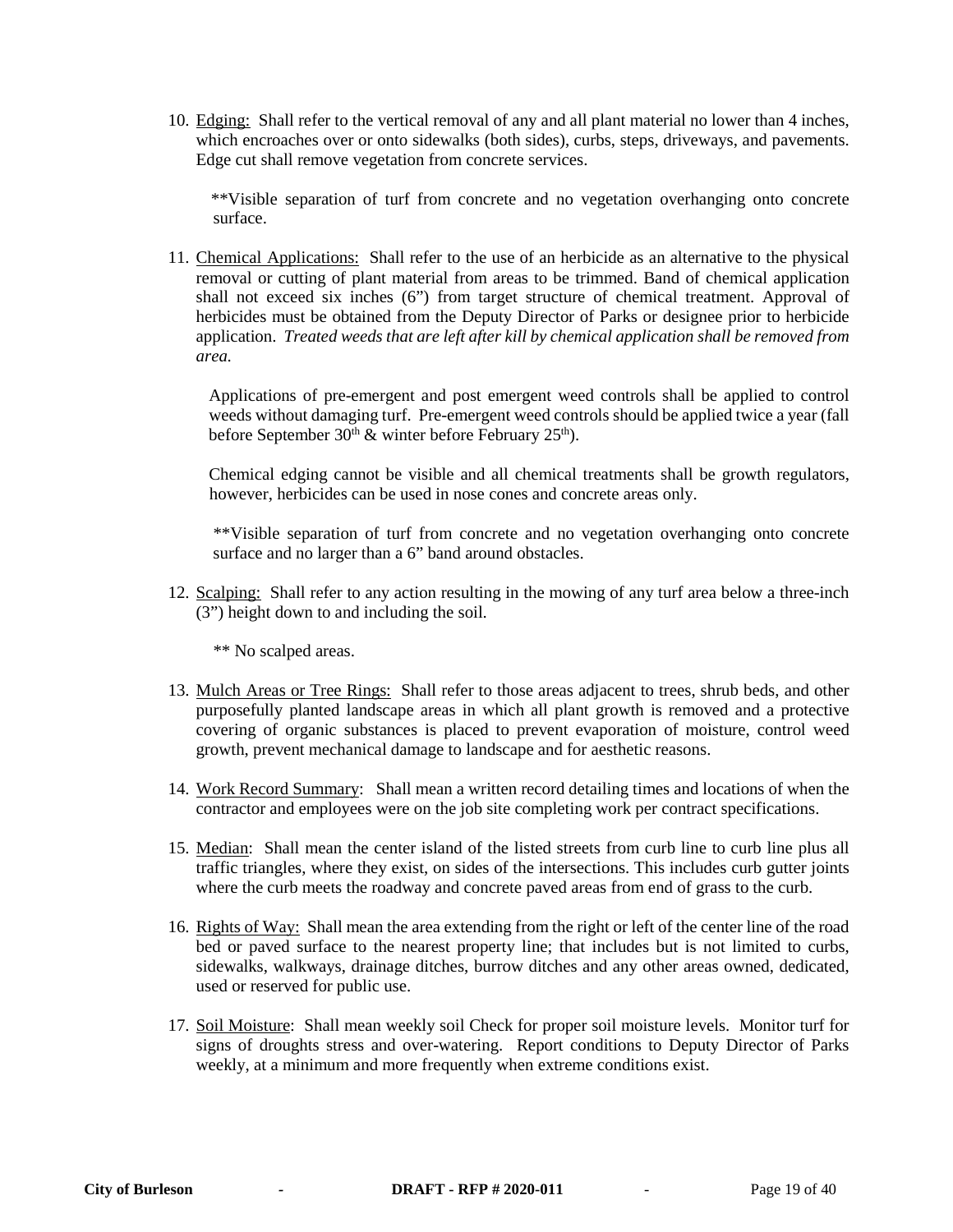- 18. Fertilization: Shall mean turf shall be fertilized 3 times a year. Apply a balanced N-P-K Slow release fertilizer – spring, midsummer, and late summer. Specified dates to be determined by the Deputy Director of Parks.
- 19. Shrub and Plant Pruning: Shall mean shrubs shall be pruned only as necessary to maintain the natural form of the plant, to maintain growth within space limitations, and to eliminate damage to diseased plants. The Deputy Director of Parks shall determine shrub and plant pruning.
- 20. Mulch Areas / Granite Areas / Hardscapes: Shall mean landscaped areas of this contract. Keep areas free from all broadleaf or grassy weeds. Weed control herbicide shall be applied to control weeds without damage to the desirable plant material. The contractor is responsible for damage o the plants caused by herbicide.

 Mulch should be maintained with a consistent, smooth, even surface and a minimum depth of three inches.

 Crushed granite gravel should be maintained with a consistent, smooth, compacted, even s surface and at a minimum depth of 6 inches.

- 21. Uniforms: Contractor shall provide and require its employees to wear a uniform that bears the company name, logo, and employee's name. Uniforms are not to be dirty, stained or torn. Uniforms shall be worn at all times while on the job. Contractor shall provide and ensure the wearing of protective clothing, masks, eye protection, etc., as required by laws, regulation, ordinances, and/or manufacturer's instruction for material and equipment. All employees of contractor working on right-of-ways or medians must utilize personal protective equipment such as safety vest to insure their visibility to drivers.
- 22. Warning Devices and Barricades: The Contractor shall furnish and maintain such warning devices, barricades, lights, signs, and other devices as may be necessary or appropriate of required by the City to protect persons or property in, near of adjacent to the jobsite. The contractor shall comply with all applicable Federal, State, and Local laws regarding occupational safety and health as well as providing protection of the environment. This shall include but not be limited to compliance with U.S. Department of Labor-Occupational Safety and Health Administration (OSHA), and U.S. Environmental Protection Agency (EPA) guidelines and regulations. No separate compensation shall be paid to the contractor for such measures.
- 23. Subcontracts: Contractor may hire qualified subcontractors to perform functions or work requiring specialized equipment. Contractor must notify the Deputy Director of Parks in writing for any work performed by a subcontractor.
- B. Work Orders, Assignments and Inspection of Work:
	- 1. Initial Clean-Up: On the first clean-up prior to the first ROW mowing the City will provide free disposal of trash and debris collected. All disposal of trash and debris after that will be charged at the published rates.
	- 2. Disposal of Large Item: Contractor shall contact the Deputy Director of Parks for disposal of large item. i.e.; couches, refrigerator, tires washer and dryer. The City will collect the item for disposal.
	- 3. Inspectors Duties: The Deputy Director of Parks or designee may make inspections, re inspections, monitor Contractor activities, ensure the work performed in the assigned project area is done to the quality level prescribed in this Contract and in accordance with prescribed time schedules; however the Deputy Director of Parks or designee has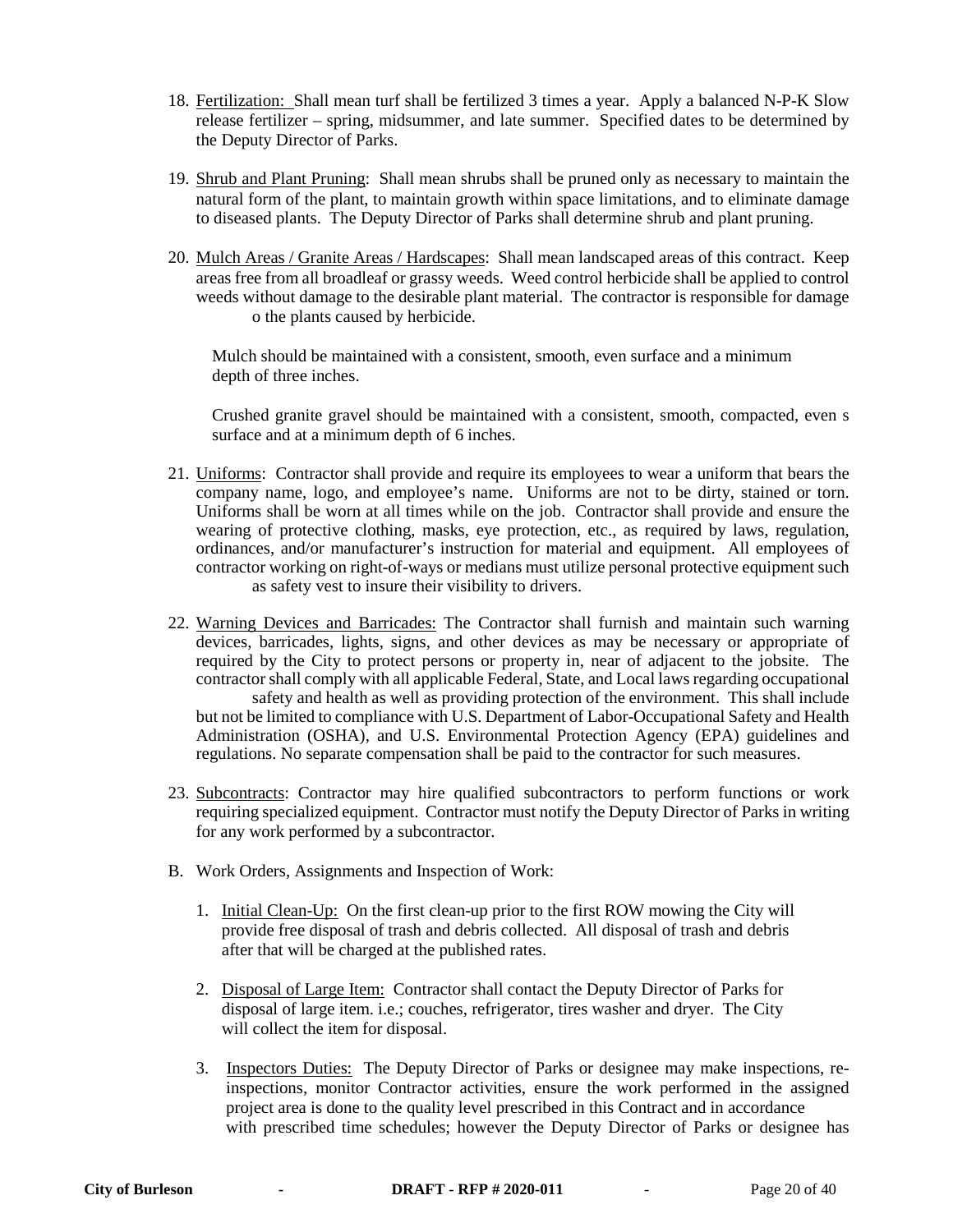no duty or obligation to make inspections. Upon determination of any violation of the specifications and/or terms of this contract, the Inspector shall record, process, and submit all pertinent information to the Deputy Director of Parks for appropriate action.

- 4. Contact: The Contractor shall notify the Deputy Director of Parks or designee prior to mowing. This contact is for the purpose of discussing areas to be maintained, Contractor's work schedule for the day, areas to be inspected for approval. Failure to contact the Deputy Director of Parks, or designee, before mowing begins may constitute a breach of Contract.
- 5. Time to Complete Work: Contractor shall begin work and proceed with all reasonable dispatch to completion. The Contractor will be required to maintain all project areas assigned to him in the time allotted (maintenance cycle) for each project area. Work started within a project area should be completed in consecutive days.

 Inclement weather may result in the cancellation of a mowing cycle. Deputy Director of Parks will be responsible for cancellation of cycles.

6. Failure to Maintain Maintenance Schedule: Failure on the part of the Contractor to maintain the required production rate for a project area shall be sufficient reason for the Deputy Director of Parks to have the work in question or portions thereof completed by others if the Contractor shall not cure the default within forty-eight (48) hours of written notice of the default. If others complete work, any additional cost caused by a higher bid price will be deducted from the original contractor's next payment, if any.

Failure to maintain the mowing schedule shall be determined in the following manner:

 All project areas shall be maintained according to the maintenance schedule assigned. Final assessment of each area may be made by the Inspector on the morning following the end of each mowing cycle. If the Contractor fails to meet the Contract specifications within the time limits of the schedule, then that portion of the work may be removed from his responsibility and may be reassigned to another contractor.

 Contractor shall correct any deficiencies in work within 48 hours of written or verbal notification. In the event the Contractor fails to correct the default to the satisfaction of the City within the specified time, or such greater time as the City may permit, the City shall exercise all rights, including the right to terminate the Contract in whole or part. The Contractor shall pay all costs and attorney's fees incurred by the City in the enforcement of any provision herein or within this document.

7. Assessment of Damage to Trees During Grounds Maintenance Operations: Trees in the Contract area may be checked by the assigned Inspector before work begins, and random checks may be carried out during the Contract period at the option of Parks and Recreation.

 The Contractor should inspect, upon Contract award, all trees for existing damages prior to conducting any work activity in the assigned project area. Observed tree damage shall be documented by memo to the Deputy Director of Parks.

8. Protection of Existing Sites, Structures and Utilities: Where performance of maintenance activities endangers adjacent sites, structures and utilities, the Contractor shall at his own expense carefully protect all such sites, structures and utilities so that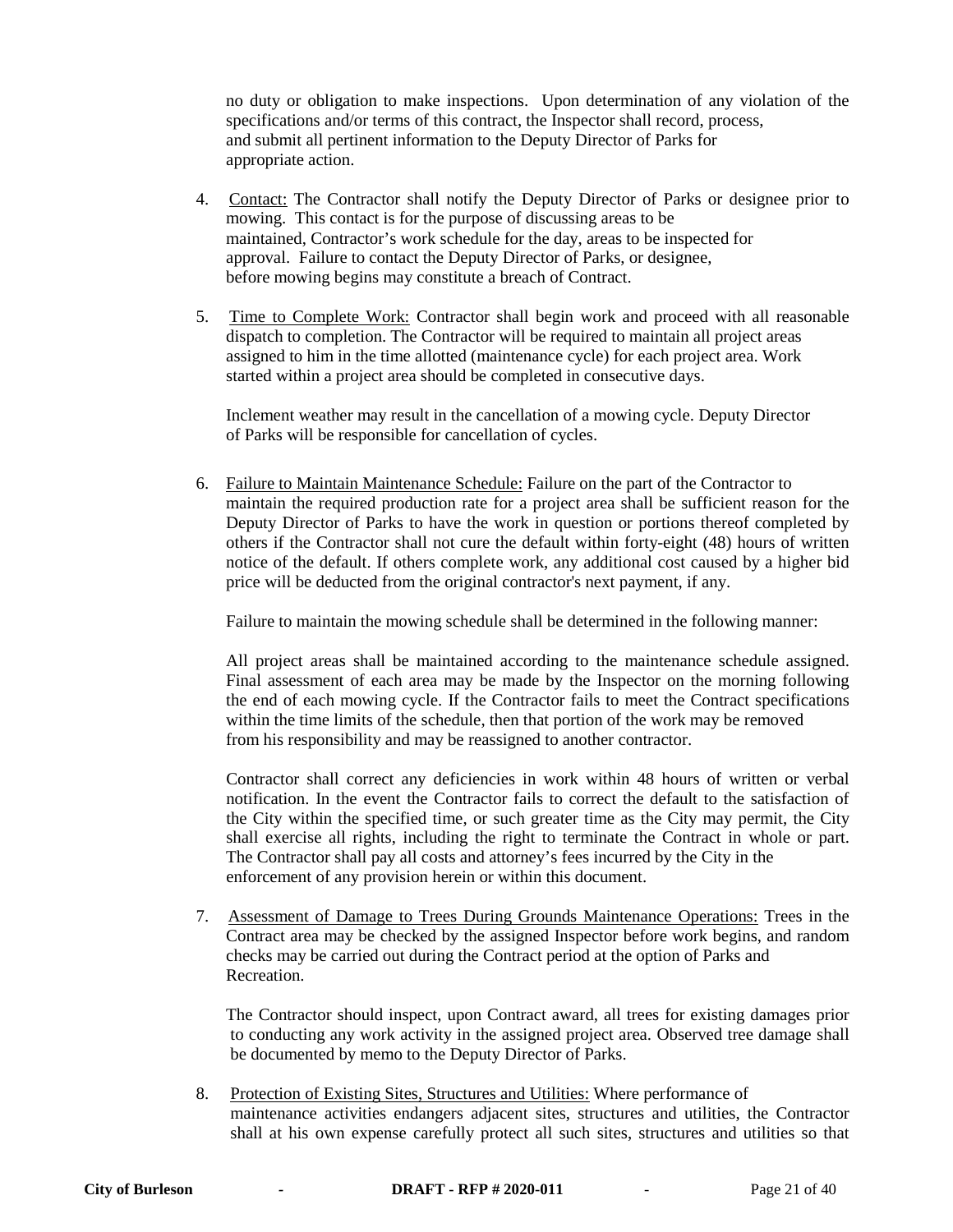there will be no loss or utilities service damage. In case of damage to existing sites, structures or utilities, the Contractor shall restore the site, structure or utility to its original condition and position without compensation from the City.

#### THIS IS A REQUIREMENTS CONTRACT:

The Deputy Director of Parks or designee has the authority to cancel maintenance cycles at any time. The cancellation will be based upon need, prevailing weather conditions and available funding. It is assumed that the Contractor shall be notified of any cancellation(s) by the Deputy Director of Parks no later than 48 hours prior to job to begin.

The Deputy Director of Parks or designee reserves the right to rearrange the mowing cycle and locations under this contract at any time. This determination will be made by the City and communicated to the Contractor in writing via e-mail or fax.

> C. Mowing and Trimming: *Contractor shall remove all trash and litter from the entire area prior to initiating any mowing of the turf areas.* All mowing equipment shall be of rotary type mowers equipped with sharp blades so as not to tear, but cleanly cut the blades of grass. All grass shall be cut at a height of 3-4". Fence lines, cyclone, barbwire or any wire shall be mowed within 12". All brick or cinder block walls shall be rimmed up the structure.

All mowing must be completely mowed to the next natural barrier (i.e. street, intersection, dead end, etc.) within 24 hours of start of mowing of said area.

D. Litter Removal Cycle: The Inspector may at his or her discretion issue a work order for any maintenance cycle for litter only. This constitutes a litter removal cycle that requires removal of any trash and litter within the assigned project area**.** 

\*\* Zero visible litter and debris on finished mowing areas.

E. Work Crew: Each work crew shall have a designated person on the work site with the authority to respond to inquiries about work details or priorities.

The Contractor will assign only qualified, trained, competent and reliable personnel to perform the services. The City shall have the right to request the immediate removal from its premises of any employee of the Contractor or of the Contractor's subcontractors.

F. Safety of Work Crew: Contractor shall wear and/or display proper warning devices (safety vest, flashers, strobe lights, warning signs, etc.) in order to ensure both employee and public safety. Contractor and his employees shall dress and remain dressed in a presentable fashion due to high public visibility of these employees. Should problems occur, Contractor will be advised of the circumstances and shall take appropriate action.

The Contractor shall be responsible for furnishing all signs and traffic controls in accordance with the Texas Manual on Uniform Traffic Control Devices, and make adjustments as required by Inspector.

All signs must be mounted on their own stands and be mounted not less than three feet (3 ft.) from the bottom of the sign to the natural ground line. Each sign shall have two brightly colored safety flags attached to it. It will not be permissible to hang or lean these signs. The signs shall be erected in such a manner that they will not obstruct the traveling public view of the normal roadway signing.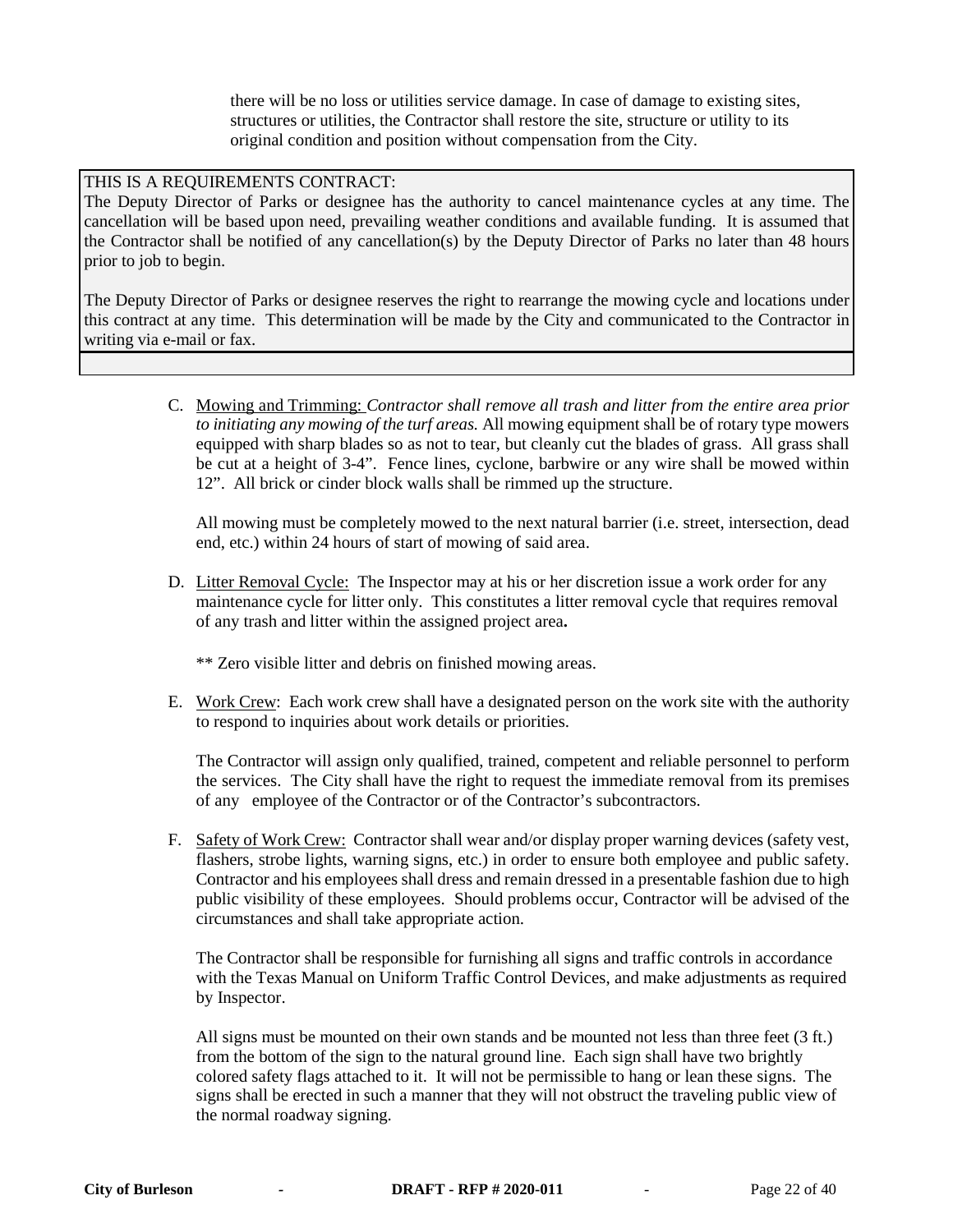\*\*Proper warning devices and clothing due to high visibility of employees who work on roadways.

- G. Identification: All Contractor vehicles under the performance of this Contract that are licensed for travel on public roads shall have the name of the Contractor neatly exhibited on each side of the vehicle. Vehicles shall park in areas that do not create potential hazardous traffic situations.
- H. Communication: Contractor shall provide communication equipment as necessary to perform the services of this Contract. This may include 2-way radios, pagers, cellular phones, telephone answering devices, fax machine etc. The Contractor or his designate shall respond to communication requests from the Deputy Director of Parks or designee, within four (4) hours during the normal working hours of 7:30 a.m. to 5:00 p.m.

\*\*Four-hour turnaround time for information between City and Contractor\*\*

I. Prohibition/Non-Storm Water Discharges: No person shall introduce or cause to be introduced into the municipal separate storm sewer system (MS4) any discharge that is not composed entirely of storm water.

No person shall dump, spill, leak, pump, pour, emit, empty, discharge, leach, dispose, or otherwise introduce or cause, allow, or permit to be introduced any of the following substances into the MS4:

- 1. Any used motor oil, antifreeze, or any other motor vehicle fluid;
- 2. Any garbage, rubbish, yard waste, or other floatable material;
- 3. Any wastewater from any vehicle washing;
- 4. Any wastewater from the wash-down or other cleaning of pavement that contains any harmful quantity of soap, detergent, solvent, degreaser, emulsifier, dispersant, or any other harmful cleaning substance, or that is at a temperature that has been elevated by induced heating; or any wastewater from the wash-down or other cleaning of any pavement where any spill, leak, or other release of oil, motor fuel, or other petroleum or hazardous substance has occurred, unless all harmful quantities of such released material have been previously removed;
- 5. Any ready-mixed concrete, mortar, or asphalt base material or hydro mulch material, or any wastewater or substance from the cleaning of any vehicle or equipment containing, or used in transporting or applying, such material;
- 6. Any substance or material that will damage, block, or clog the MS4;

No person shall use or cause to be used any pesticide or herbicide contrary to any directions for use on any labeling required by state or federal statute or regulation.

No person shall use or cause to be used any pesticide, herbicide, or fertilizer in any manner that the person knows, or reasonably should know, is likely to cause, or does cause, a harmful quantity of the pesticide, herbicide, or fertilizer to enter the MS4 or waters of the United States.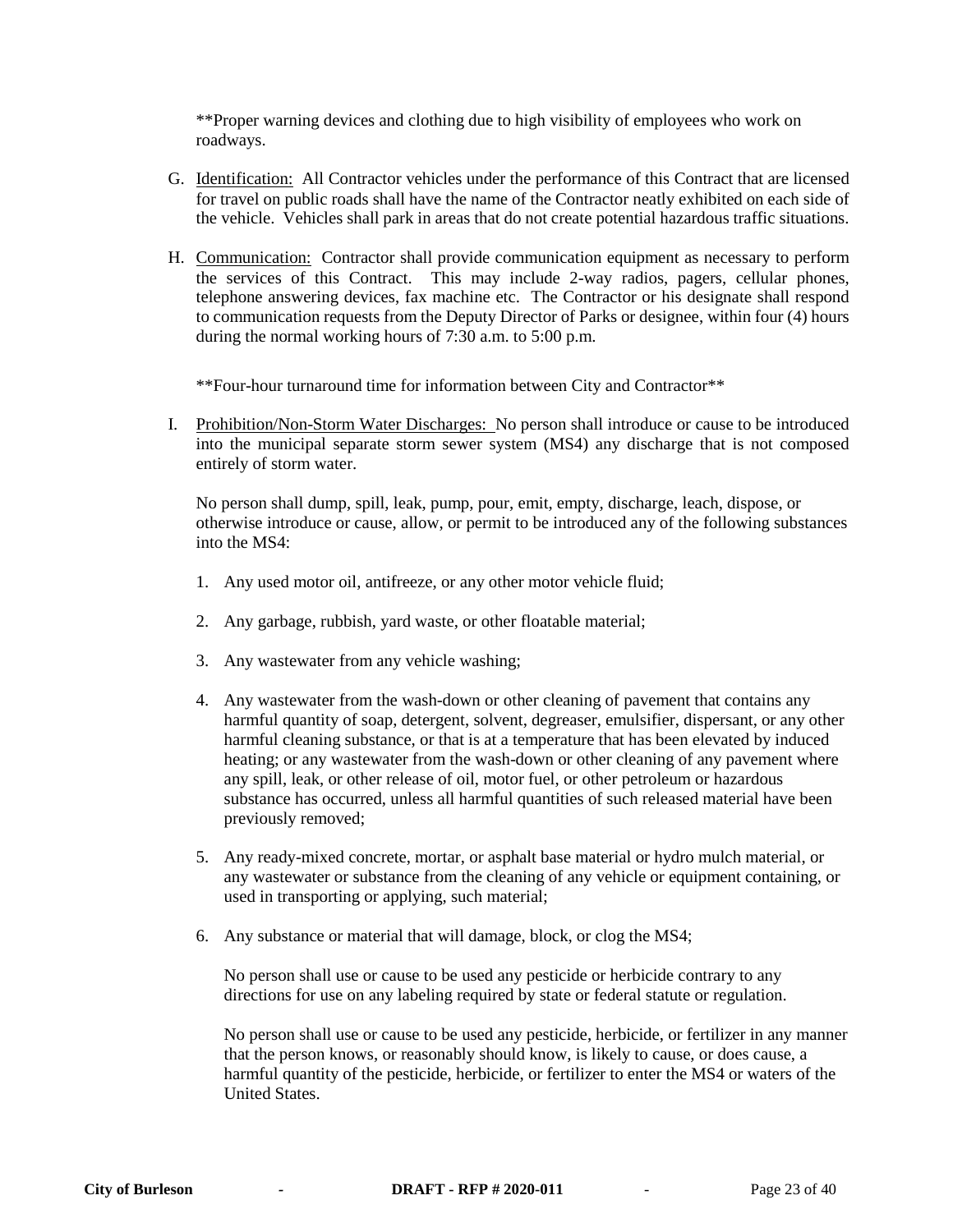No person shall dispose of, discard, store, or transport a pesticide, herbicide, or fertilizer, or a pesticide, herbicide, or fertilizer container, in a manner that the person knows, or reasonably should know, is likely to cause, or does cause, a harmful quantity of the pesticide, herbicide, or fertilizer to enter the MS4 or waters of the United States.

No person shall apply used oil to a road or land for dust suppression, weed abatement, or other similar use that introduces used oil into the environment.

*Burleson Code of Ordinances Chapter 82. Article IV. Stormwater Pollution Control*

For more information call Environmental Services at 817-426-9842.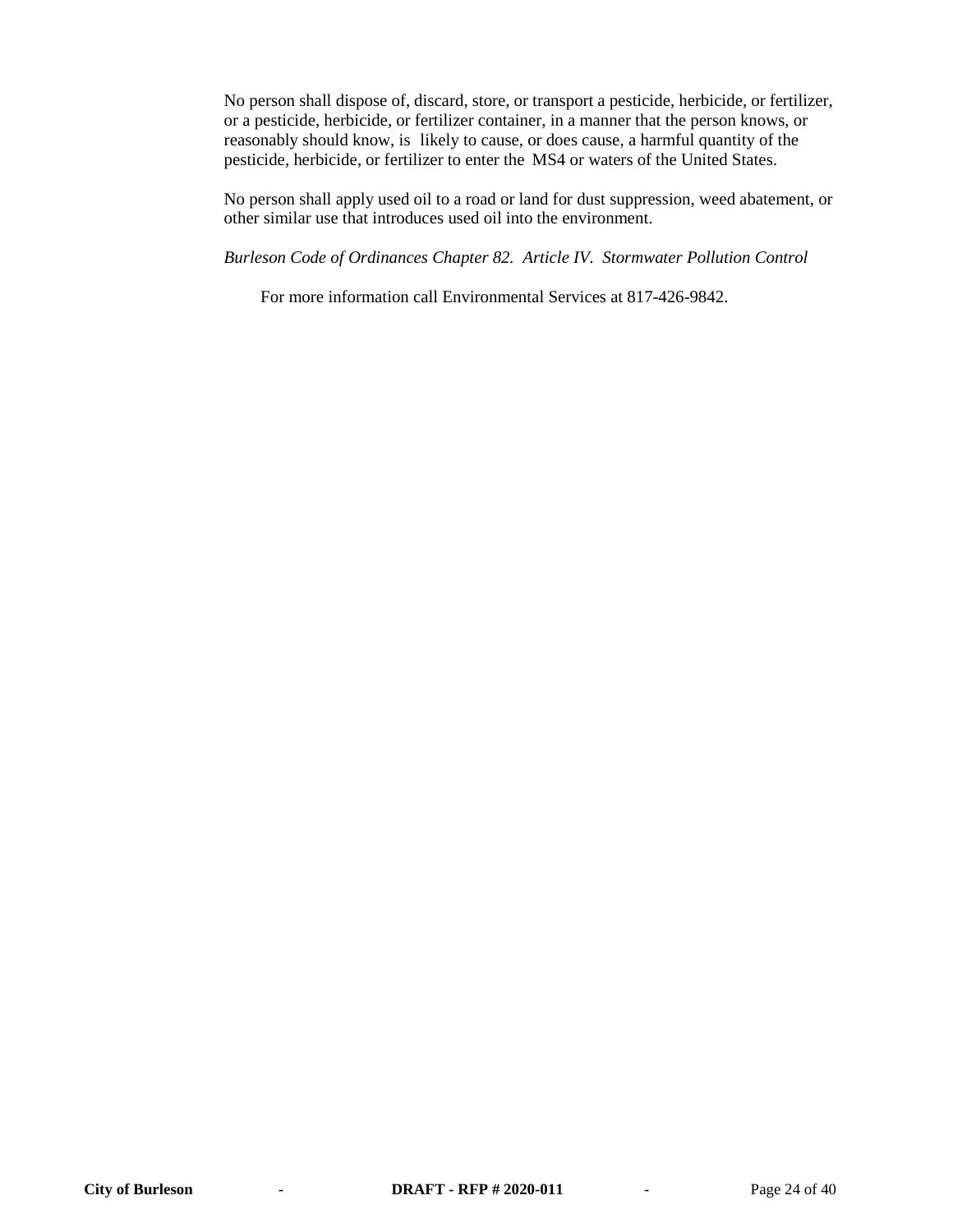#### BIDDERS QUESTIONNAIRE

Any and all firms considering this contract, must complete and submit the information requested below. This is a part of the bid and bidders who fail to submit this information will be considered non-responsive.

| <b>CONTRACTOR NAME</b><br><u> 1980 - Jan James James, martin amerikan basar dan berasal dari berasal dalam basa dalam basa dalam basa dala</u>                                                                                                                                                              |                                                                                                                                                                                                                                                                                                                                                                                                                                                        |  |  |  |
|-------------------------------------------------------------------------------------------------------------------------------------------------------------------------------------------------------------------------------------------------------------------------------------------------------------|--------------------------------------------------------------------------------------------------------------------------------------------------------------------------------------------------------------------------------------------------------------------------------------------------------------------------------------------------------------------------------------------------------------------------------------------------------|--|--|--|
|                                                                                                                                                                                                                                                                                                             |                                                                                                                                                                                                                                                                                                                                                                                                                                                        |  |  |  |
|                                                                                                                                                                                                                                                                                                             |                                                                                                                                                                                                                                                                                                                                                                                                                                                        |  |  |  |
| TELEPHONE_________________________                                                                                                                                                                                                                                                                          | ${\tt FAX} \begin{tabular}{ c c c } \hline \multicolumn{3}{ c }{\textbf{FAX}} & \multicolumn{3}{ c }{\textbf{FAX}} \\ \hline \multicolumn{3}{ c }{\textbf{FAX}} & \multicolumn{3}{ c }{\textbf{FAX}} \\ \hline \multicolumn{3}{ c }{\textbf{FAX}} & \multicolumn{3}{ c }{\textbf{FAX}} \\ \hline \multicolumn{3}{ c }{\textbf{FAX}} & \multicolumn{3}{ c }{\textbf{FAX}} \\ \hline \multicolumn{3}{ c }{\textbf{FAX}} & \multicolumn{3}{ c }{\textbf{$ |  |  |  |
|                                                                                                                                                                                                                                                                                                             |                                                                                                                                                                                                                                                                                                                                                                                                                                                        |  |  |  |
|                                                                                                                                                                                                                                                                                                             |                                                                                                                                                                                                                                                                                                                                                                                                                                                        |  |  |  |
|                                                                                                                                                                                                                                                                                                             |                                                                                                                                                                                                                                                                                                                                                                                                                                                        |  |  |  |
| services Years.                                                                                                                                                                                                                                                                                             | State the number of years your firm has provided landscape maintenance and mowing                                                                                                                                                                                                                                                                                                                                                                      |  |  |  |
|                                                                                                                                                                                                                                                                                                             | State the number of employees who will be designated to work on this contract________                                                                                                                                                                                                                                                                                                                                                                  |  |  |  |
| Develop a plan of action for assignment of your crew. List the man-hours needed to perform the<br>1.<br>contract requirements for each crew member.                                                                                                                                                         |                                                                                                                                                                                                                                                                                                                                                                                                                                                        |  |  |  |
|                                                                                                                                                                                                                                                                                                             |                                                                                                                                                                                                                                                                                                                                                                                                                                                        |  |  |  |
| 2.                                                                                                                                                                                                                                                                                                          | Briefly describe the maintenance program to provide litter removal for the contract areas.                                                                                                                                                                                                                                                                                                                                                             |  |  |  |
|                                                                                                                                                                                                                                                                                                             |                                                                                                                                                                                                                                                                                                                                                                                                                                                        |  |  |  |
| $\mathbf{r}$ , $\mathbf{r}$ , $\mathbf{r}$ , $\mathbf{r}$ , $\mathbf{r}$ , $\mathbf{r}$ , $\mathbf{r}$ , $\mathbf{r}$ , $\mathbf{r}$ , $\mathbf{r}$ , $\mathbf{r}$ , $\mathbf{r}$ , $\mathbf{r}$ , $\mathbf{r}$ , $\mathbf{r}$ , $\mathbf{r}$ , $\mathbf{r}$ , $\mathbf{r}$ , $\mathbf{r}$ , $\mathbf{r}$ , | $\mathbf{v}$                                                                                                                                                                                                                                                                                                                                                                                                                                           |  |  |  |

3. Briefly describe the maintenance program used to keep Hidden Creek Parkway, Alsbury Blvd, Renfro St, 174 (Wilshire Blvd) and John Jones Dr. mowed and weed free.

\_\_\_\_\_\_\_\_\_\_\_\_\_\_\_\_\_\_\_\_\_\_\_\_\_\_\_\_\_\_\_\_\_\_\_\_\_\_\_\_\_\_\_\_\_\_\_\_\_\_\_\_\_\_\_\_\_\_\_\_\_\_\_\_\_\_\_\_\_\_\_\_\_\_\_\_\_\_\_\_\_\_\_\_\_\_\_\_\_

**\_\_\_\_\_\_\_\_\_\_\_\_\_\_\_\_\_\_\_\_\_\_\_\_\_\_\_\_\_\_\_\_\_\_\_\_\_\_\_\_\_\_\_\_\_\_\_\_\_\_\_\_\_\_\_\_\_\_\_\_\_\_\_\_\_\_\_\_\_\_\_\_\_\_\_\_\_\_\_\_\_\_\_\_\_\_\_\_\_**

**\_\_\_\_\_\_\_\_\_\_\_\_\_\_\_\_\_\_\_\_\_\_\_\_\_\_\_\_\_\_\_\_\_\_\_\_\_\_\_\_\_\_\_\_\_\_\_\_\_\_\_\_\_\_\_\_\_\_\_\_\_\_\_\_\_\_\_\_\_\_\_\_\_\_\_\_\_\_\_\_\_\_\_\_\_\_\_\_\_**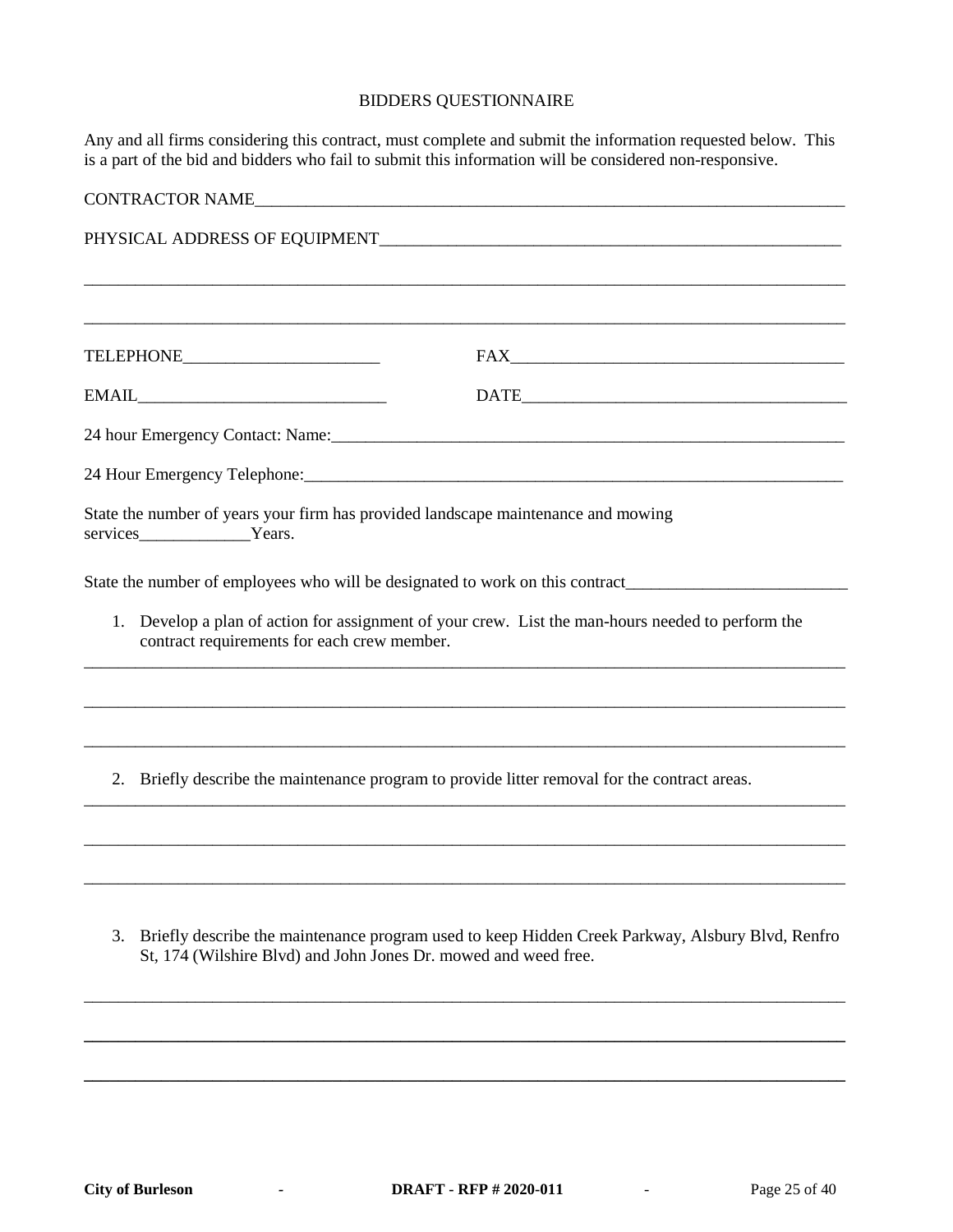4. Briefly describe the maintenance program for the landscape beds in the contract.

### **EQUIPMENT LIST**

(List all equipment you plan to dedicate to this project(s))-

Attach a separate sheet if necessary. All equipment must be equipped with safe guards as outlined by ANSI and OSHA.

**Contract Administration** 

 $\mathcal{L}^{\text{max}}_{\text{max}}$  , where  $\mathcal{L}^{\text{max}}_{\text{max}}$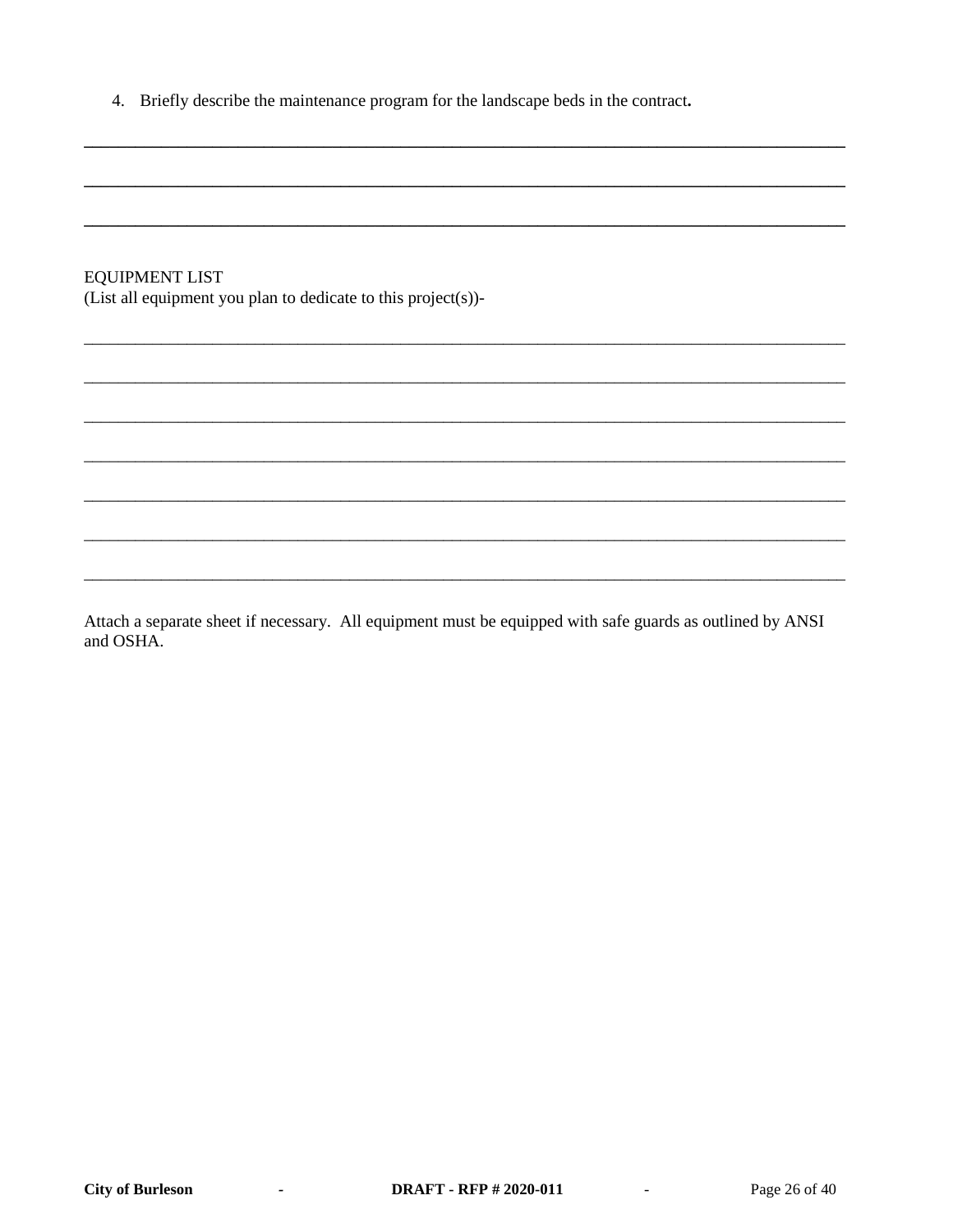# **Appendix B – Proposal**

**Submittal Checklist: (To determine validity of proposal)**

**\_\_\_\_\_\_Appendix B (pages 27 through 34) must be included in the proposal submittal**

**\_\_\_\_\_\_Appendix C Conflict of Interest Form (page 35) must be included in the proposal submittal.**

**\_\_\_\_\_\_HB 89 See Page 38 must be included in the proposal submittal.**

**\_\_\_\_\_\_Form 1295 Certificate of Interested Party (page 39) must be included in the proposal submittal.**

**\_\_\_\_\_\_Bid Form (Page 40) submitted through Bonfire.** 

| All proposals submitted to the City of Burleson shall include this page with the submitted Proposal. |                                                                                                                        |  |  |  |  |
|------------------------------------------------------------------------------------------------------|------------------------------------------------------------------------------------------------------------------------|--|--|--|--|
| <b>RFP Number:</b>                                                                                   | 2020-011                                                                                                               |  |  |  |  |
| <b>Project Title:</b>                                                                                | <b>Grounds Maintenance</b>                                                                                             |  |  |  |  |
| <b>Submittal Deadline:</b>                                                                           | 3:00 P.M. (CST), October 7, 2020                                                                                       |  |  |  |  |
|                                                                                                      | <b>Submit Electronically* to:</b>                                                                                      |  |  |  |  |
|                                                                                                      | https://burlesontx.bonfirehub.com/login                                                                                |  |  |  |  |
|                                                                                                      | * Requires email account login and password.                                                                           |  |  |  |  |
|                                                                                                      | <b>Proposer Information:</b>                                                                                           |  |  |  |  |
| <b>Proposer's Legal Name:</b>                                                                        |                                                                                                                        |  |  |  |  |
| <b>Address:</b>                                                                                      |                                                                                                                        |  |  |  |  |
| City, State & Zip                                                                                    |                                                                                                                        |  |  |  |  |
| <b>Federal Employers</b><br><b>Identification Number #</b>                                           |                                                                                                                        |  |  |  |  |
| <b>Phone Number:</b>                                                                                 | <b>Fax Number:</b>                                                                                                     |  |  |  |  |
| <b>E-Mail Address:</b>                                                                               |                                                                                                                        |  |  |  |  |
|                                                                                                      | <b>Proposer Authorization</b>                                                                                          |  |  |  |  |
| on behalf of the Proposer.                                                                           | I, the undersigned, have the authority to execute this Proposal in its entirety as submitted and enter into a contract |  |  |  |  |
|                                                                                                      | Printed Name and Position of Authorized Representative: _________________________                                      |  |  |  |  |
|                                                                                                      |                                                                                                                        |  |  |  |  |
| Signed this _________(day) of _____________________(month), ______(year)                             |                                                                                                                        |  |  |  |  |
| I learned of this Request for Proposals by the following means:                                      |                                                                                                                        |  |  |  |  |
| City E-mail Notification<br>Newspaper Advertisement                                                  |                                                                                                                        |  |  |  |  |
| <b>Burleson Website</b><br>Cold Call to City                                                         |                                                                                                                        |  |  |  |  |
| Other<br>Mailed Me a Copy                                                                            |                                                                                                                        |  |  |  |  |
| Bonfire                                                                                              |                                                                                                                        |  |  |  |  |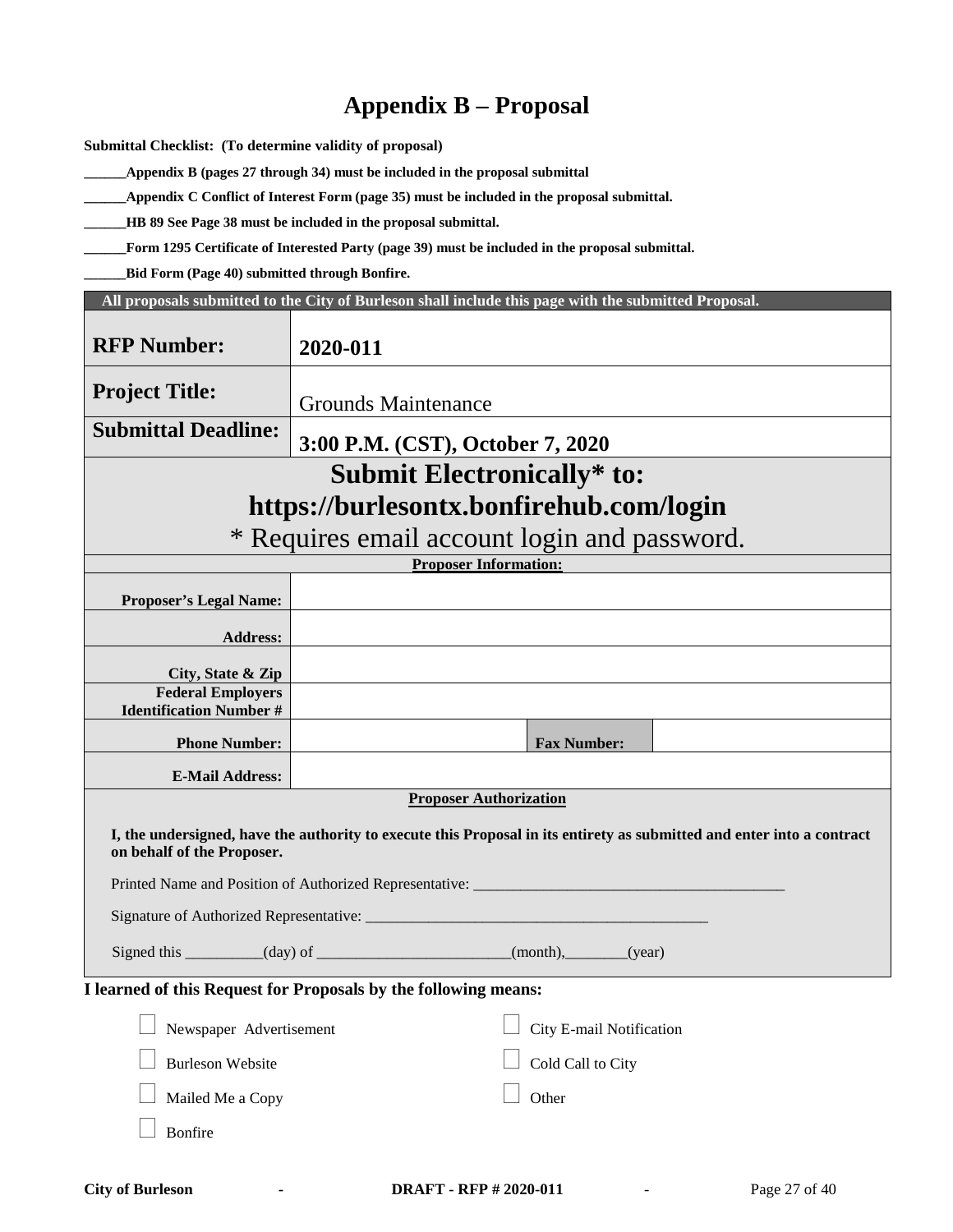#### **I.** *REQUIRED PROPOSAL INFORMATION. IN ORDER FOR A PROPOSAL TO BE CONSIDERED COMPLETE, AND TO BE EVALUATED FOR A CONTRACT AWARD BY THE CITY, PROPOSER MUST SUBMIT ALL OF THE FOLLOWING INFORMATION*:

#### **1. Proposed Products and/or Services**

- A. Product or Service Description: Proposers should utilize this section to describe the technical aspects, capabilities, features and options of the product and/or service proposed in accordance with the required Scope of Services as identified in Appendix A. Promotional literature, brochures, or other technical information may be used.
- B. Additional Hardware Descriptions: Proposers should also include in this section a detailed description of what additional hardware and/or software, if any, would be required by the City in order to fully utilize the goods and/or services proposed.
- C. Guarantees and Warranties: Each Proposer shall submit a complete copy of any warranties or guarantees provided by the manufacturer or Proposer with the Proposal submitted.
- D. Project Schedule/Delivery Date: Proposer must provide a project schedule noting all projected completion dates for segments of the Project, from start-up to completion, and all delivery dates for goods covered by the RFP. The Proposal must show the number of days required to deliver and install the product or equipment after the receipt of the City's Purchase Order.

#### **2. Cost of Proposed Products and/or Services**

- A. Pricing: Pricing shall reflect the full Scope of Services defined herein, inclusive of all associated cost for delivery, labor, insurance, taxes, overhead, and profit.
- B. Schedule of Pricing: Proposer shall quote unit pricing in accordance with the itemized listing of products or contract segments stated in the Scope of Services and using the following format:

For this procurement the schedule of pricing is not available in hardcopy. You may access it via the online portal [\(www.burlesontx.bonfirehub.com\)](http://www.burlesontx.bonfirehub.com/). To submit your schedule of pricing, please download the Bid Table and fill it in accordingly, per the sample below.

For instructions on how to complete Bid Tables, [please refer to this article](https://support.gobonfire.com/hc/en-us/articles/216733798-How-do-I-fill-out-a-BidTable-template-Vendor-POV-) on Bonfire's Support Website. **Please note:** even if you do not have additional responses, you must download and reupload the blank document. This is to confirm that you do not require any additional costs. If you have any additional items, please fill out the Additional Responses template accordingly.

#### **3. Term of Contract and Option to Extend**

Any contract resulting from this RFP shall be effective **for twelve months from date of award.** The City anticipates that contract shall be renewed pursuant to the availability of funds and at the discretion of the City. The following clauses shall be included in the contract:

A.Option Clause: It is agreed that City will have the option to extend the contract for up to four (4) additional years, in one-year intervals. To exercise this option, the City shall serve notice 30 days prior to contract termination or to the end of any one-year extension. The Option to Extend will not be considered if funding is unavailable or if the contractor's past performance is not within the industry standard.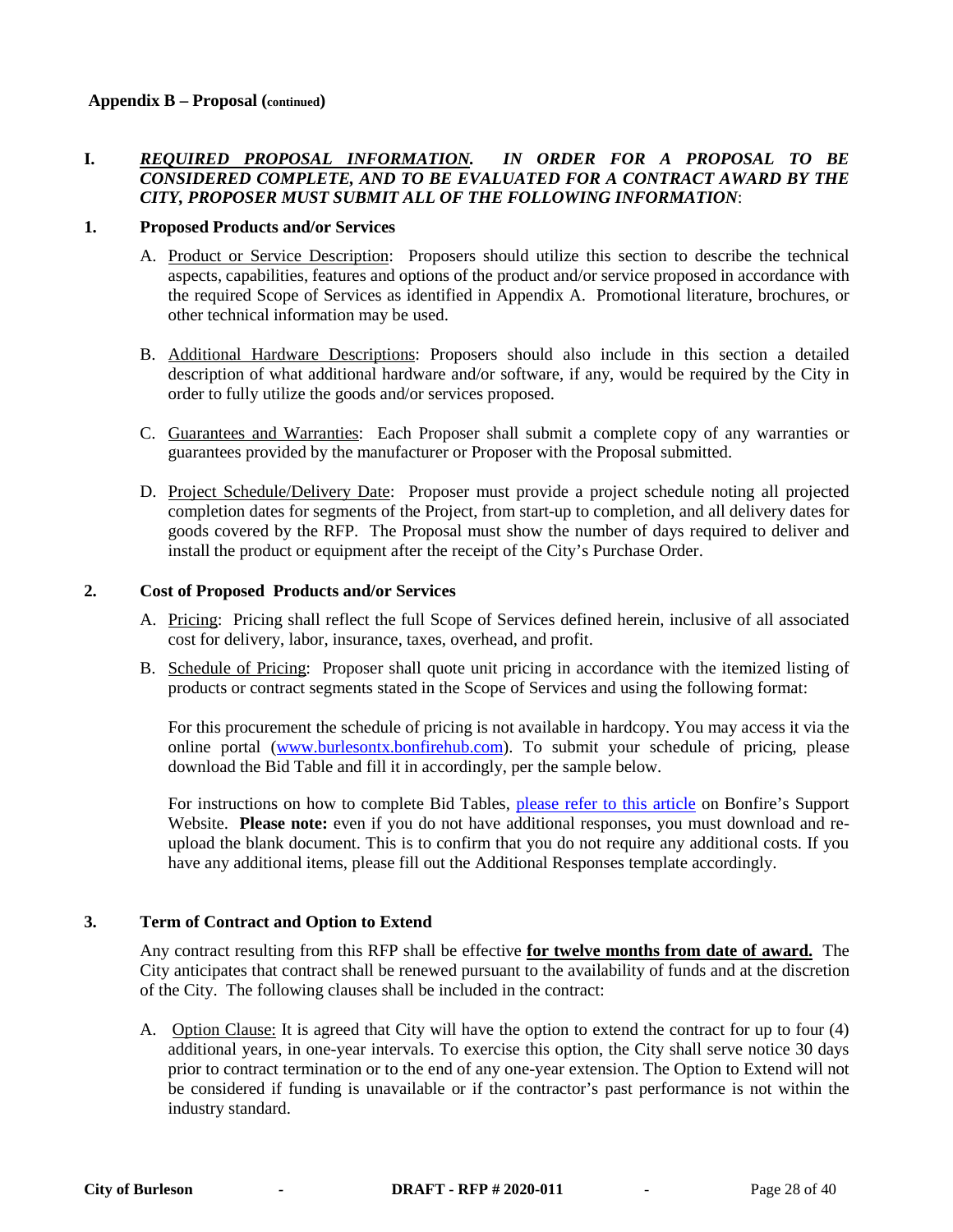B.Escalation Clause: Should market conditions prevail which dictate an increase, the successful contractor may submit documentation requesting permission to increase pricing no later than 30 days after receiving notice from the City of its intent to extend the agreement. Escalation may only occur at the time of renewal and only upon securing the approval of the City in writing. Requests for price adjustments must be solely for the purpose of accommodating an increase in the contractor's cost, not profits.

Vendors shall show in this quote their anticipated percent of escalation if/when the option to extend is exercised. The percent quoted will be a maximum. In addition, the percentage proposed will be a factor in determining the best value to the City. It is the average price over the period of the contract that will be the price factor considered in the evaluation of this quote. Quotes in which negative or no escalation is shown will be considered as 0% escalation.

C.Price Increases Upon Extension: If approved by the City, the Contractor shall modify the rates charged by the Contractor to reflect any changes shown in the comparative statement delivered to the City. The maximum increase allowed under this provision shall be four percent (4%) per year. The City shall have authority, in its reasonable discretion, to determine the validity of any change in Contractor's rates. City cannot exercise the Option to Extend with any price increases unless the Vendor completes the section of the Quote requesting anticipated percentage of annual escalation.

#### **4. Proposer's Experience / Staff**

\_\_\_\_\_\_\_\_\_.

- A. Project Team: Identify all members of the Proposer's team (including both team members and management) who will be providing any services proposed and include information which details their experience.
- B. Removal or Replacement of Staff: If an assigned staff person must be removed or replaced for any reason, the replacement person must be approved by City prior to joining the project.
- C. Business Establishment: State the number of years the Proposer's business has been established and operating. If Proposer's business has changed names or if the principals operating the business operate any similar businesses under different names, or have operated any other businesses or changed the legal status or form of the business within the last five (5) years, all names, of predecessor business names, affiliated entities, and previous business entities operated by the principals, if different than present, must be provided;

State the number of years' experience the business has: \_\_\_\_\_\_; and the number of employees:

D. Project Related Experience: All Proposals must include detailed information that details the Proposer's experience and expertise in providing the requested services that demonstrates the Proposer's ability to logically plan and complete the requested project.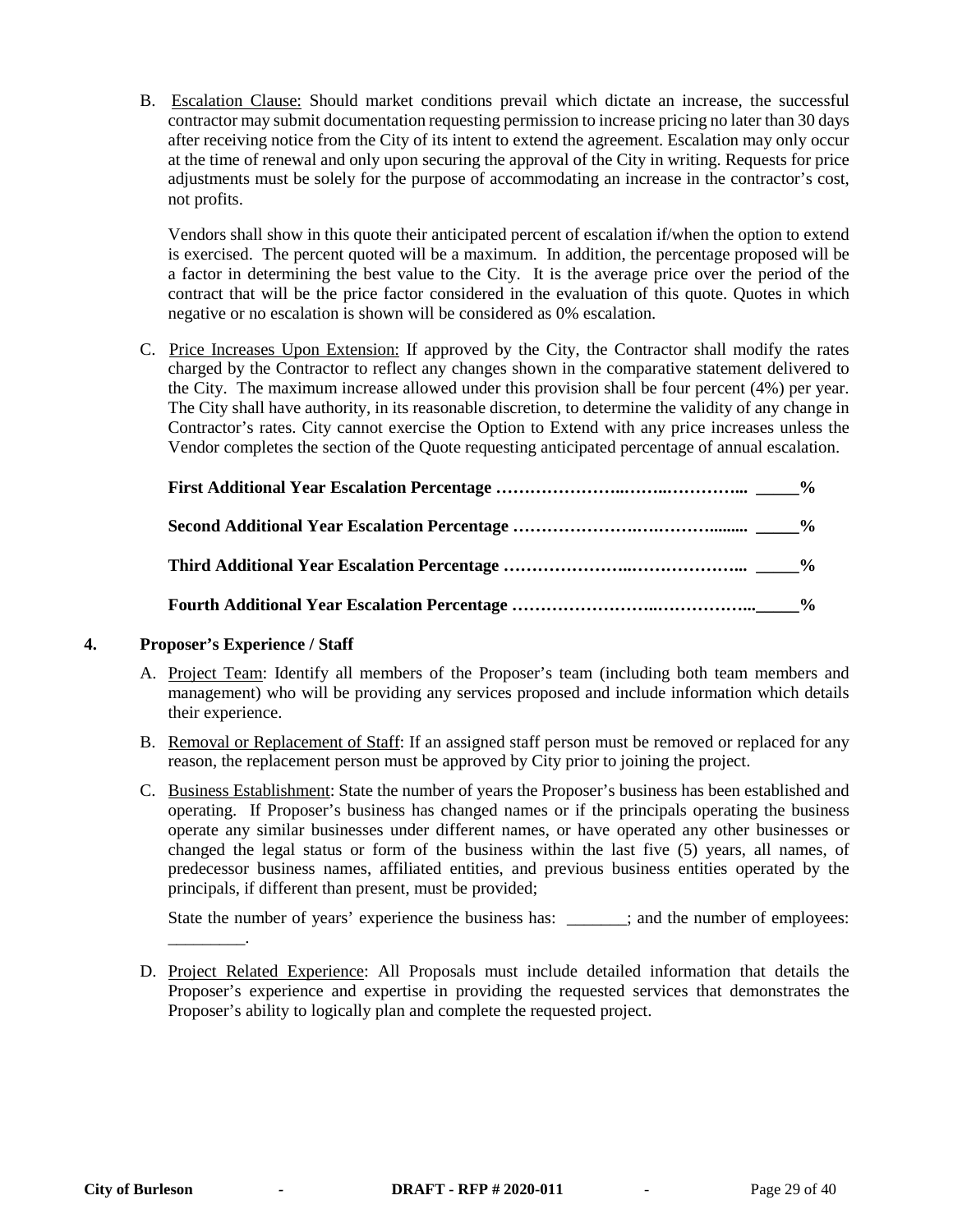#### **5. References**

Proposer shall provide four (4) references where Proposer has performed similar to or the same types of services as described herein.

#### Reference #1:

| Client / Company Name:           |                       |  |  |
|----------------------------------|-----------------------|--|--|
| <b>Contact Name:</b>             | <b>Contact Title:</b> |  |  |
|                                  |                       |  |  |
| Phone:                           | Email:                |  |  |
| Date and Scope of Work Provided: |                       |  |  |
|                                  |                       |  |  |
|                                  |                       |  |  |

### Reference #2:

| Client / Company Name:           |                       |  |  |
|----------------------------------|-----------------------|--|--|
| <b>Contact Name:</b>             | <b>Contact Title:</b> |  |  |
|                                  |                       |  |  |
| Phone:                           | Email:                |  |  |
| Date and Scope of Work Provided: |                       |  |  |
|                                  |                       |  |  |
|                                  |                       |  |  |

#### Reference #3:

| Client / Company Name:           |                       |  |
|----------------------------------|-----------------------|--|
| <b>Contact Name:</b>             | <b>Contact Title:</b> |  |
| Phone:                           | Email:                |  |
| Date and Scope of Work Provided: |                       |  |

#### Reference #4:

| Client / Company Name:           |                       |  |
|----------------------------------|-----------------------|--|
| <b>Contact Name:</b>             | <b>Contact Title:</b> |  |
|                                  |                       |  |
| Phone:                           | Email:                |  |
| Date and Scope of Work Provided: |                       |  |
|                                  |                       |  |
|                                  |                       |  |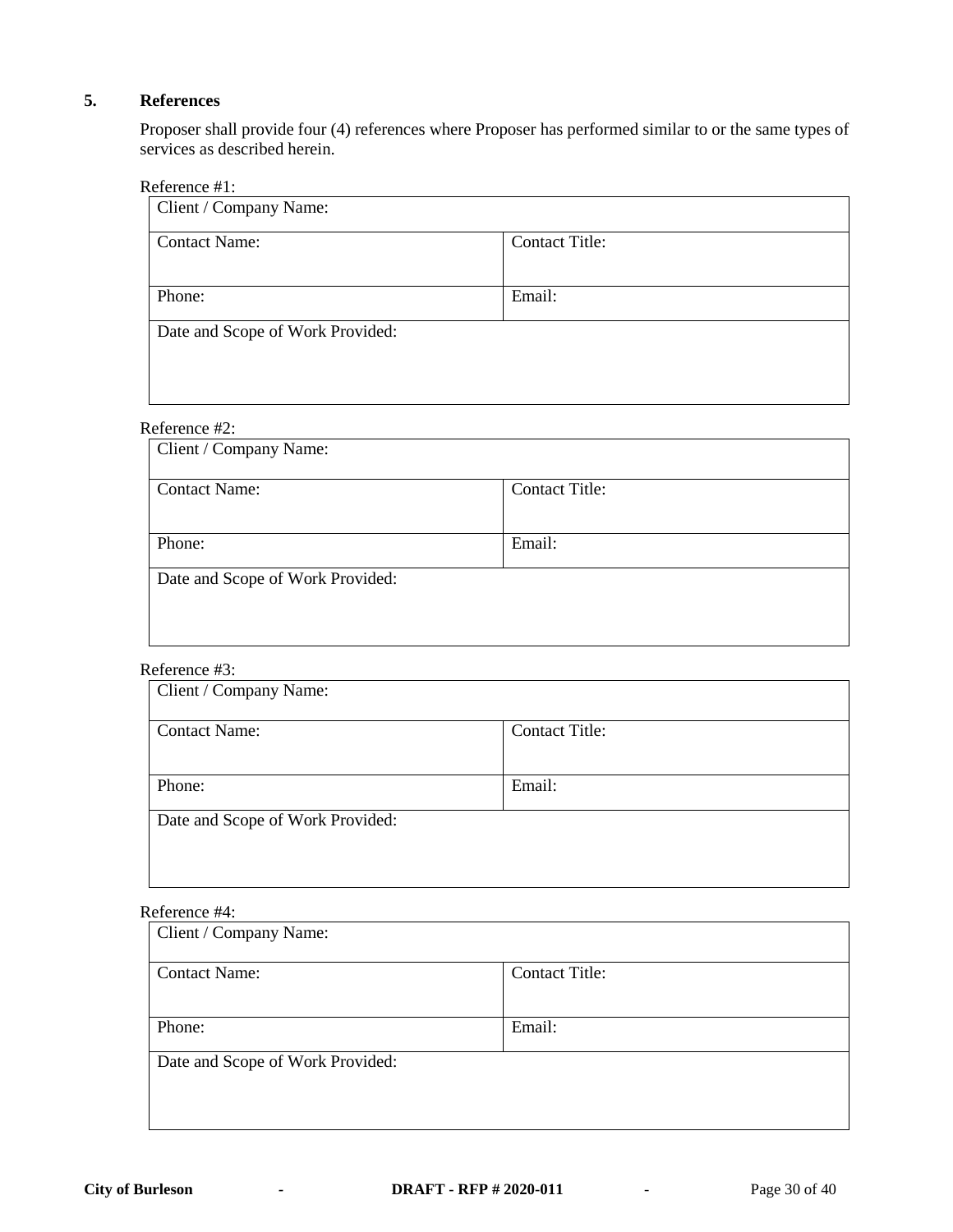#### **6. Trade Secrets and/or Confidential Information**

Trade Secrets and/or Confidential Information: This proposal (does) (does not) contain trade secrets and/or confidential information. If applicable, describe such trade secrets and confidential information, and the basis for your assertion that such material qualifies for legal protection from disclosure.

#### **7. Federal, State and/or Local Identification Information**

A. Centralized Master Bidders List registration number:

- B. Prime contractor HUB / MWBE registration number: \_\_\_\_\_\_\_\_\_\_\_\_\_\_\_\_\_\_\_\_\_\_\_\_\_\_\_\_
- C. An individual Proposer acting as a sole proprietor must also enter the Proposer's Social Security Number: #\_\_\_\_\_\_\_\_\_\_\_\_\_\_\_\_\_\_\_\_\_\_\_\_\_\_\_\_\_\_\_\_.

#### **8. Emergency Business Services Contact Notice**

During a natural disaster, or homeland security event, there may be a need for the City of Burleson to access your business for products or services after normal business hours and/or holidays. The City may request City employee pick up or vendor delivery of product or services.

For this purpose, a primary and secondary emergency contact name and phone number are required. It is critical the vendor's emergency contact information remains current. City shall be contacted by Email with any change to a contact name or phone number of these emergency contacts. Updates may be emailed to **[jscharnhorst@burlesontx.com](mailto:jscharnhorst@burlesontx.com)**.

All products or services requested during an emergency event are to be supplied as per the established contract prices, terms and conditions. The vendor shall provide the fee (pricing) for an after-hours emergency opening of the business, if any. In general, orders will be placed using a City of Burleson procurement card (Master Card) or City issued Purchase Order. The billing is to include the emergency opening fee, if applicable.

The contractor shall provide the names, phone numbers and fee (pricing), if any, for an after-hours emergency opening of the business listed below.

| Contract #: $\qquad \qquad$                                                                                    |  |
|----------------------------------------------------------------------------------------------------------------|--|
|                                                                                                                |  |
| Primary Contact (Name): 1988                                                                                   |  |
|                                                                                                                |  |
| Secondary Contact (Name): 2008 and 2008 and 2008 and 2008 and 2008 and 2008 and 2008 and 2008 and 2008 and 200 |  |
|                                                                                                                |  |
|                                                                                                                |  |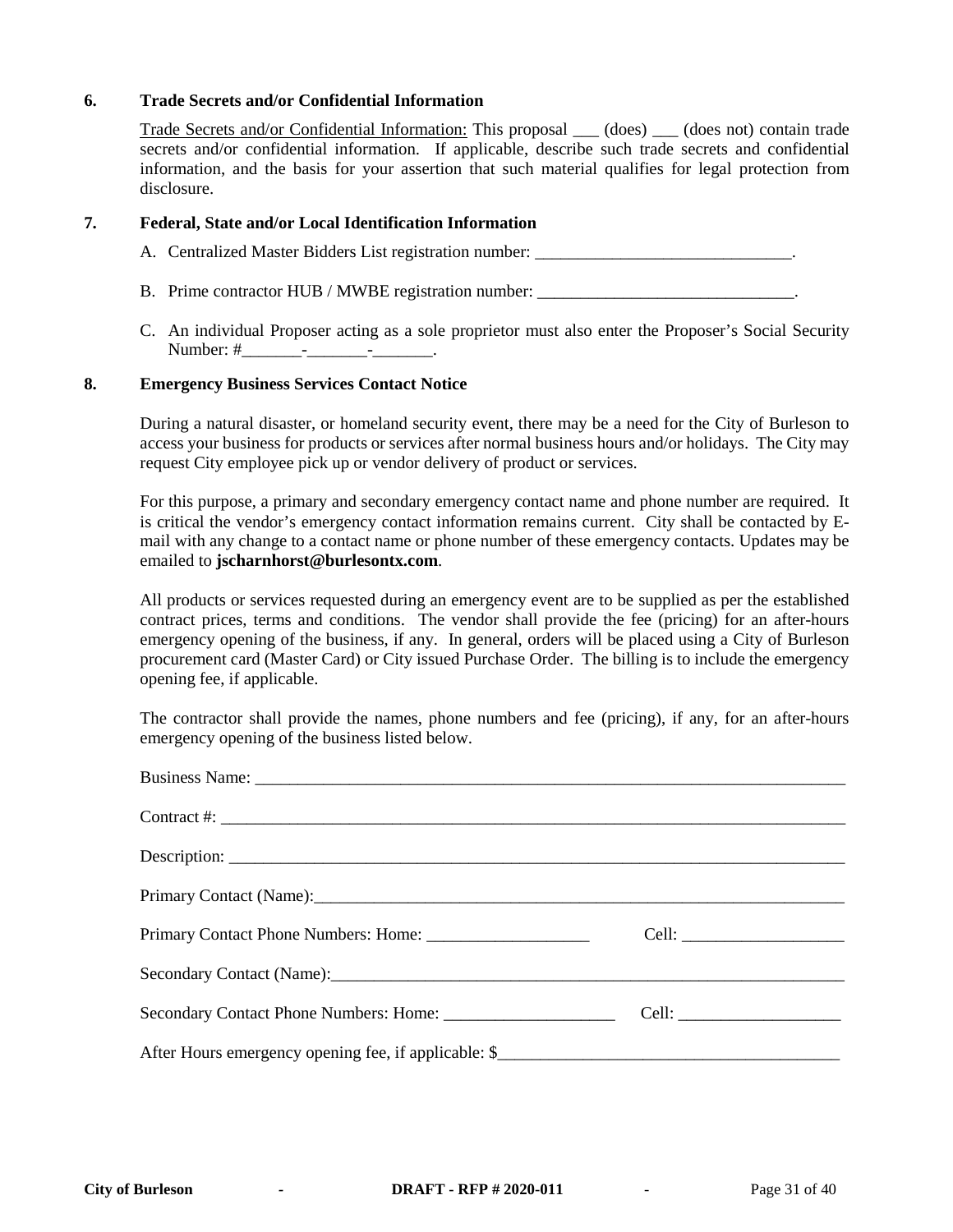#### **9. Cooperative Governmental Purchasing Notice**

Other governmental entities maintaining interlocal agreements with the City, may desire, but are not obligated, to purchase goods and services defined in this RFP from the successful Bidder. All purchases by governmental entities, other than the City, will be billed directly to and paid by that governmental entity. The City will not be responsible for another governmental entity's debts. Each governmental entity will place their own orders with the successful Bidder and be responsible for ensuring full compliance with the RFP specifications. Prior to other governmental entities placing orders, the City will notify the successful Bidder of their intent.

Please indicate below if you will permit other governmental entities to purchase from your agreement with the City.

# **[ ] Yes, Others can purchase [ ] No, Only the City can purchase**

#### **II.** *CONTRACT TERMS AND CONDITIONS. EXCEPT WHERE PROPOSER MAKES SPECIFIC EXCEPTION IN THE SUBMITTED PROPOSAL, ANY CONTRACT RESULTING FROM THIS RFP WILL CONTAIN THE FOLLOWING TERMS AND CONDITIONS, WHICH PROPOSER HEREBY ACKNOWLEDGES, AND TO WHICH PROPOSER AGREES BY SUBMITTING A PROPOSAL*:

#### **1. Delivery of Products and/or Services**

- A. Payment Terms: Unless otherwise specified in the Scope of Services or otherwise agreed to in writing by the City, payment terms for the City are Net 30 days upon receipt of invoice.
- B. Warranty of Products and Services: All products furnished under this contract shall be warranted to be merchantable and good quality and fit for the purposes intended as described in this Proposal, to the satisfaction of City and in accordance with the specifications, terms, and conditions of the Scope of Services, and all services performed shall be warranted to be of a good and workmanlike quality, in addition to, and not in lieu of, any other express written warranties provided.
- C. Late Delivery or Performance: If Proposer fails to deliver acceptable goods or services within the timeframes established in the Project Schedule, the City shall be authorized to purchase the goods or services from another source and assess any increase in costs to the defaulting Proposer, who agrees to pay such costs within ten days of invoice.
- D. Title to Goods and Risk of Loss: For goods to be provided by Proposers hereunder, if any, the title and risk of loss of the goods shall not pass to City until City actually receives, takes possession, and accepts the goods and the installation of such goods, has tested the system, and determined that it is in good and acceptable working order.

#### **2. Miscellaneous**

- A. Independent Contractor: Proposer agrees that Proposer and Proposer's employees and agents have no employer-employee relationship with City. Proposer agrees that if Proposer is selected and awarded a contract, City shall not be responsible for the Federal Insurance Contribution Act (FICA) payments, Federal or State unemployment taxes, income tax withholding, Workers Compensation Insurance payments, or any other insurance payments, nor will City furnish any medical or retirement benefits or any paid vacation or sick leave.
- B. Assignments: The rights and duties awarded the successful Proposer shall not be assigned to another without the written consent of the Purchasing Manager. Such consent shall not relieve the assigner of liability in the event of default by the assignee.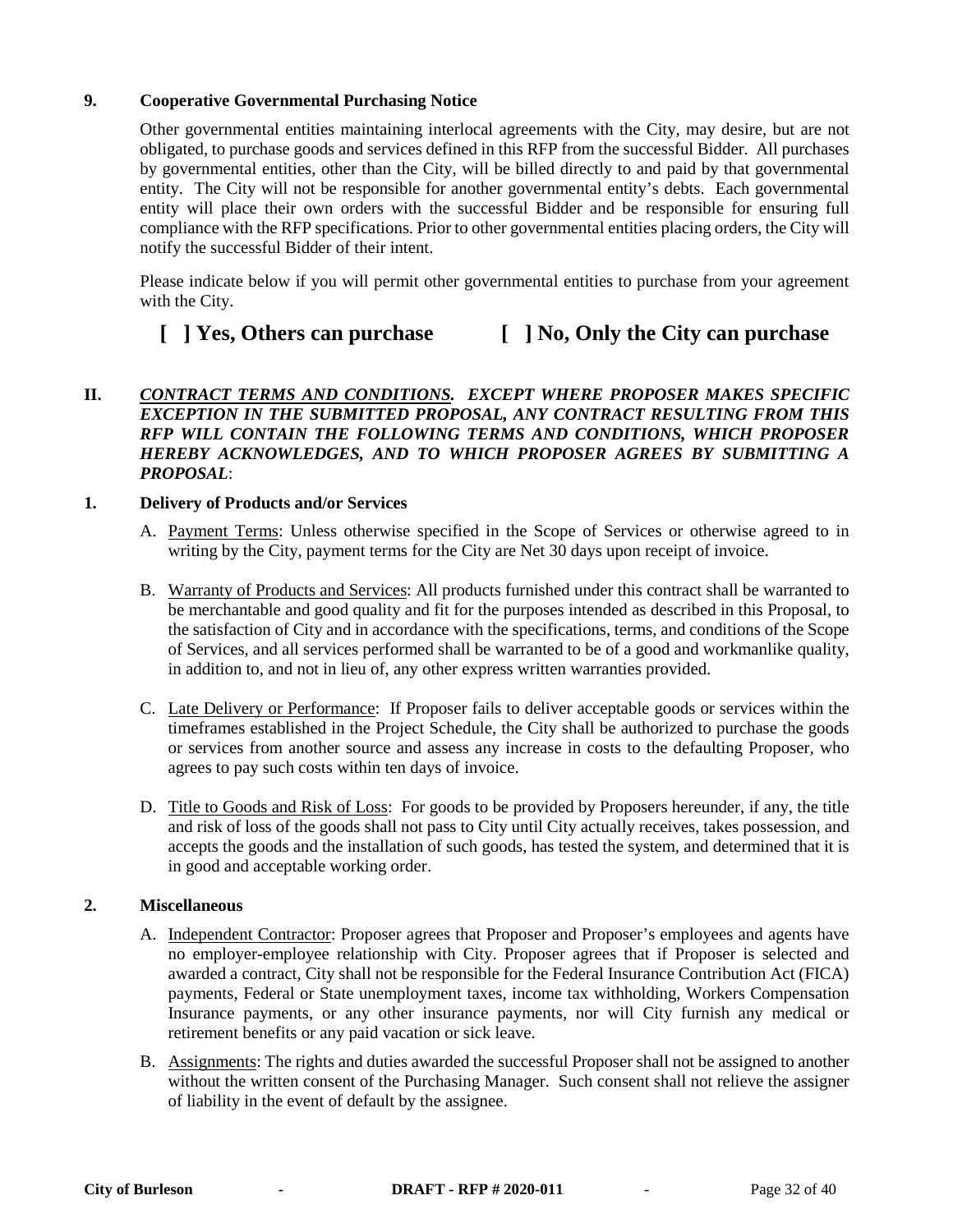- C. Liens: Proposer shall indemnify and save harmless the City against any and all liens and encumbrances for all labor, goods, and services which may be provided to the City by Proposer or Proposer's vendor(s), and if the City requests, a proper release of all liens or satisfactory evidence of freedom from liens shall be delivered to the City.
- D. Gratuities / Bribes: Proposer certifies that no bribes in the form of entertainment, gifts, or otherwise, were offered or given by the successful Proposer, or its agent or representative, to any City officer, employee or elected representative, with respect to this RFP or any contract with the City, and that if any such bribe is found to have been made this shall be grounds for voiding of the contract.
- E. Financial Participation: Proposer certifies that it has not received compensation from the City to participate in preparing the specifications or RFP on which the Proposal is based and acknowledges that this contract may be terminated and/or payment withheld if this certification is inaccurate.
- F. Required Licenses: Proposer certifies that he holds all licenses required by the State of Texas for a provider of the goods and/or services described by the Scope of Services herein.
- G. Authority to Submit Proposal and Enter Contract: The person signing on behalf of Proposer certifies that the signer has authority to submit the Proposal on behalf of the Proposer and to bind the Proposer to any resulting contract.
- H. Compliance with Applicable Law: Proposer agrees that the contract will be subject to, and Proposer will strictly comply with, all applicable federal, state, and local laws, ordinances, rules, and regulations.
- I. Compliance with HB 89: Proposer agrees per HB 89 vendor shall not boycott Israel at any time while providing products or services to the City of Burleson.

# **[ ] Yes, we agree [ ] No, we do not agree [ ] N/A**

- J. Compliance with SB 252: Proposer agrees per SB 252 vendor shall not do business with Iran, Sudan or a foreign terrorist organization while providing products or services to the City of Burleson.
	- **[ ] Yes, we agree [ ] No, we do not agree**

### **3. Financial Responsibility Provisions**

- A. Insurance: The Proposer, consistent with its status as an independent contractor, shall carry, and shall require any of its subcontractors to carry, at least the following insurance in such form, with such companies, and in such amounts (unless otherwise specified) as City may require:
	- 1. Worker's Compensation and Employer's Liability insurance, including All States Endorsement, to the extent required by federal law and complying with the laws of the State of Texas;
	- 2. Commercial General Liability insurance, including Blanket Contractual Liability, Broad Form Property Damage, Personal Injury, Completed Operations/Products Liability, Premises Liability, Medical Payments, Interest of Employees as additional insureds, and Broad Form General Liability Endorsements, for at least One Million Dollars (\$1,000,000) Combined Single Limit Bodily Injury and Property Damage on an occurrence basis;
	- 3. Comprehensive Automobile Liability insurance covering all owned, non-owned or hired automobiles to be used by the Contractor, with coverage for at least One Million Dollars (\$1,000,000) Combined Single Limit Bodily Injury and Property Damage.
- B. **Indemnification: Proposer agrees to defend, indemnify and hold harmless the City, all of its officers, Council members, agents and employees from and against all claims, actions, suits, demands, proceedings, costs, damages and liabilities, including reasonable attorneys' fees, court costs and related expenses, arising out of, connected with, or resulting from any acts or**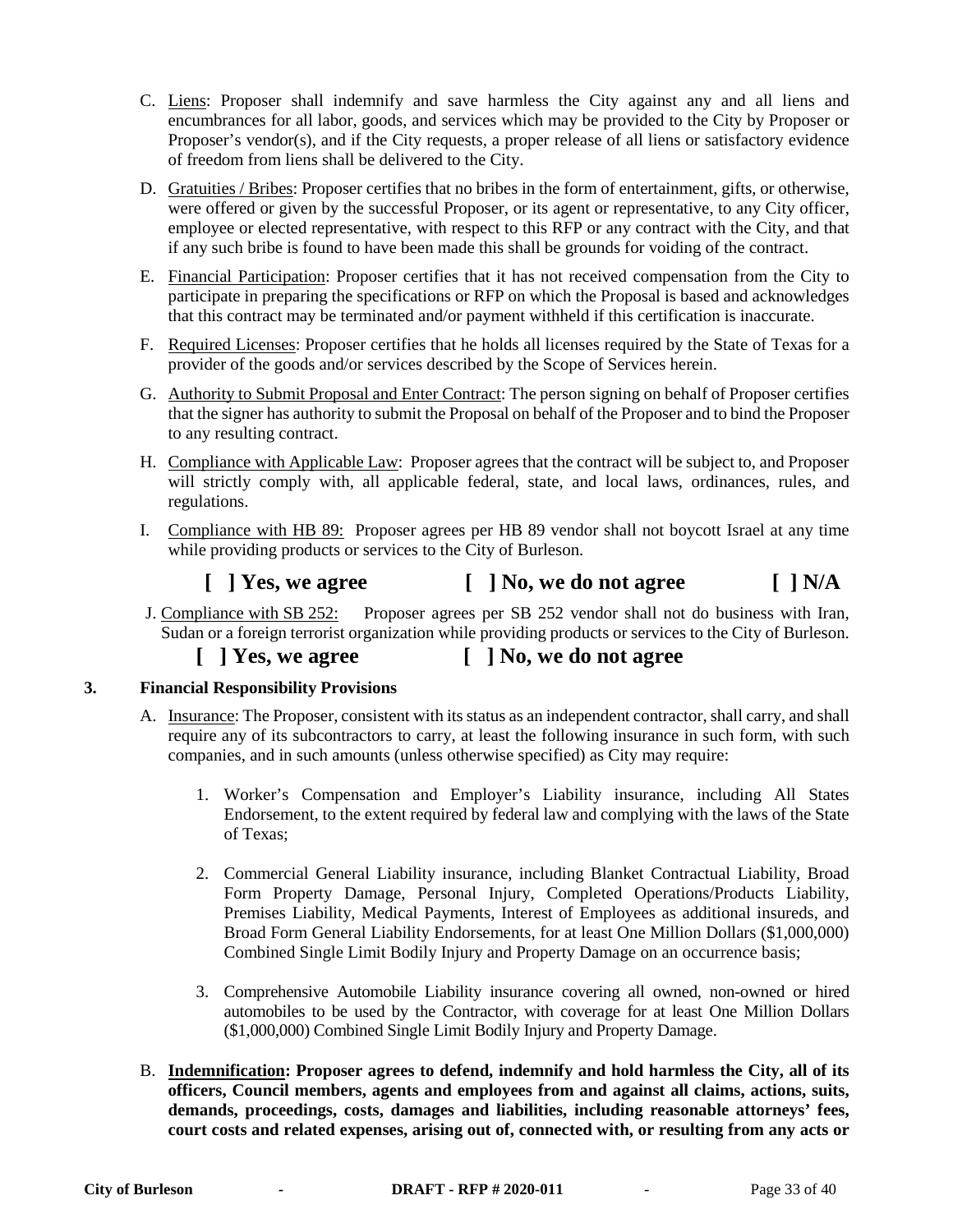**omissions of Proposer or any agent, employee, subcontractor, or supplier of Proposer in the execution or performance of this contract without regard to whether such persons are under the direction of City agents or employees.**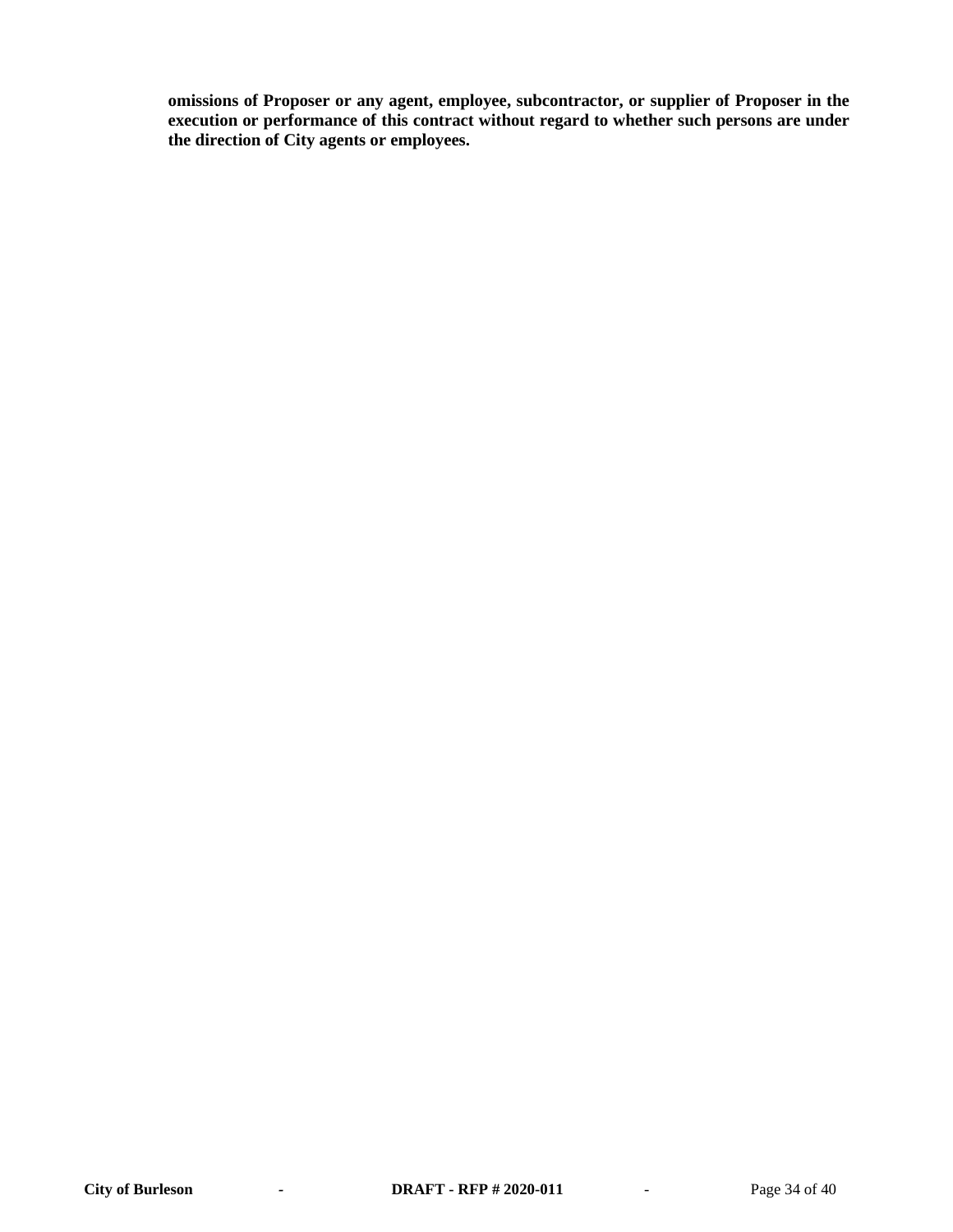# **Appendix C – Form CIQ**

#### **INFORMATION REGARDING VENDOR CONFLICT OF INTEREST QUESTIONNAIRE**

**WHO:** The following persons must file a Conflict of Interest Questionnaire with the City if the person has an employment or business relationship with an officer of the City that results in taxable income exceeding \$2,500 during the preceding twelve – month period, or an officer or a member of the officer's family has accepted gifts with an aggregate value of more than \$250 during the previous twelve – month period and the person engages in any of the following actions:

- 1. contracts or seeks to contract for the sale or purchase of property, goods or services with the City, including any of the following:
	- a. written and implied contracts, utility purchases, purchase orders, credit card purchases and any purchase of goods and services by the City;
	- b. contracts for the purchase or sale of real property, personal property including an auction of property;
	- c. tax abatement and economic development agreements;
- 2. submits a bid to sell goods or services, or responds to a request for proposal for services;
- 3. enters into negotiations with the City for a contract; or
- 4. appliesfor a tax abatement and/or economic development incentive that will result in a contract with the **City**

**EXCLUSIONS:** A questionnaire statement need not be filed if the money paid to a local government official was a political contribution, a gift to a member of the officer's family from a family member; a contract or purchase of less than \$2,500 or a transaction at a price and subject to terms available to the public; a payment for food, lodging, transportation or entertainment; or a transaction subject to rate or fee regulation by a governmental entity or agency.

WHAT: A person or business that contracts with the City or who seeks to contract with the City must file a "Conflict" of Interest Questionnaire" (FORM CIQ) which is available online at [www.ethics.state.tx.us](http://www.ethics.state.tx.us/) and a copy of which is attached to this guideline. The form contains mandatory disclosures regarding "employment or business relationships" with a municipal officer. Officials may be asked to clarify or interpret various portions of the questionnaire.

**WHEN:** The person or business must file:

- 1. the questionnaire no later than seven days after the date the person or business begins contract discussions or negotiations with the municipality, or submits an application, responds to a request for proposals or bids, correspondence, or other writing related to a potential contract or agreement with the City; and
- 2. an updated questionnaire within seven days after the date of an event that would make a filed questionnaire incomplete or inaccurate.

It does not matter if the submittal of a bid or proposal results in a contract. The statute requires a vendor to file a FORM CIQ at the time a proposal is submitted or negotiations commence.

- **WHERE:** The vendor or potential vendor must mail or deliver a completed questionnaire to the Finance Department. *The Finance Department is required by law to post the statements on the City's website.*
- **ENFORCEMENT:** Failure to file a questionnaire is a Class C misdemeanor punishable by a fine not to exceed \$500. It is an exception to prosecution that the person files a FORM CIQ not later than seven business days after the person received notice of a violation.

**NOTE:** The City does not have a duty to ensure that a person files a Conflict of Interest Questionnaire.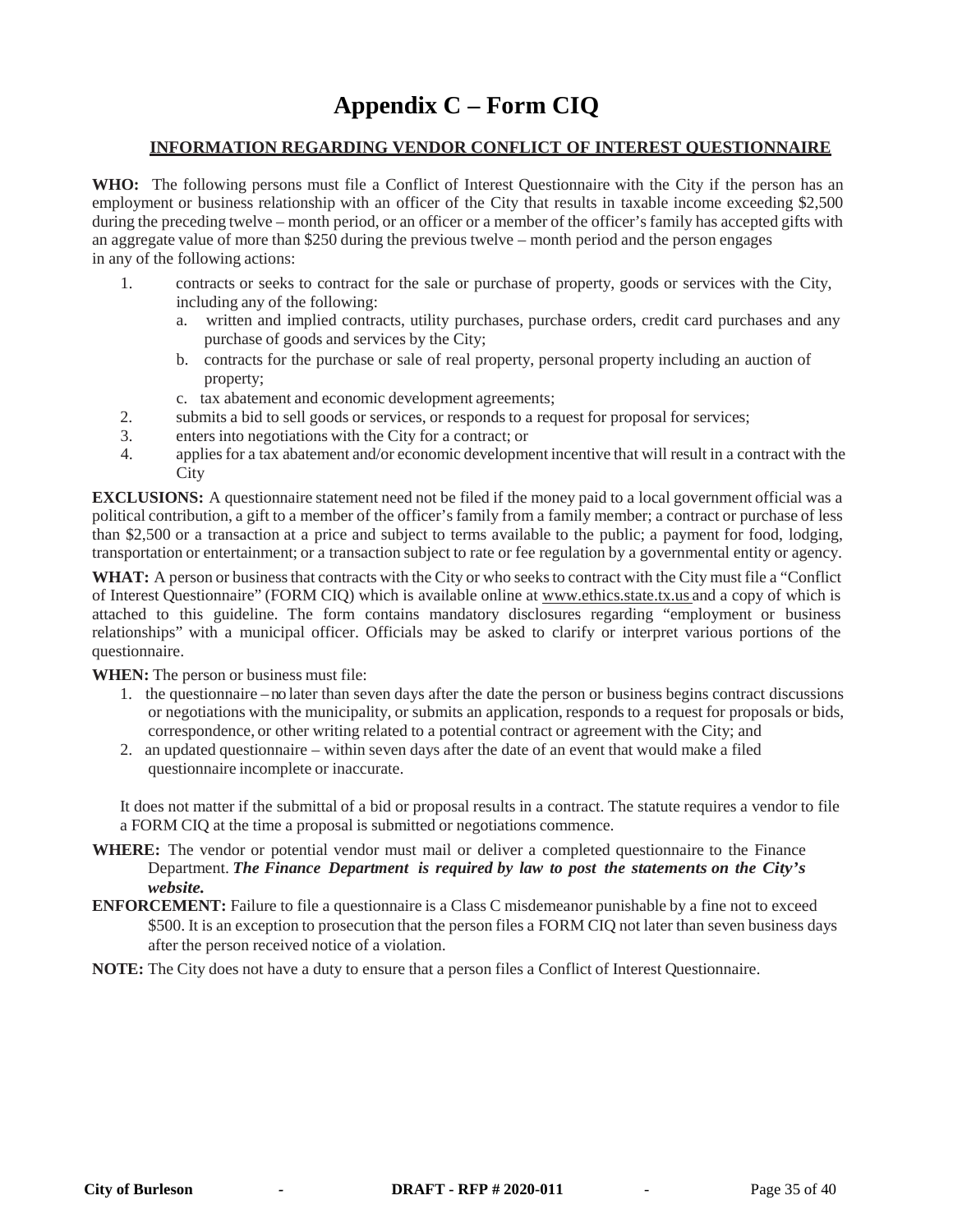# **CONFLICT OF INTEREST QUESTIONNAIRE**

For vendor or other person doing business with local governmental entity

| This questionnaire reflects changes made to the law by H.B. 1491, 80th Leg., Regular Session.                                                                                                                                                                                              | OFFICE USE ONLY |  |  |  |  |  |
|--------------------------------------------------------------------------------------------------------------------------------------------------------------------------------------------------------------------------------------------------------------------------------------------|-----------------|--|--|--|--|--|
| This questionnaire is being filed in accordance with Chapter 176, Local Government Code<br>Date Received<br>by a person who has a business relationship as defined by Section 176.001(1-a) with a local<br>governmental entity and the person meets requirements under Section 176.006(a). |                 |  |  |  |  |  |
| By law this questionnaire must be filed with the records administrator of the local governmental<br>entity not later than the 7th business day after the date the person becomes aware of facts<br>that require the statement to be filed. See Section 176.006, Local Government Code.     |                 |  |  |  |  |  |
| A person commits an offense if the person knowingly violates Section 176.006, Local<br>Government Code. An offense under this section is a Class C misdemeanor.                                                                                                                            |                 |  |  |  |  |  |
| Name of person who has a business relationship with local governmental entity.                                                                                                                                                                                                             |                 |  |  |  |  |  |
| $\overline{\mathbf{2}}$<br>Check this box if you are filing an update to a previously filed questionnaire.                                                                                                                                                                                 |                 |  |  |  |  |  |
| (The law requires that you file an updated completed questionnaire with the appropriate filing authority not<br>later than the 7th business day after the date the originally filed questionnaire becomes incomplete or inaccurate.)                                                       |                 |  |  |  |  |  |
| $\overline{\mathbf{3}}$<br>Name of local government officer with whom filer has employment or business relationship.                                                                                                                                                                       |                 |  |  |  |  |  |
|                                                                                                                                                                                                                                                                                            |                 |  |  |  |  |  |
| Name of Officer                                                                                                                                                                                                                                                                            |                 |  |  |  |  |  |
| This section (item 3 including subparts A, B, C & D) must be completed for each officer with whom the filer has an<br>employment or other business relationship as defined by Section 176.001(1-a), Local Government Code. Attach additional<br>pages to this Form CIQ as necessary.       |                 |  |  |  |  |  |
| A. Is the local government officer named in this section receiving or likely to receive taxable income, other than investment<br>income, from the filer of the questionnaire?                                                                                                              |                 |  |  |  |  |  |
| No<br>Yes                                                                                                                                                                                                                                                                                  |                 |  |  |  |  |  |
| B. Is the filer of the questionnaire receiving or likely to receive taxable income, other than investment income, from or at the<br>direction of the local government officer named in this section AND the taxable income is not received from the local<br>governmental entity?          |                 |  |  |  |  |  |
| Yes<br>No                                                                                                                                                                                                                                                                                  |                 |  |  |  |  |  |
| C. Is the filer of this questionnaire employed by a corporation or other business entity with respect to which the local<br>government officer serves as an officer or director, or holds an ownership of 10 percent or more?                                                              |                 |  |  |  |  |  |
| Yes<br>No                                                                                                                                                                                                                                                                                  |                 |  |  |  |  |  |
| D. Describe each employment or business relationship with the local government officer named in this section.                                                                                                                                                                              |                 |  |  |  |  |  |
| 4                                                                                                                                                                                                                                                                                          |                 |  |  |  |  |  |
|                                                                                                                                                                                                                                                                                            |                 |  |  |  |  |  |
| Signature of person doing business with the governmental entity                                                                                                                                                                                                                            | Date            |  |  |  |  |  |

**FORM CIQ**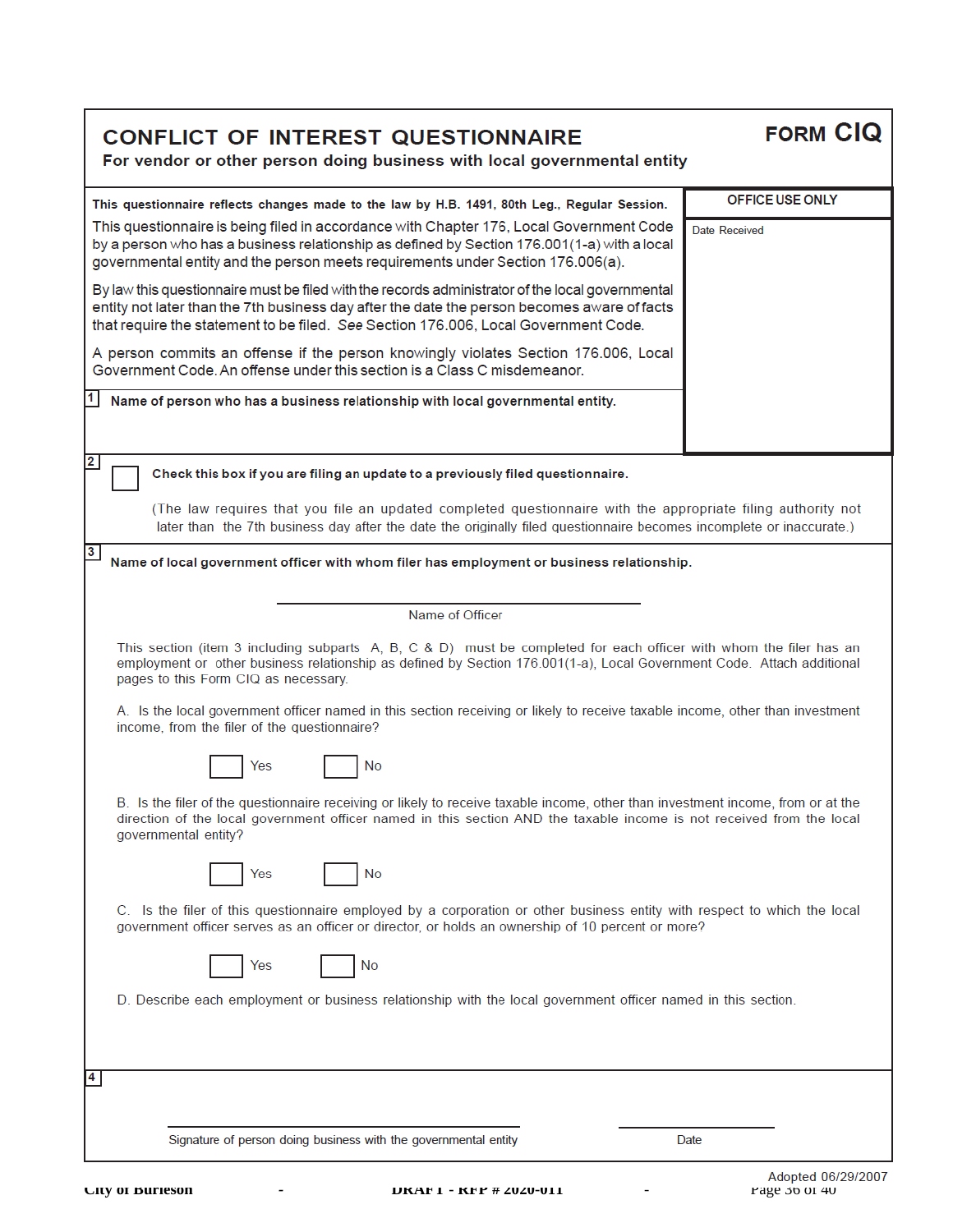# **Appendix D – No Intent to Submit Form**

**If your firm has chosen not to submit a proposal for this procurement, please complete this form and submit to:**

City of Burleson Purchasing Division, Department of Finance 141 West Renfro Burleson, Texas 76028

#### **Please check all items that apply:**

| Do not sell the item(s) required                                  | Cannot provide Insurance required                 |
|-------------------------------------------------------------------|---------------------------------------------------|
| Cannot be competitive                                             | Cannot provide Bonding required                   |
| Cannot meet specifications highlighted in the attached<br>request | Cannot comply with Indemnification<br>requirement |
| Job too large                                                     | Job too small                                     |
| Do not wish to do business with the City of Burleson              | Other:                                            |
| Cannot submit electronically                                      |                                                   |
|                                                                   |                                                   |
|                                                                   |                                                   |
| $\text{Telephone: } (\_\_\_\_\_\_\_\_\_\_\_\$<br>Fax: $($         | $\overline{\phantom{a}}$                          |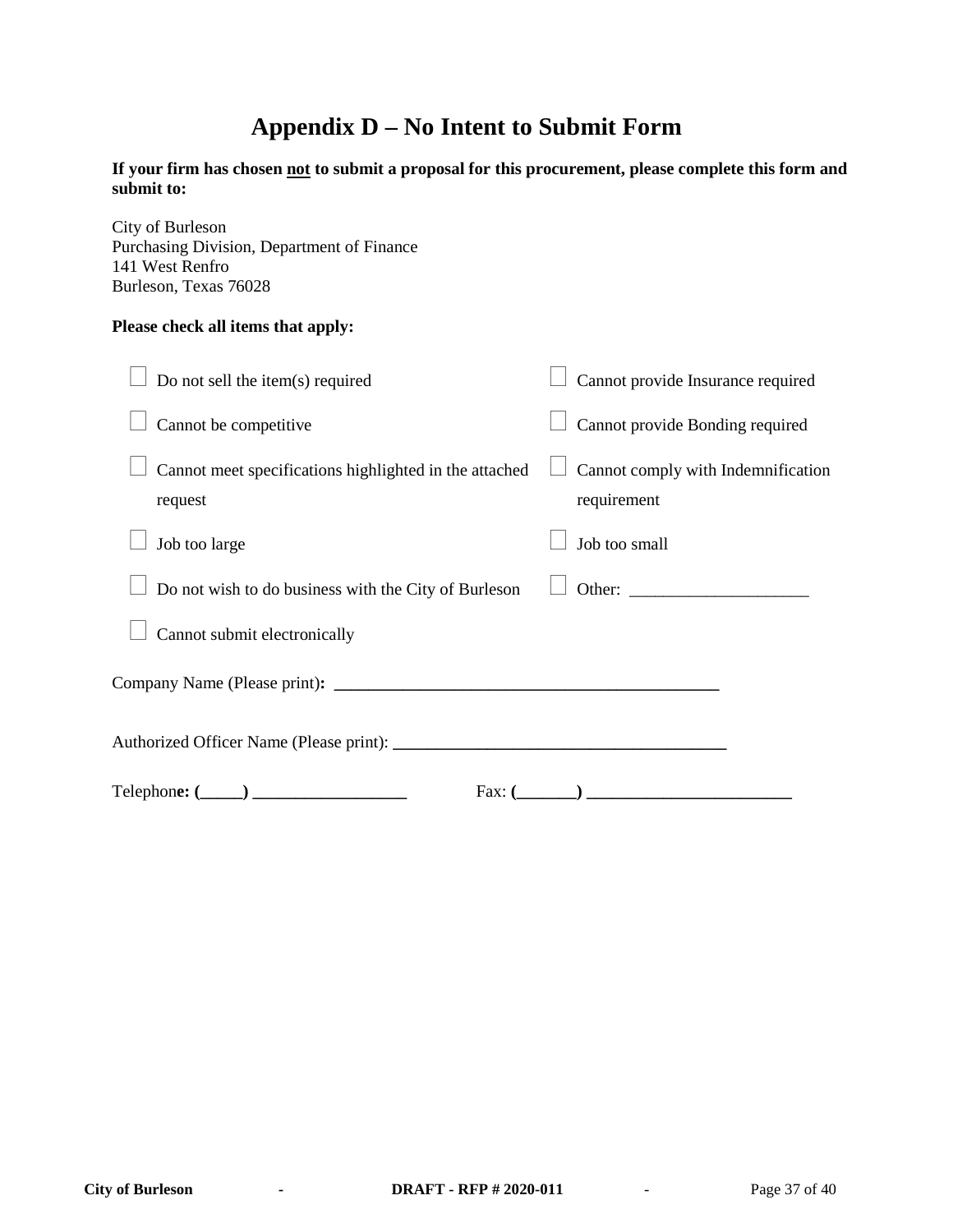# **Appendix E**

#### **HOUSE BILL 89 VERIFICATION FORM**

Prohibition on Contracts with Companies Boycotting Israel

The 85thTexas Legislature approved new legislation, effective Sept. 1, 2017, which amends Texas Local Government Code Section 1. Subtitle F, Title 10, Government Code by adding Chapter 2270 which states that a governmental entity may not enter into a contract with a company for goods or services unless the contract contains a written verification from the company that it:

- 1) does not boycott Israel; and
- 2) will not boycott Israel during the term of the

Contract Pursuant to Section 2270.001, Texas

Government Code:

1. "Boycott Israel" means refusing to deal with, terminating business activities with, or otherwise taking any action that is intended to penalize, inflict economic harm on, or limit commercial relations specifically with Israel, or with a person or entity doing business in Israel or in an Israeli-controlled territory, but does not include an action made for ordinary business purposes; and

2. "Company" means a for-profit sole proprietorship, organization, association, corporation, partnership, joint venture, limited partnership, limited liability partnership, or any limited liability company, including a wholly owned subsidiary, majority-owned subsidiary, parent company or affiliate of those entities or business associations that exist to make a profit.

I, (authorized official) , do hereby depose and verify the truthfulness and accuracy of the contents of the statements submitted on this certification under the provisions of Subtitle F, Title 10, Government Code Chapter 2270 and that the company named below:

- 1) does not boycott Israel currently; and
- 2) will not boycott Israel during the term of the contract; and
- 3) is not currently listed on the State of Texas Comptroller's Companies that Boycott Israel List located at https://comptroller.texas.gov/purchasing/publications/divestment.php

Company Name

Signature of Authorized Official

Title of Authorized Official Date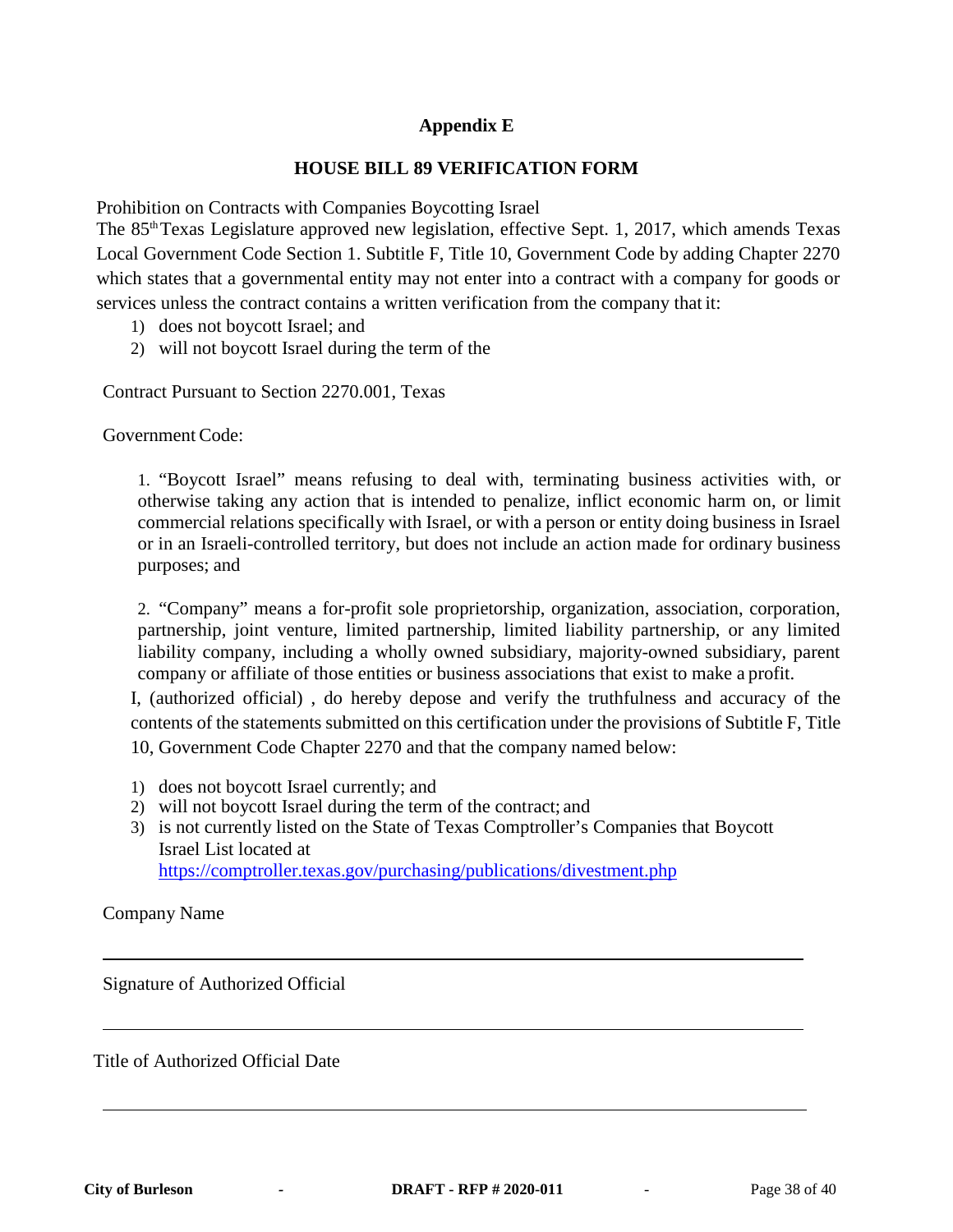# **HOUSE BILL 1295**

| <b>CERTIFICATE OF INTERESTED PARTIES</b>                                                                                                                                                                                         |                                                                                 |             |                                       | <b>FORM 1295</b> |  |  |
|----------------------------------------------------------------------------------------------------------------------------------------------------------------------------------------------------------------------------------|---------------------------------------------------------------------------------|-------------|---------------------------------------|------------------|--|--|
|                                                                                                                                                                                                                                  |                                                                                 |             |                                       | OFFICE USE ONLY  |  |  |
| Complete Nos. 1 - 4 and 6 if there are interested parties.                                                                                                                                                                       |                                                                                 |             |                                       |                  |  |  |
|                                                                                                                                                                                                                                  | Complete Nos. 1, 2, 3, 5, and 6 if there are no interested parties.             |             |                                       |                  |  |  |
|                                                                                                                                                                                                                                  |                                                                                 |             |                                       |                  |  |  |
|                                                                                                                                                                                                                                  |                                                                                 |             |                                       | <b>USIFING</b>   |  |  |
| 1 Name of business entity filing form, and the city, state and country of the business                                                                                                                                           |                                                                                 |             |                                       |                  |  |  |
| entity's place of business.                                                                                                                                                                                                      |                                                                                 |             |                                       |                  |  |  |
|                                                                                                                                                                                                                                  |                                                                                 |             |                                       |                  |  |  |
|                                                                                                                                                                                                                                  |                                                                                 |             |                                       |                  |  |  |
| 2<br>which the form is being filed.                                                                                                                                                                                              | Name of governmental entity or state agency that is a party to the contract for |             |                                       |                  |  |  |
|                                                                                                                                                                                                                                  |                                                                                 |             |                                       |                  |  |  |
|                                                                                                                                                                                                                                  |                                                                                 |             |                                       |                  |  |  |
|                                                                                                                                                                                                                                  |                                                                                 |             |                                       |                  |  |  |
| 3 Provide the identification number used by the governmental entity or state agency to track of identify the contract.<br>and provide a description of the services, goods, or other property to be provided upder the contract. |                                                                                 |             |                                       |                  |  |  |
|                                                                                                                                                                                                                                  |                                                                                 |             |                                       |                  |  |  |
|                                                                                                                                                                                                                                  |                                                                                 |             |                                       |                  |  |  |
|                                                                                                                                                                                                                                  |                                                                                 |             |                                       |                  |  |  |
| 4                                                                                                                                                                                                                                |                                                                                 |             | Nature of Interest (check applicable) |                  |  |  |
| <b>Name of Interested Party</b>                                                                                                                                                                                                  | City, State, Country                                                            |             |                                       |                  |  |  |
|                                                                                                                                                                                                                                  | (place of business)                                                             |             | Controlling                           | Intermediary     |  |  |
|                                                                                                                                                                                                                                  |                                                                                 |             |                                       |                  |  |  |
|                                                                                                                                                                                                                                  |                                                                                 |             |                                       |                  |  |  |
|                                                                                                                                                                                                                                  |                                                                                 |             |                                       |                  |  |  |
|                                                                                                                                                                                                                                  |                                                                                 |             |                                       |                  |  |  |
|                                                                                                                                                                                                                                  |                                                                                 |             |                                       |                  |  |  |
|                                                                                                                                                                                                                                  |                                                                                 |             |                                       |                  |  |  |
|                                                                                                                                                                                                                                  |                                                                                 |             |                                       |                  |  |  |
|                                                                                                                                                                                                                                  | <b>WANN CH</b>                                                                  |             |                                       |                  |  |  |
|                                                                                                                                                                                                                                  |                                                                                 |             |                                       |                  |  |  |
|                                                                                                                                                                                                                                  |                                                                                 |             |                                       |                  |  |  |
|                                                                                                                                                                                                                                  |                                                                                 |             |                                       |                  |  |  |
| 5                                                                                                                                                                                                                                |                                                                                 |             |                                       |                  |  |  |
| Check only if there is N                                                                                                                                                                                                         | <b>Interested Party.</b>                                                        |             |                                       |                  |  |  |
|                                                                                                                                                                                                                                  |                                                                                 |             |                                       |                  |  |  |
| 6<br><b>UNSWORN DEC</b>                                                                                                                                                                                                          |                                                                                 |             |                                       |                  |  |  |
|                                                                                                                                                                                                                                  |                                                                                 |             |                                       |                  |  |  |
| My name is                                                                                                                                                                                                                       | , and my date of birth is                                                       |             |                                       |                  |  |  |
|                                                                                                                                                                                                                                  |                                                                                 |             |                                       |                  |  |  |
|                                                                                                                                                                                                                                  |                                                                                 |             |                                       |                  |  |  |
| (street)                                                                                                                                                                                                                         | (city)                                                                          | (state)     | (zip code)                            | (country)        |  |  |
| ter penalty of perjury that the foregoing is true and correct.                                                                                                                                                                   |                                                                                 |             |                                       |                  |  |  |
|                                                                                                                                                                                                                                  |                                                                                 |             |                                       |                  |  |  |
| Executed In                                                                                                                                                                                                                      | County, State of <b>County</b> , State of<br>, on the<br>_ day of               |             |                                       |                  |  |  |
| (month)<br>(year)                                                                                                                                                                                                                |                                                                                 |             |                                       |                  |  |  |
|                                                                                                                                                                                                                                  |                                                                                 |             |                                       |                  |  |  |
|                                                                                                                                                                                                                                  |                                                                                 |             |                                       |                  |  |  |
|                                                                                                                                                                                                                                  | Signature of authorized agent of contracting business entity                    |             |                                       |                  |  |  |
|                                                                                                                                                                                                                                  |                                                                                 | (Declarant) |                                       |                  |  |  |
|                                                                                                                                                                                                                                  |                                                                                 |             |                                       |                  |  |  |
| ADD ADDITIONAL PAGES AS NECESSARY                                                                                                                                                                                                |                                                                                 |             |                                       |                  |  |  |
|                                                                                                                                                                                                                                  |                                                                                 |             |                                       |                  |  |  |